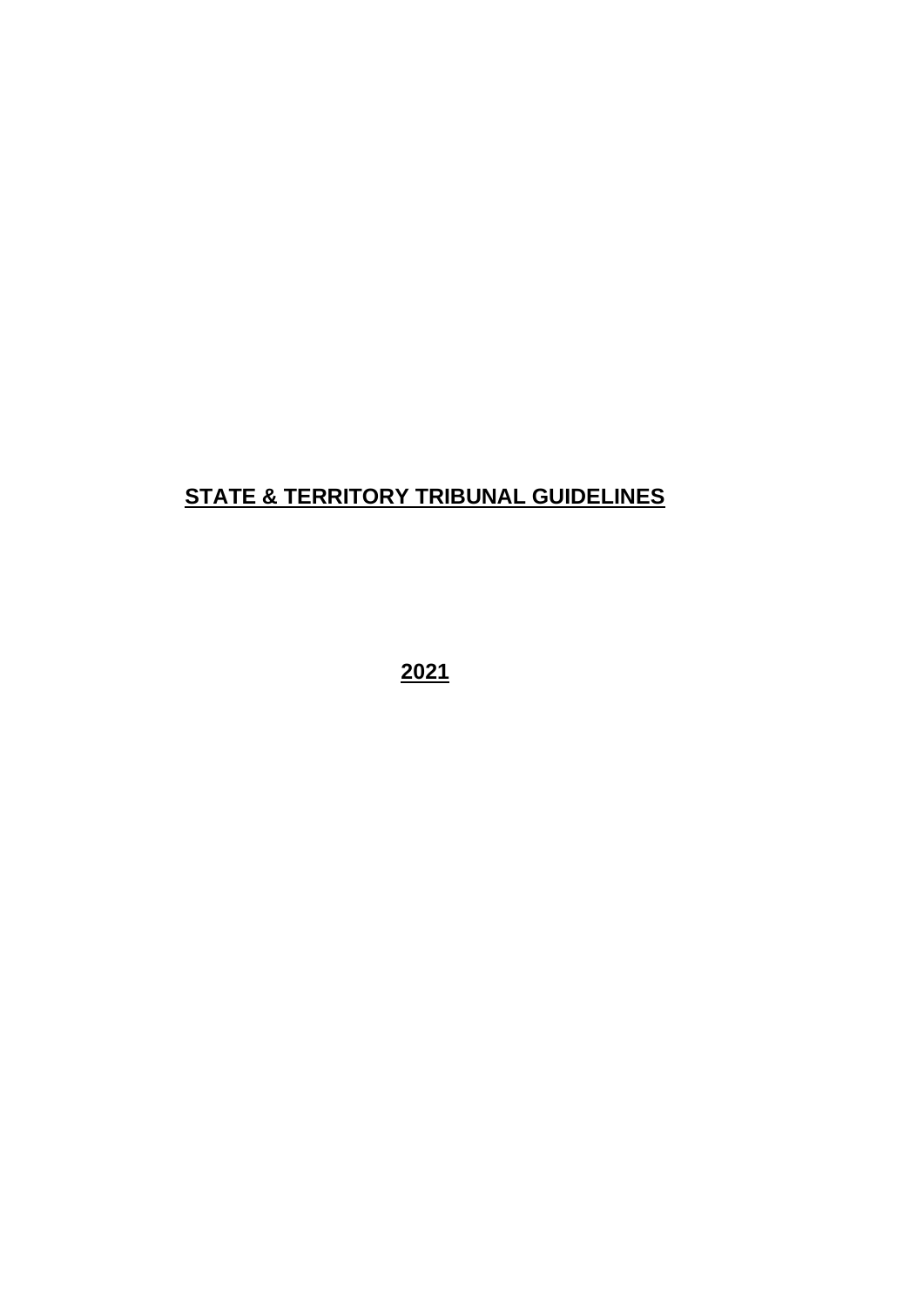# **1. APPLICATION**

These *State & Territory Tribunal Guidelines* (**Guidelines**) apply to Australian Football State Leagues (and other leagues at the discretion of Controlling Bodies) conducted or administered by one of the following Controlling Bodies:

- (a) NSW/ACT: AFL (NSW/ACT) Commission Ltd ACN 086 839 385;
- (b) NT: AFL Northern Territory Limited ACN 097 620 525;
- (c) QLD: AFL Queensland Limited ACN 090 629 342;
- (d) SA: South Australian National Football League Inc ABN 59 518 757 737;
- (e) TAS: Football Tasmania Limited ACN 085 213 350;
- (f) Victoria: Australian Football League (Victoria) Limited ACN 147 664 579;
- (g) WA: West Australian Football Commission Inc ABN 51 167 923 136.

A Controlling Body may, at its discretion, apply part or all of these Guidelines to additional leagues conducted or administered by, or affiliated with, that Controlling Body.

Where these Guidelines are adopted by a Controlling Body, the players, coaches, officials, spectators, administrators and any other people reasonably connected to that Controlling Body (and the applicable State League or other league) will be required to comply with these Guidelines.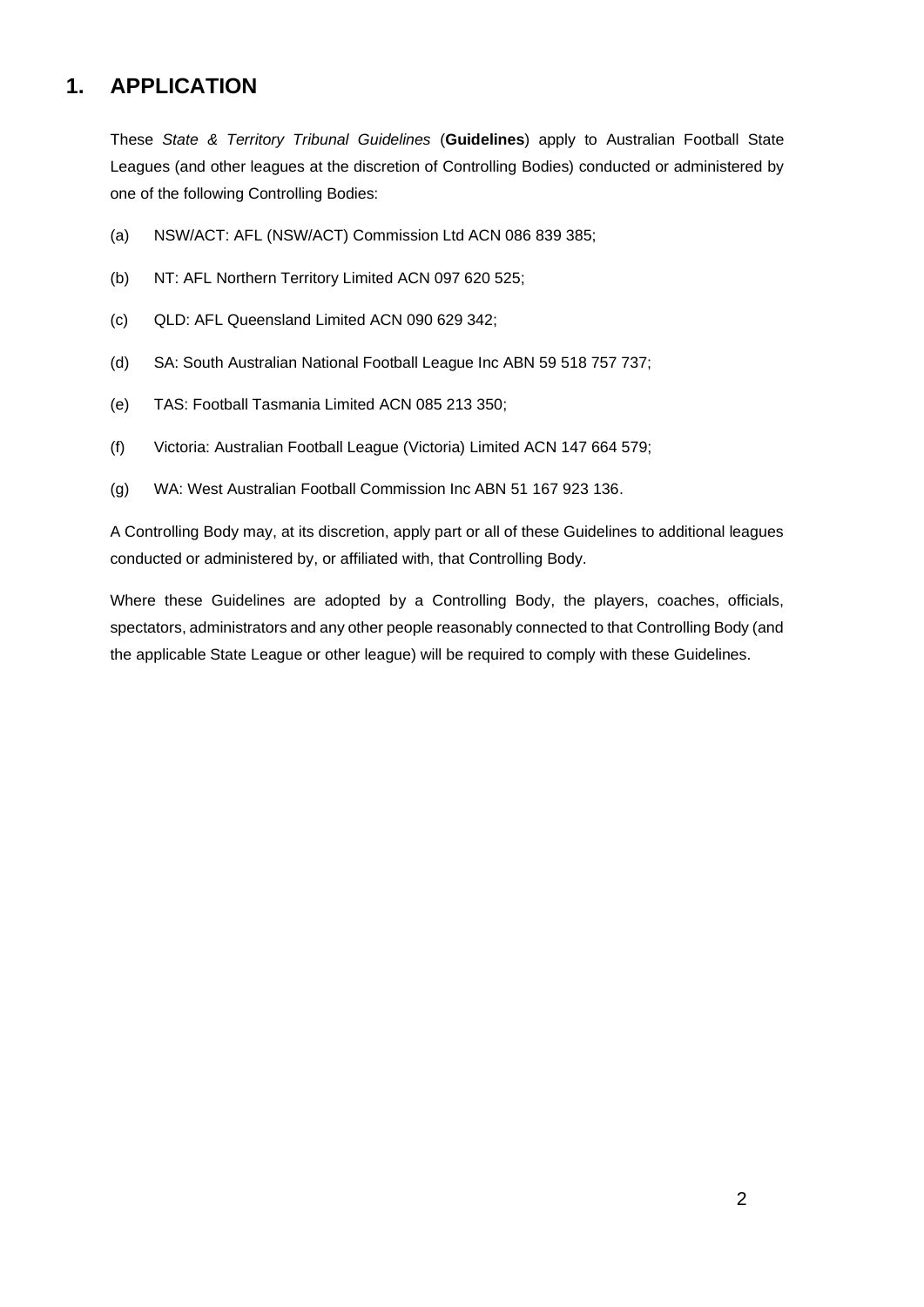# <span id="page-2-2"></span>**2. COMPETITION TRIBUNAL RULES**

### **2.1 Appointment of Tribunal Members**

The Controlling Body may, from time to time, appoint persons to the Tribunal.

### **2.2 Tribunal Members**

The Tribunal shall consist of:

- <span id="page-2-0"></span>(a) a Chairperson; and
- <span id="page-2-1"></span>(b) a panel of persons who in the opinion of the Controlling Body possess a sufficient knowledge of Australian Football (**Tribunal Panel**).

Persons appointed to the roles in sectio[n 2.2\(a\)](#page-2-0) an[d 2.2\(b\)](#page-2-1) may be rotated from hearing to hearing, as determined by the Controlling Body in its absolute discretion.

# **2.3 Qualifications of Tribunal Members**

Except where the Controlling Body otherwise determines, a person shall not be appointed to the Tribunal if, in the twelve (12) months preceding the appointment, that person:

- (a) has been a member of a Board of Directors of a Club;
- (b) has been a coach or assistant or specialty coach of a Club;
- (c) has been a Person of a Club; or
- (d) has been an employee of the AFL or a Club.

# **2.4 Resignation and Removal of Tribunal Members**

- (a) A member of the Tribunal may resign by providing notice in writing to the Controlling Body.
- (b) The Controlling Body may remove a person appointed to the Tribunal at any time in its absolute discretion.

# **2.5 Reporting Officer**

- (a) Subject to section [2.5\(b\),](#page-3-0) the Controlling Body may, from time to time and in its absolute discretion, appoint one or more Reporting Officers to:
	- (i) advise the Tribunal of the particulars of the charge or matter before it;
	- (ii) review Match footage;
	- (iii) make submissions in relation to the charge or matter;
	- (iv) respond to any matters put in defence;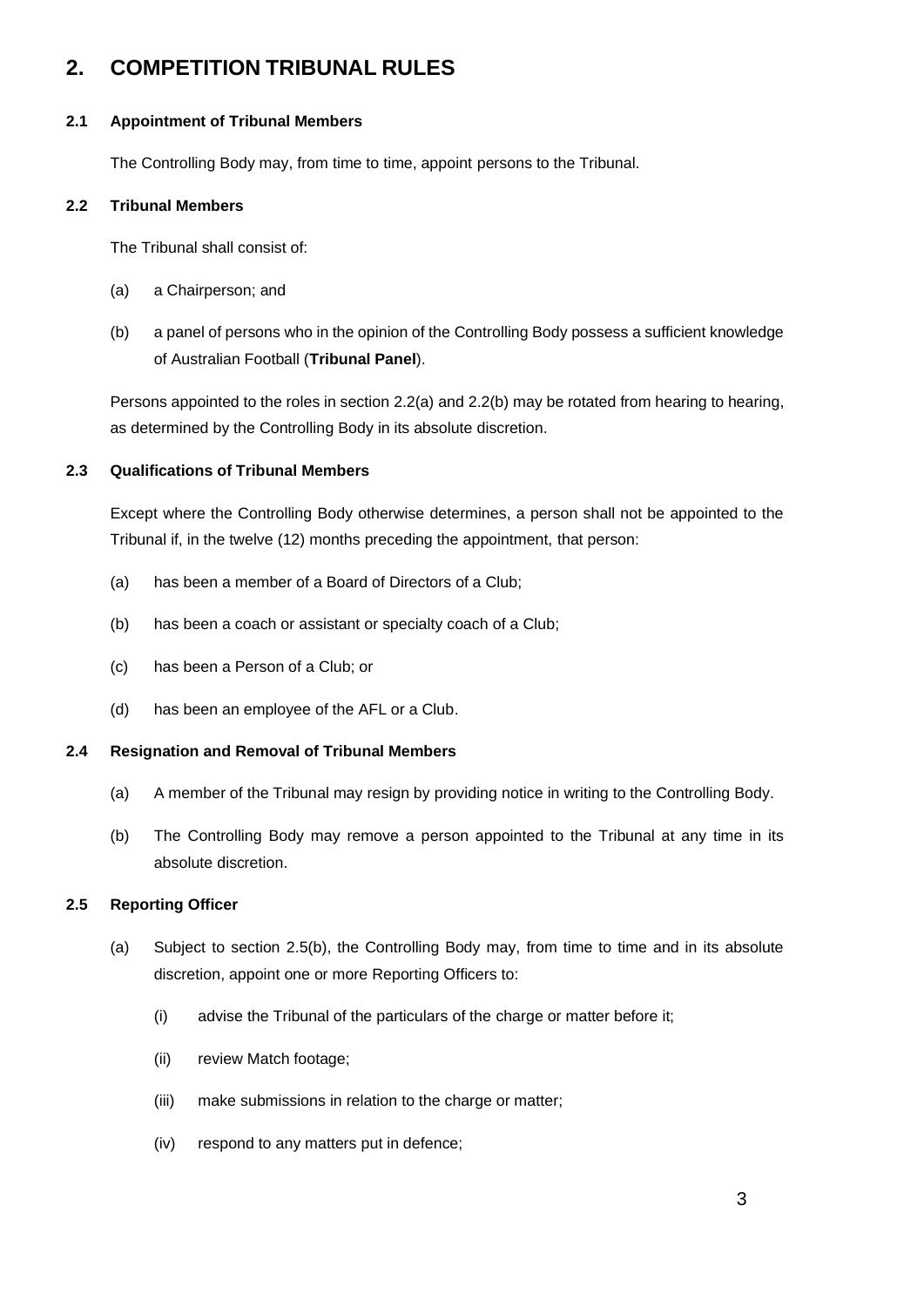- (v) ask questions of any Person appearing before the Tribunal;
- (vi) call any Persons to give evidence as the Reporting Officer may consider necessary or desirable in the interests of general justice and fairness; and
- (vii) address the Tribunal by way of summing up prior to any final submissions of the advocate of any Person charged or otherwise appearing to be dealt with by the Tribunal and prior to the Tribunal retiring to consider its finding.
- <span id="page-3-0"></span>(b) The Reporting Officer shall have the power to withdraw any charge or matter prior to or at any time during a hearing before the Tribunal.
- (c) The Reporting Officer shall, with leave of the Tribunal, have the power to amend any charge or statement of any matter to be determined by the Tribunal prior to or at any time during a hearing before the Tribunal.

#### **2.6 Representation**

- (a) Subject to section 2.6(b), at any hearing before the Tribunal a Person charged with a Reportable Offence must:
	- (i) appear in person; or
	- (ii) be represented by a barrister, solicitor or Club Officer.
- (b) Where a Person charged with a Reportable Offence is under the age of 16 years at the time of the alleged Reportable Offence:
	- (i) the Person must be represented under section  $2.6(a)(ii)$  (and such representative must not be a parent or guardian of the Person); and
	- (ii) a parent or guardian of the Person may attend any hearing before the Tribunal in place or in support of the Person.
- (c) Where the Chairperson is of the opinion that a Person or representative of a Person appearing before the Tribunal has failed to observe directions of the Tribunal or otherwise acted in a contemptuous, irresponsible or discourteous manner, the Chairperson may dismiss the Person or Person's representative and if appropriate, adjourn the proceedings to enable the Person to obtain fresh representation.

#### **2.7 Composition for Tribunal Hearing**

Except where otherwise determined by the Controlling Body, at any Tribunal hearing, the Tribunal shall comprise a minimum of three (3) and maximum of (5) persons (including the Chairperson) with the exact number of persons to be at the discretion of the Controlling Body.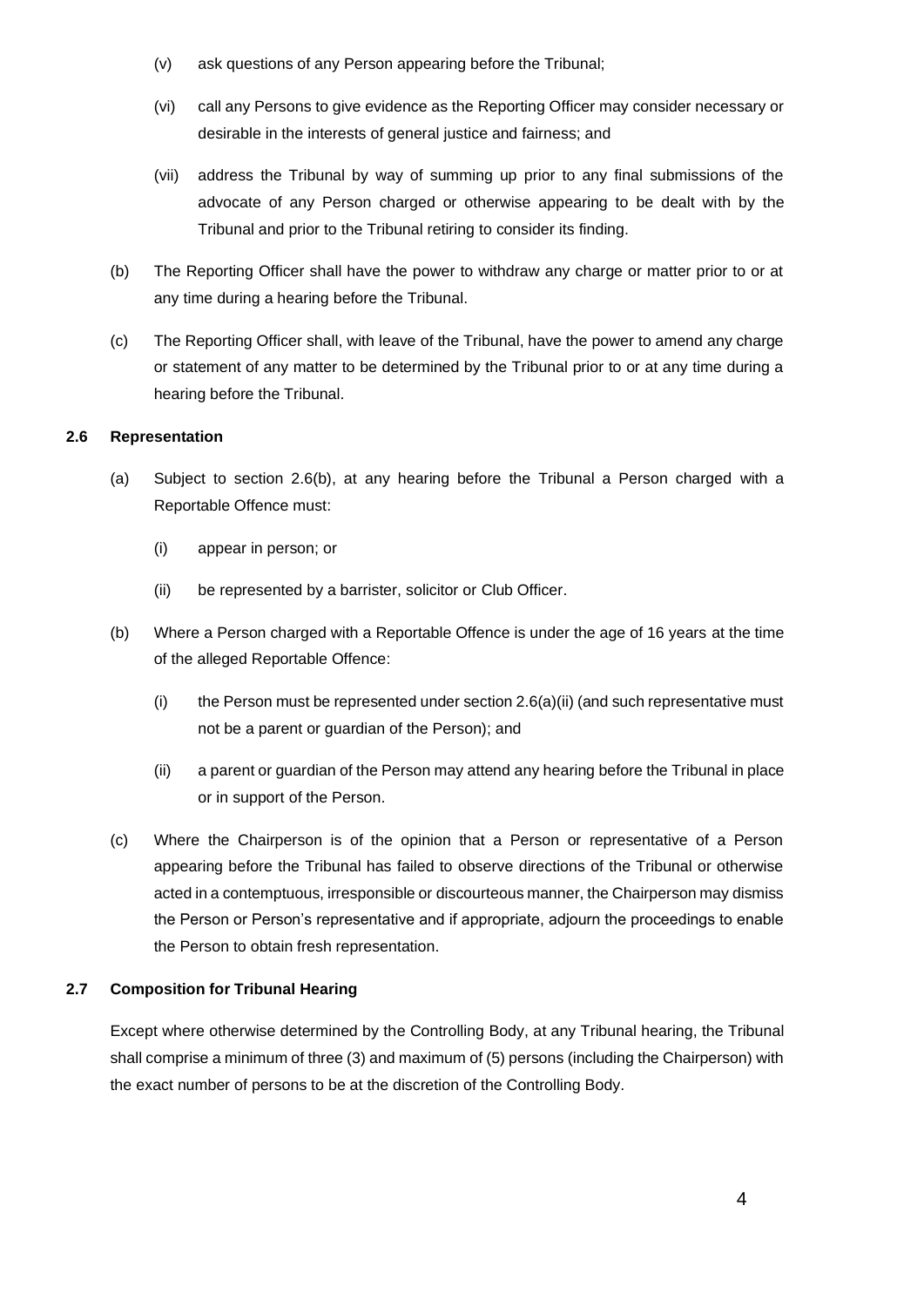#### **2.8 Attendance at Tribunal Hearing**

- (a) A Person who has been summoned to attend a Tribunal hearing, and/or that Person's representative, must attend at the time and place and in the manner (including by video or telephone conferencing) notified on the Notice of Charge or other relevant notice.
- (b) The Tribunal hearing will be held in the State or Territory of the charged Person's registered Club, unless otherwise advised or approved by the Controlling Body.
- (c) A Person or representative wishing to attend the Tribunal hearing via video or telephone conferencing must first seek the approval of the Controlling Body.
- (d) If a Person issued with a Notice of Charge or other relevant notice, or that Person's representative, fails to appear at a Tribunal hearing at the notified time and place, the Tribunal may proceed to hear and determine the charge or matter and any sanction, in the absence of that Person or that Person's representative.

# <span id="page-4-1"></span>**2.9 General Conduct of Hearing**

- (a) Tribunal hearings shall be conducted with as little formality and technicality and with as much expedition as a proper consideration of the matters before it permits.
- (b) The Tribunal is not bound by the rules of evidence or by practices and procedures applicable to Courts of Record and may inform itself as to any matter in any such manner as it thinks fit.
- (c) The Chairperson may make any guidelines not inconsistent with these Guidelines that the Chairperson thinks appropriate for the practice and procedure of a hearing. Any such guideline shall be directory in nature and no decision of the Tribunal shall be invalidated by reason of a guideline not being followed.
- (d) Subject to section [2.9\(e\),](#page-4-0) in accordance with natural justice principles the Tribunal shall:
	- (i) provide any Person whose interest will be directly and adversely affected by its decision, a reasonable opportunity to be heard;
	- (ii) hear and determine the matter before it in an unbiased manner; and
	- (iii) make a decision that a reasonable Tribunal could honestly arrive at.
- <span id="page-4-0"></span>(e) Whilst the Tribunal will endeavour to hear and determine any charge or matter referred to it before the Person's Club is next scheduled to compete, to the extent that the rules of natural justice require that:
	- (i) a Person be given adequate notice of or sufficient time to prepare for a hearing; or
	- (ii) the Tribunal hearing be scheduled at a time which does not affect the Person's or the Person's Club's preparation for the next scheduled Match,

those requirements are expressly excluded from these Guidelines.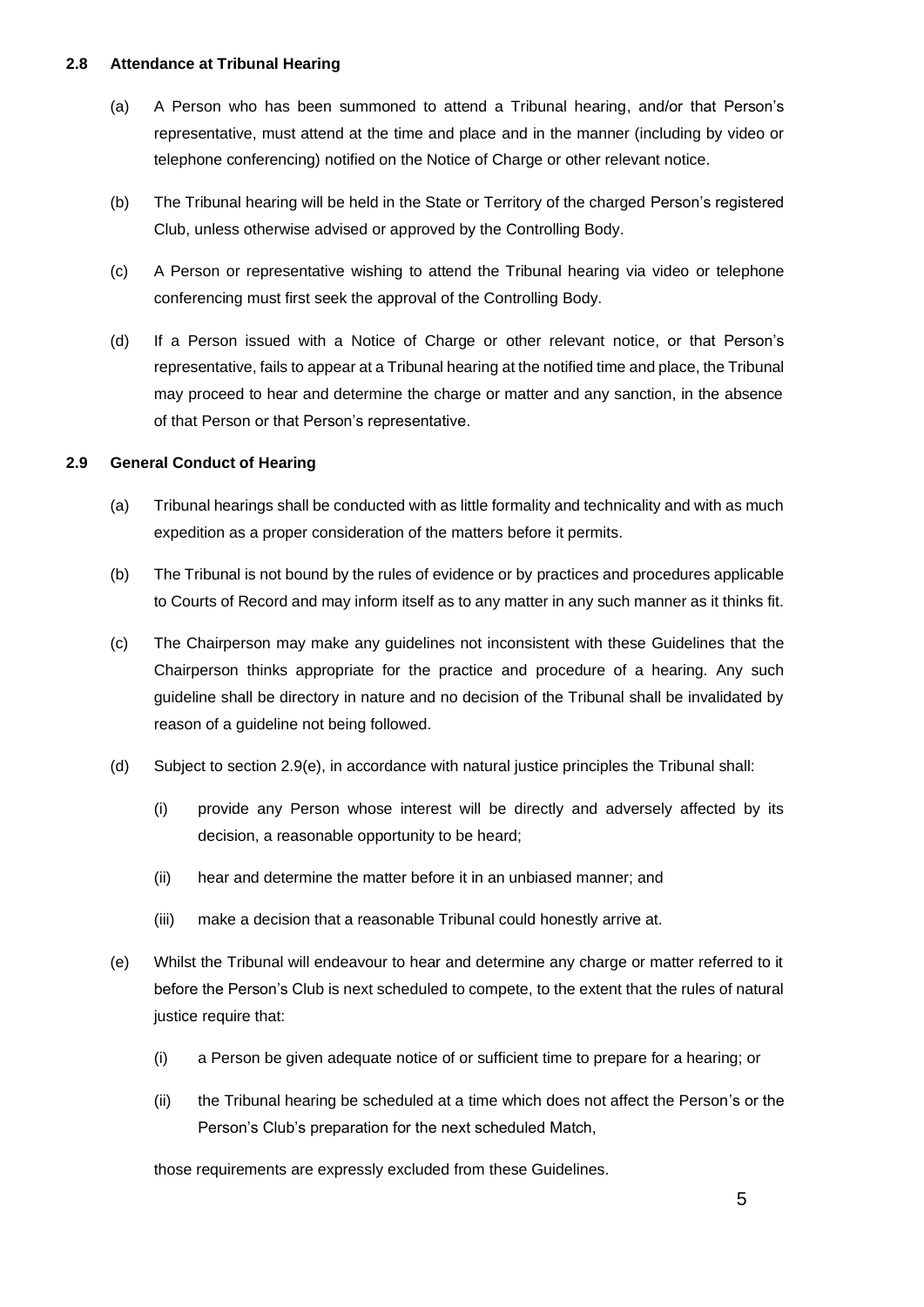#### <span id="page-5-0"></span>**2.10 Evidence**

- (a) Any Person required to attend before the Tribunal may request to adduce witness evidence at the Tribunal hearing, provided that such a request is submitted to the Controlling Body in writing by no later than 10.00am on the day after notification of the charge or matter (or such other time determined by the Controlling Body) and contains:
	- (i) the name and address of the witness (plus their qualifications and experience, for expert witnesses only); and
	- (ii) a summary of the substance of the evidence the Person proposes to adduce from the witness (including any expert witness).
- (b) Unless permission is granted by the Chairperson, a Person shall not adduce the evidence of a witness unless that Person complies with section [2.10\(a\)](#page-5-0) above.
- (c) Only in exceptional and compelling circumstances, as determined by the Controlling Body in its absolute discretion, will the Tribunal receive evidence from a Person who is not an Umpire or recorded on the Club official team sheet for a relevant Match.
- (d) Any video evidence which is not already in the possession of the Controlling Body must be submitted to the Controlling Body by Clubs at a time to be determined by the relevant Controlling Body.

#### **2.11 Challenge to Jurisdiction, Formalities of Report and Other Technical Matters**

Where a Person intends at a hearing of the Tribunal to:

- (a) challenge the jurisdiction of the Tribunal to deal with a matter;
- (b) challenge the constitution of the Tribunal;
- (c) challenge the formalities of the laying of any charge; or
- (d) raise any other matter requiring a legal or technical interpretation,

the Person intending to do such things must provide full written particulars of all relevant matters and forward a copy of those particulars to the Controlling Body and any other Person who has an interest in the proceeding (including, without limitation, the Reporting Officer and the Controlling Body) by midday on the day after notification of the charge or matter to be heard by the Tribunal.

#### <span id="page-5-1"></span>**2.12 Standard of Proof**

The Tribunal shall decide on the balance of probabilities whether a Reportable Offence or other charge against a Person has been sustained.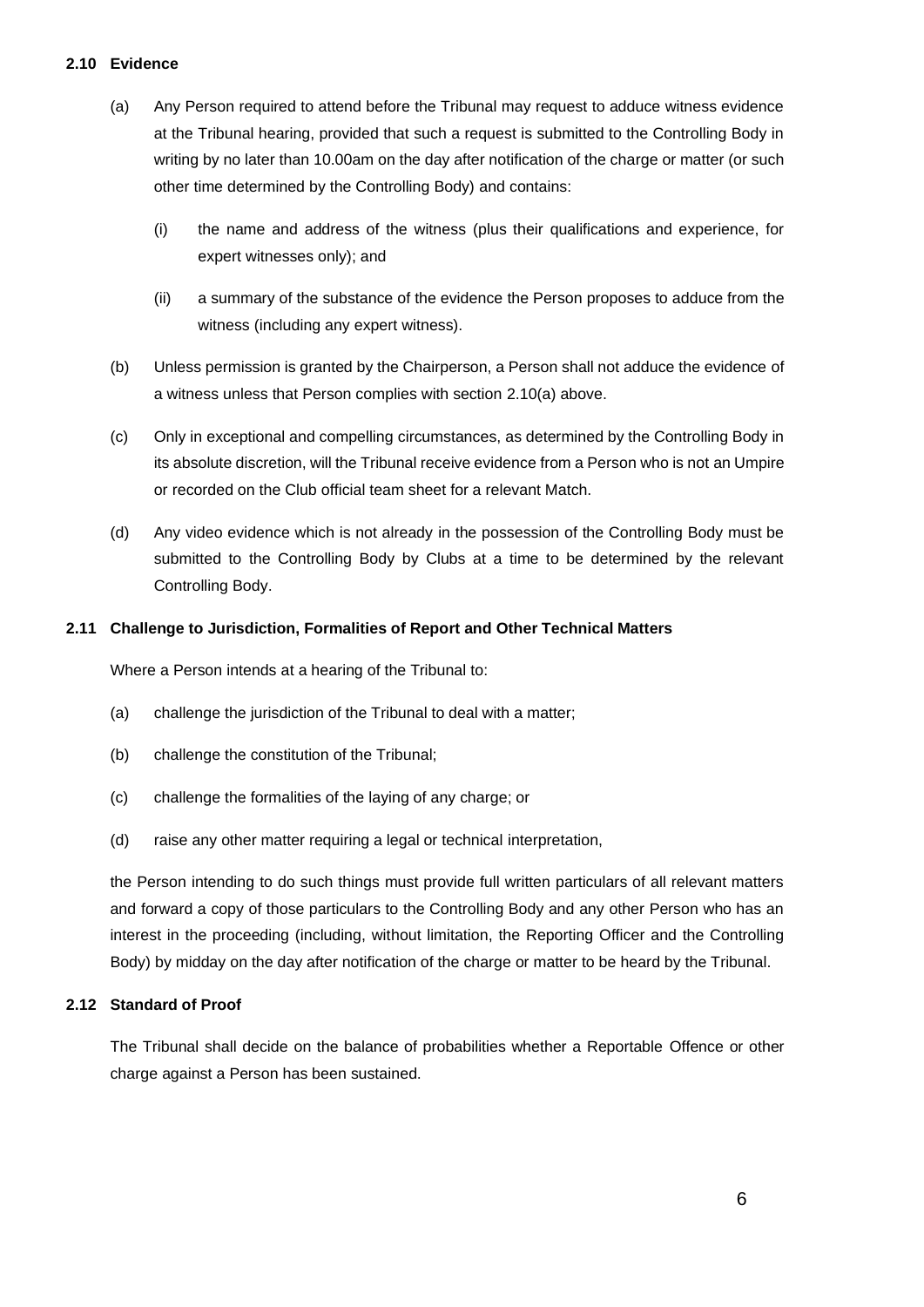#### <span id="page-6-1"></span>**2.13 Onus of Proof**

No Person appearing before the Tribunal shall bear an onus of establishing that an alleged offence has been committed.

### **2.14 Decision of the Tribunal**

- (a) The decision of the Tribunal shall be determined according to the opinion of a majority of the sitting Tribunal.
- (b) Subject to sectio[n 2.9,](#page-4-1) the Tribunal may determine any matter in any such manner as it thinks fit.
- (c) Subject to section [2.14\(d\),](#page-6-0) where a charge is sustained in respect of a Reportable Offence, the Tribunal must apply the sanction applicable to the Reportable Offence as per section [5.](#page-21-0)
- <span id="page-6-2"></span><span id="page-6-0"></span>(d) The Tribunal may determine the appropriate sanction in its absolute discretion, without having regard to the sanctions referred to in section [5](#page-21-0) where there are exceptional and compelling circumstances which make it inappropriate or unreasonable to apply those sanctions. Exceptional and compelling circumstances will exist where (at the discretion of the Tribunal):
	- (i) a Player has a verifiable exemplary record;
	- (ii) a Reportable Offence was committed in response to provocation;
	- (iii) a Reportable Offence was committed in self-defence; or
	- (iv) there are multiple Reportable Offences arising from the same event or course of conduct.
- (e) Where a charge is sustained with respect to a charge or matter not involving a Person or a Reportable Offence, the Tribunal may, subject to any contrary provisions in any relevant Code, Policy, Rules or Regulations, impose such sanctions as it, in its absolute discretion, thinks fit.
- (f) The Tribunal is not obliged to give reasons for any decision made by it under these Guidelines.
- (g) Where a charge is sustained against a Person under the age of 16 years at the time of the Reportable Offence, the Controlling Body shall not publish the decision of the Tribunal insofar that it is viewable by the general public without the express permission of the Person charged and their parent/guardian except that, to ensure effective administration of Competitions, access to such decisions and related sanctions will be available to the Controlling Body, and League and Club administrators who have access to Competition records.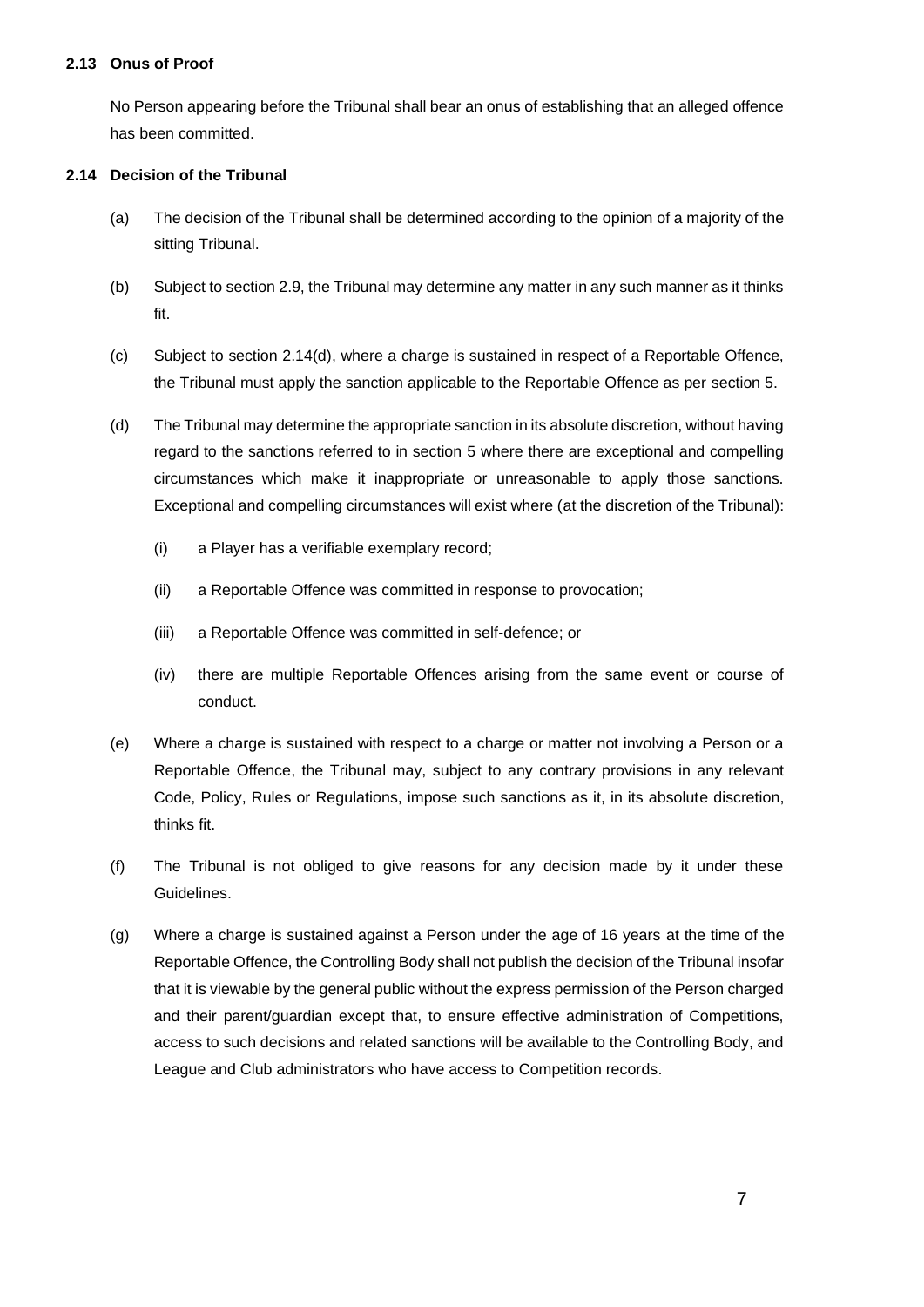#### **2.15 Validity of Charge and Hearings**

- (a) Where there is a procedural irregularity in the making of a charge or any other matter, the Tribunal shall still hear and determine the matter unless it is of the opinion that the irregularity has caused or may cause injustice if the matter was heard.
- (b) Without limitation, the Chairperson may direct that a Notice of Charge be amended to ensure that a matter before the Tribunal is decided according to its merits and not on the basis of a technicality. The power to amend shall include the power to substitute another charge.
- (c) A decision of the Tribunal is not invalid because of any defect or irregularity in, or in connection with, the appointment of a Tribunal member.
- (d) Subject to sections [2.9\(e\),](#page-4-0) [2.12](#page-5-1) and [2.13,](#page-6-1) any procedure or requirement regulating the function of the Tribunal is directory in nature and a decision of the Tribunal is not invalid by reason of that procedure or requirement not being fulfilled.

#### **2.16 Co-operation with Tribunal**

- (a) Subject to section [2.16\(b\),](#page-7-0) a Person shall appear before the Tribunal, if requested to do so by the Controlling Body or Tribunal.
- <span id="page-7-0"></span>(b) The Chairperson may excuse a Person from appearing before the Tribunal if the Chairperson is of the opinion that the Person is suffering from an injury or medical condition that would prevent that Person's attendance.
- (c) Any Person who appears before the Tribunal and who in the opinion of the Tribunal has:
	- (i) failed to fully co-operate with the Tribunal;
	- (ii) failed to truthfully answer any questions asked by the Reporting Officer or the Tribunal;
	- (iii) failed to provide any document in that Person's possession or control relevant to the matter to be determined by the Tribunal following a request by the Tribunal; or
	- (iv) makes any false or misleading statement or makes a statement or acts in a manner calculated to or which is likely to mislead,

the Person shall be dealt with by the Tribunal as it, in its absolute discretion, thinks fit.

# <span id="page-7-1"></span>**2.17 Prohibited Conduct**

- (a) A Person who has been issued with a Notice of Charge, or any Person acting on behalf or in concert with a Person who has been issued with a Notice of Charge, shall not contact or procure another to contact a Person who is or ought reasonably to be regarded as a Person required to give evidence before the Tribunal, where that contact is intended to or may otherwise mislead the Tribunal or unfairly affect the conduct of the Tribunal hearing.
- (b) No Person shall publicly comment on: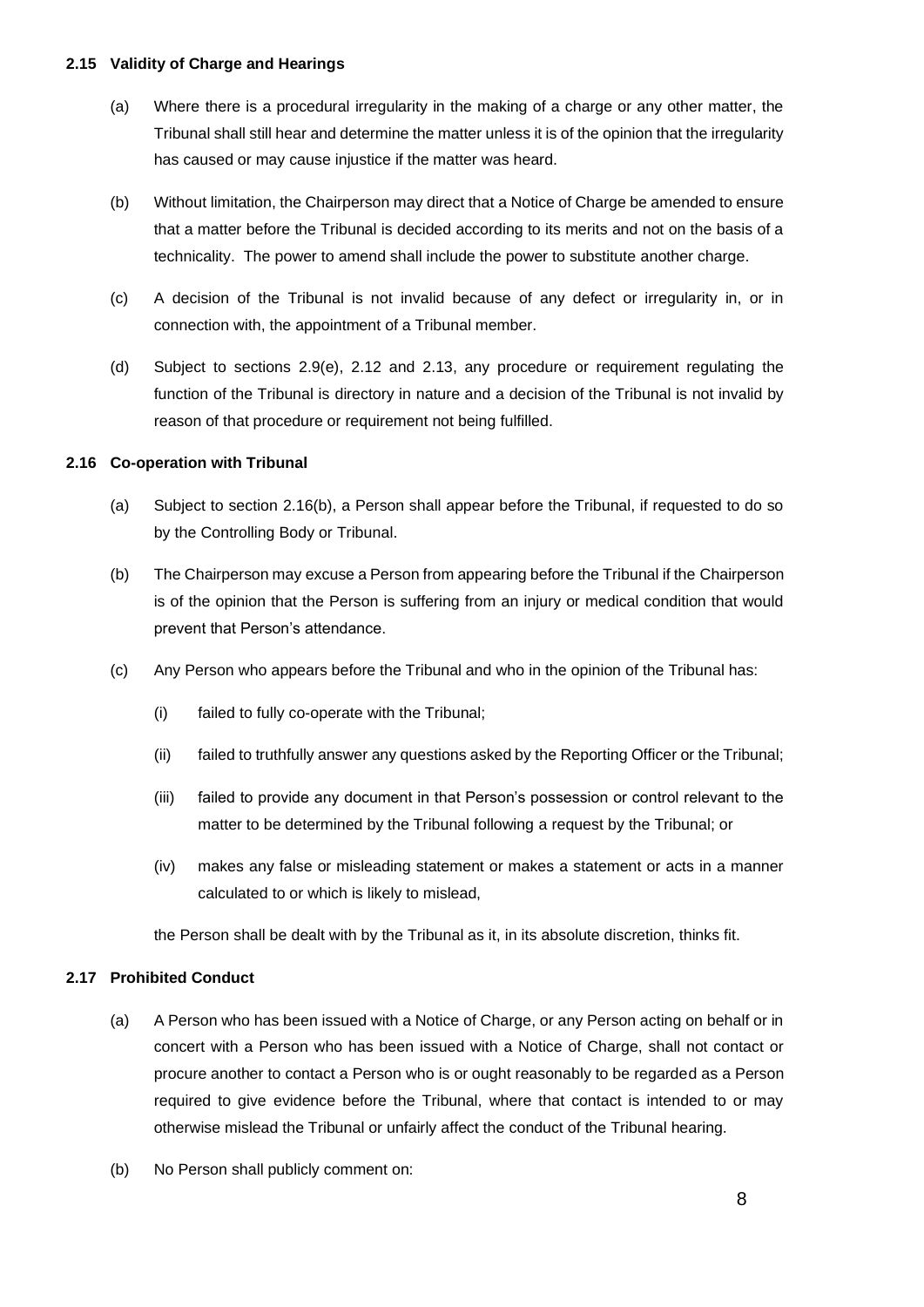- (i) the contents of a Notice of Charge prior to the conclusion of any determination by the Tribunal and/or completion of the matter, as the case may be; or
- (ii) a Notice of Investigation and any matter touching upon or concerning an Investigation under these Guidelines, until completion of such investigation and/or relevant determination by the Tribunal,

unless the Person establishes, to the reasonable satisfaction of the Controlling Body, that such public comment was not intended to influence or affect the conduct of the Tribunal hearing or the process of the investigation, as the case may be.

- (c) A Person who contravenes this Rule shall:
	- (i) be deemed to have engaged in conduct which is unbecoming and prejudicial to the interests of a just and fair hearing; and
	- (ii) be dealt with by the Tribunal as it, in its absolute discretion, thinks fit.

#### **2.18 Sanction on Club**

In addition to any sanction or determination made in respect of a Person under section [2.17,](#page-7-1) the Tribunal may impose a sanction on that Person's Club as they in their absolute discretion think fit, except where the Club satisfies the Tribunal that the conduct of the Person was not entered into with the consent, acquiescence or knowledge of the Club.

#### **2.19 Criticism of Tribunal Decision**

- (a) No Person or Club shall make any unfair, unreasonable or excessive public criticism of a Tribunal decision or of any Tribunal Member or any other matter touching or concerning the Tribunal or a determination made by it.
- (b) The Controlling Body shall determine in its absolute discretion in any case, whether any public criticism is unfair, unreasonable or excessive.
- (c) Where the Controlling Body determines that any public criticism is unfair, unreasonable or excessive, the Controlling Body may impose a sanction in its absolute discretion.
- (d) Where a Person contravenes this Rule, the Person's Club may also be liable to a sanction at the discretion of the Controlling Body.

#### **2.20 Person Suspension**

- (a) A Person who is suspended or disqualified by the Tribunal shall serve such suspension or disqualification in the grade in which the Person played immediately prior to such suspension or disqualification.
- (b) Unless otherwise specified by the Tribunal in exceptional circumstances, where a Person is suspended or disqualified by the Tribunal, such suspension or disqualification shall apply to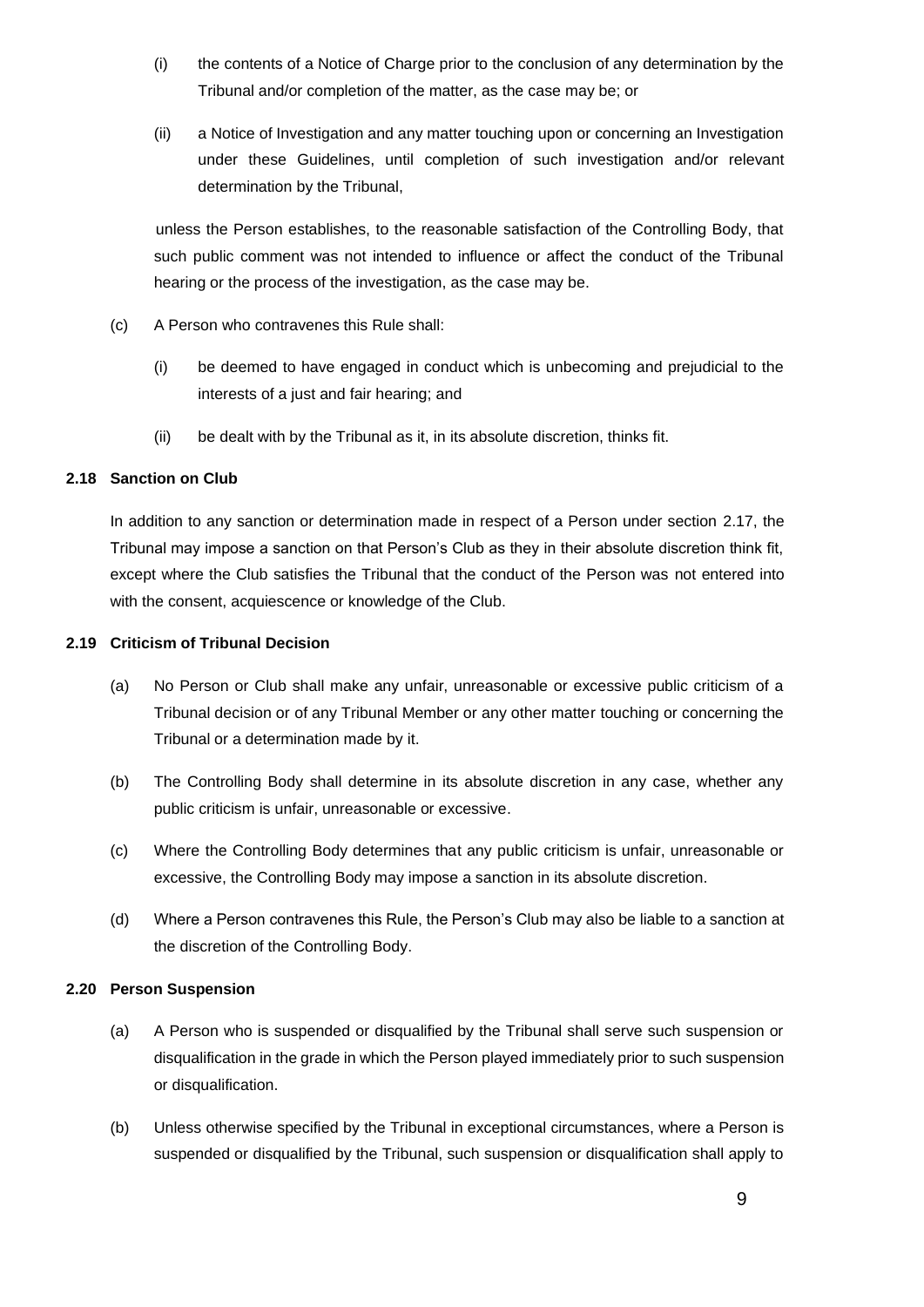all Australian football competition Matches, subject to section [2.20\(c\)](#page-9-0) below. For the avoidance of doubt:

- (i) a Person suspended in a previous season cannot serve their suspension in any preseason fixtures or off-season fixtures;
- (ii) a Person suspended in a junior competition graduating to a senior competition shall serve their suspension in their new grade;
- (iii) a Person transferring from another league shall carry any suspensions with him; and
- (iv) a Person suspended during a split round cannot serve their suspension in that same round in another grade (including representative football).
- <span id="page-9-0"></span>(c) Unless otherwise specified by the Tribunal in exceptional circumstances, a suspended Person will not be eligible to play representative football if the representative fixture occurs while the Person is serving the suspension. If the suspended Person was selected in the representative team prior to being suspended then the Person foregoes playing in the representative fixture if the fixture occurs during the time of the suspension. In this situation the representative fixture does not count as part of the suspension.
- (d) A Person suspended or disqualified by the Tribunal may still participate in practice/training Matches with their registered Club however such Matches will not count as part of the Person's suspension or disqualification.
- (e) Law 22.4 of the *Laws of the Game* shall apply in relation to all Persons suspended by the Tribunal.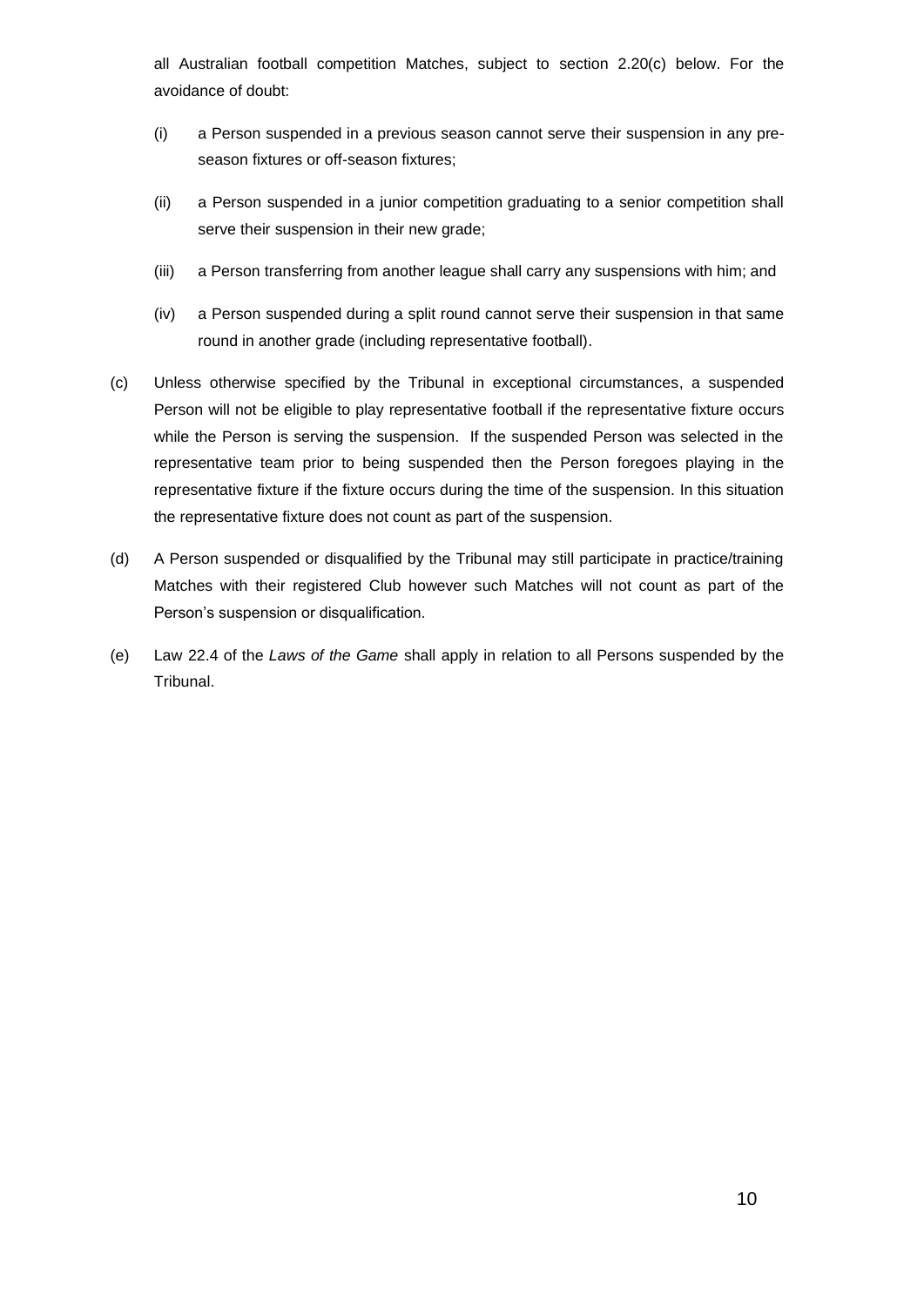# **3. REPORTING PROCEDURES**

# **3.1 Umpire Report**

If an Umpire has a good faith belief that a Person has committed a Reportable Offence during a Match, the Umpire shall inform the Person that they have been reported:

- (a) at the time of the incident;
- (b) before the commencement of the next quarter; or
- (c) where the incident occurs in the final quarter, as soon as is reasonably possible after the completion of the final quarter.

An Umpire may inform the captain, acting captain or Official of the Club with which the reported Person is registered of the report, where it is impractical to inform the Person who has been reported.

# **3.2 Notice of Charge**

As soon as practical after the completion of the Match, the Umpire shall complete a Notice of Charge in the form prescribed by the Controlling Body. The Umpire shall:

- (a) categorise the Reportable Offence having regard to the categories of Reportable Offences (and, where applicable, the grading of a Reportable Offence), as set out in section [5](#page-21-0) below;
- (b) include the Notice of Charge in the Match day paperwork submitted to the Controlling Body at the completion of the Match; and
- (c) retain a copy of the Notice of Charge.

# **3.3 Referral of Incident**

Where an Umpire suspects that a Person may have committed a Reportable Offence, the Umpire must, as soon as practical after completion of that Match and on the day of the Match:

- (a) complete an Incident Referral Form in the form prescribed by the Controlling Body;
- (b) lodge a copy of the Incident Referral Form together with the Match day paperwork with the Controlling Body;
- <span id="page-10-0"></span>(c) Where a Club suspects that a Person may have committed a Reportable Offence, the Club may submit a written complaint to the Controlling Body, by no later than 5.00pm on the next business day after the relevant Match or other time as agreed by the Controlling Body. The Controlling Body may levy a fee for the administration of the referral (with the fee amount, if applicable, to be determined by the Controlling Body in its absolute discretion), which may be refunded if the Controlling Body determines, that the Person who is the subject of the written complaint may have committed a Reportable Offence.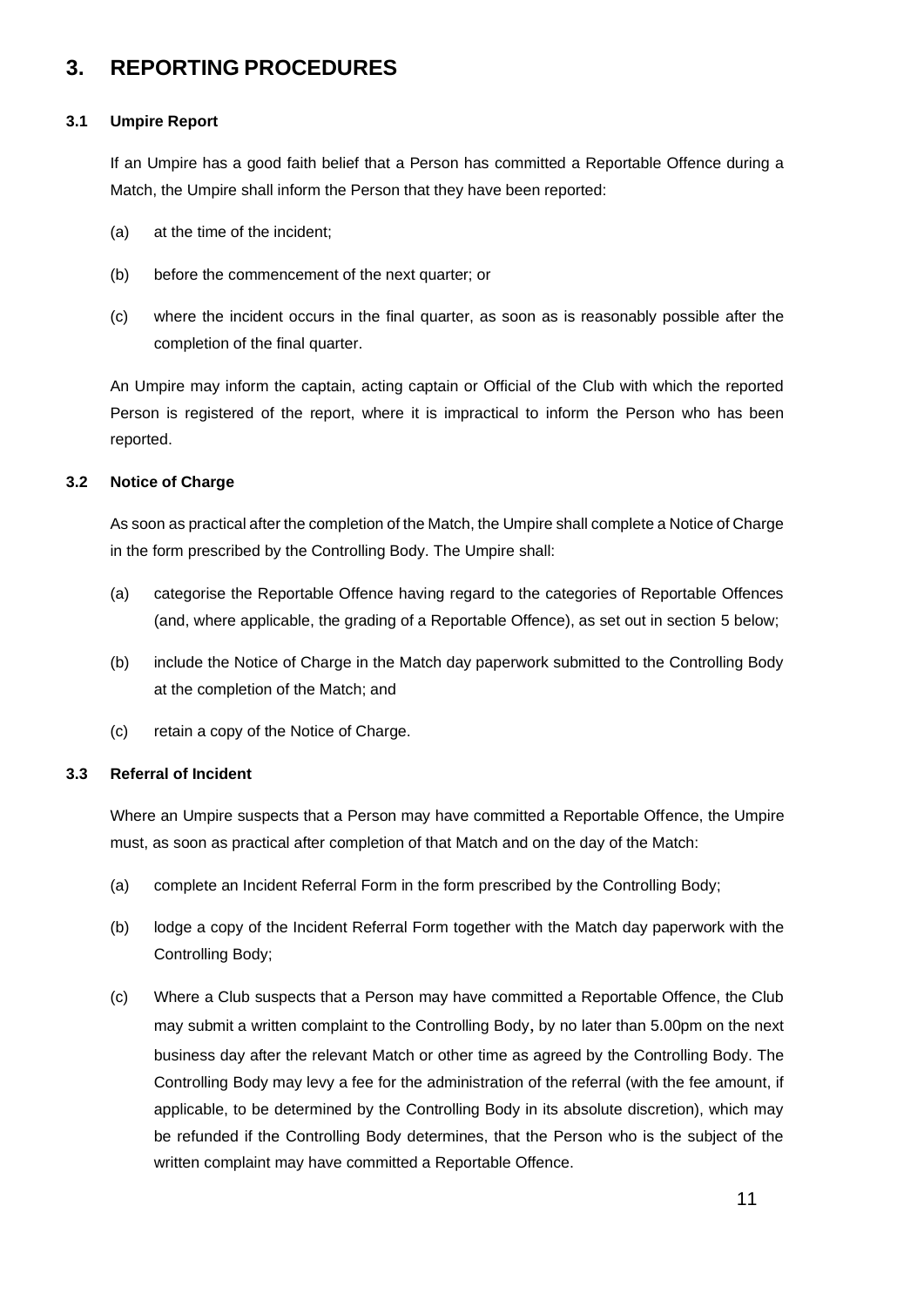- (d) A complaint lodged in accordance with section [3.3\(c\)](#page-10-0) cannot be withdrawn by the Club after it has been lodged with the Controlling Body.
- (e) Notwithstanding any other provision of these Guidelines, if an authorised person of a Controlling Body is of the opinion that a Person may have committed a Reportable Offence, that authorised person may report that Person by completing a Notice of Charge. The authorised person shall provide a copy of the Notice of Charge to the charged Person, their Club, any other Person and the Club of any other Person directly involved in the charge.

#### **3.4 Investigation**

The Controlling Body may order an investigation into the alleged Reportable Offence in accordance with the *National Complaint and Investigation Guidelines* (if applicable as determined by the Controlling Body)or otherwise as the Controlling Body reasonably determines having regard to the principles of natural justice and procedural fairness. After receiving the Investigation Report produced in accordance with the *National Complaint and Investigation Guidelines* (if applicable as determined by the Controlling Body) or otherwise:

- (a) if the Controlling Body believes in good faith that the Person and/or Club has committed a Reportable Offence in accordance with these Guidelines (and having regard to the *Laws of the Game*), the Controlling Body may issue a Notice of Charge to the charged Person and/or Club, as well as any other relevant Person involved in the incident;
- (b) if the Controlling Body believes in good faith that the Person and/or Club has otherwise breached a national policy that may be in place from time to time, including the *National Member Protection Policy*, or the Rules & Regulations (and, if applicable, the By-Laws) of the Controlling Body, the Controlling Body may order the Person and/or Club to appear before a Disciplinary Tribunal in accordance with the *National Disciplinary Tribunal Guidelines* (if applicable).

#### **3.5 Match Footage Review**

- (a) Where a review of Match footage is deemed necessary by the Controlling Body, whether as a result of an Umpire Report, an Incident Referral Form, Investigation or any other reason whatsoever, the Controlling Body may appoint any number of Persons, in its sole discretion, to review the Match footage (**Match Review Panel**). If the Match Review Panel determines that the incident under review is a Reportable Offence, the Match Review Panel shall issue a Notice of Charge to the charged Person and that Person's Club, as well as any other relevant Person involved in the incident.
- (b) The Match footage shall be admissible evidence at the Tribunal hearing.

#### <span id="page-11-0"></span>**3.6 Person May Enter Early Plea**

Subject to section [3.8,](#page-12-0) where a Person has received a Notice of Charge relating to a Reportable Offence, that Person may elect to plead guilty to the offence and accept the early guilty plea penalty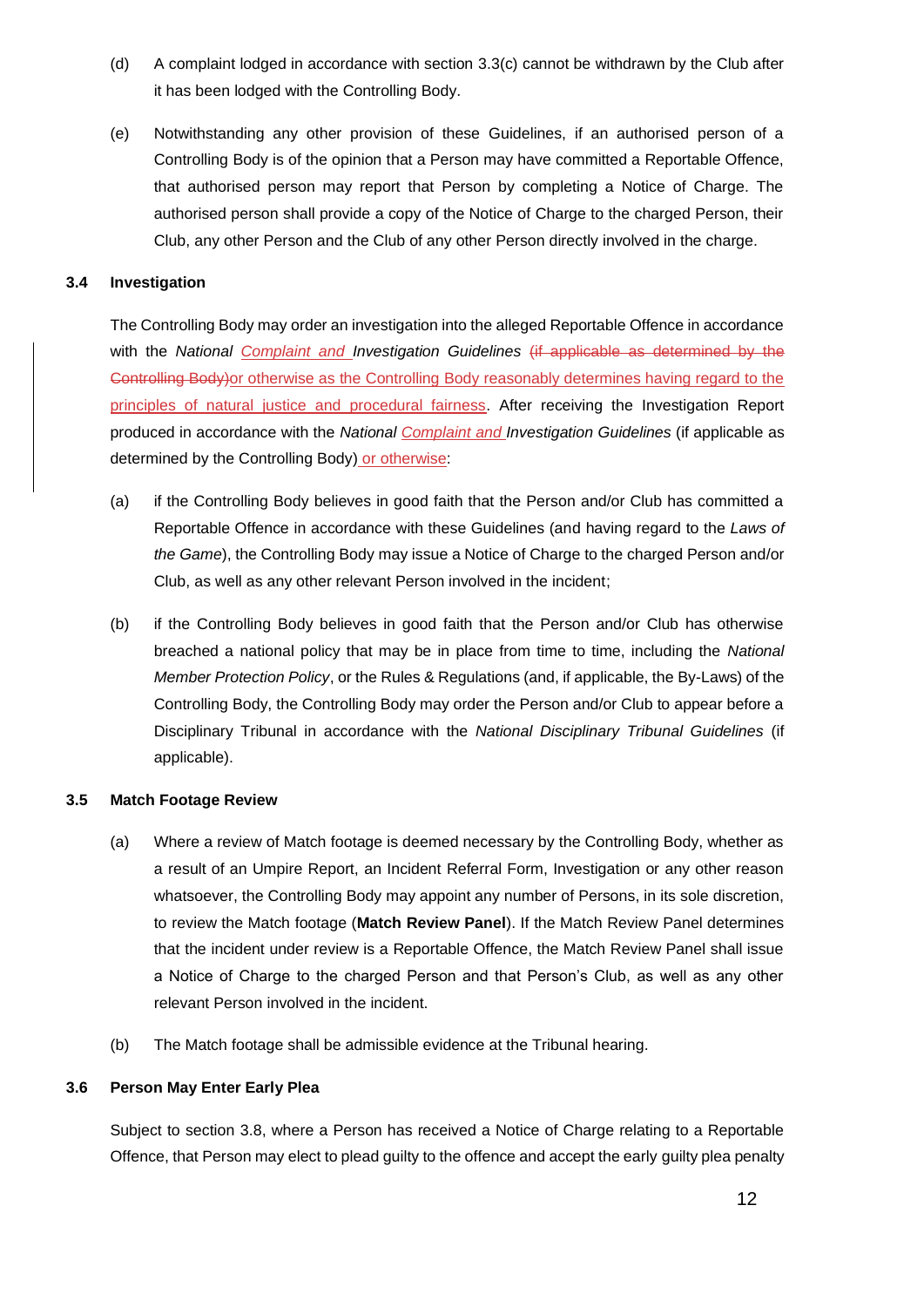offered, in accordance with section 5 as amended from time to time, by no later than 5.00pm on the day of receipt of the Notice of Charge, or other time as determined by the Controlling Body.

# <span id="page-12-3"></span>**3.7 Where Early Plea Not Available**

Where the Match Review Panel or the Controlling Body (as the case may be) determines in its absolute discretion, that a Notice of Charge should be determined by the Tribunal without the Person having the option to enter an early guilty plea, the Match Review Panel/Controlling Body shall provide written notification to that effect to the Person, in which case the Person shall be dealt with by the Tribunal in accordance with section [3.8\(a\)\(iii\).](#page-12-1) This written notification shall specify relevant particulars of the alleged offence, but if the Player is charged with a Classifiable Offence under section [5.2,](#page-21-1) the written notification need not specify an offence classification under section [5.2\(b\).](#page-22-0) In this instance the Tribunal will not be bound by the classification table in section [5.2\(b\)](#page-22-0) and will be at large in relation to penalty.

# <span id="page-12-0"></span>**3.8 Persons Who Do Not Accept An Early Plea, Other Persons and Other Reportable Offences**

- <span id="page-12-5"></span>(a) Subject to section  $3.8(e)$ , the Tribunal shall deal with the Notice of Charge where:
	- (i) a Person does not elect to accept an early guilty plea in accordance with section [3.6;](#page-11-0)
	- (ii) a person other than a Person is the subject of the Notice of Charge; or
	- (iii) notification referred to in section [3.7](#page-12-3) has been given by the Match Review Panel or the Controlling Body.
- <span id="page-12-1"></span>(b) Subject to section [3.8\(c\),](#page-12-4) a Person who does not accept an early guilty plea in accordance with [3.8\(a\)\(i\)](#page-12-5) shall not be entitled to any reduction in the penalty set out in the Notice of Charge, including but not limited to discounts based on the entering of the guilty plea.
- <span id="page-12-4"></span>(c) Should a Person plead guilty to a Reportable Offence subject to an alternative classification, and successfully contest the Notice of Charge at the Tribunal (such that the Tribunal determines to downgrade the charge), the Person will be entitled to receive a reduction in the sanction equivalent to the reduction obtained had the Player submitted an early guilty plea for that lesser offence.
- (d) Upon receipt of a Notice of Charge, the Controlling Body shall fix and give notice to the reported Person's Club and any other Person or Club directly involved, of the date, time and place for the Tribunal hearing.
- <span id="page-12-2"></span>(e) The Controlling Body may vary the date, time and place of hearing by notice in writing to the reported Person's Club and any other relevant party.
- (f) Despite the other provisions of this section [3.8,](#page-12-0) where a Person does not elect to accept an early guilty plea, a Controlling Body may in its discretion apply a standard penalty (ie without discount) rather than directly referring the matter to a Tribunal hearing.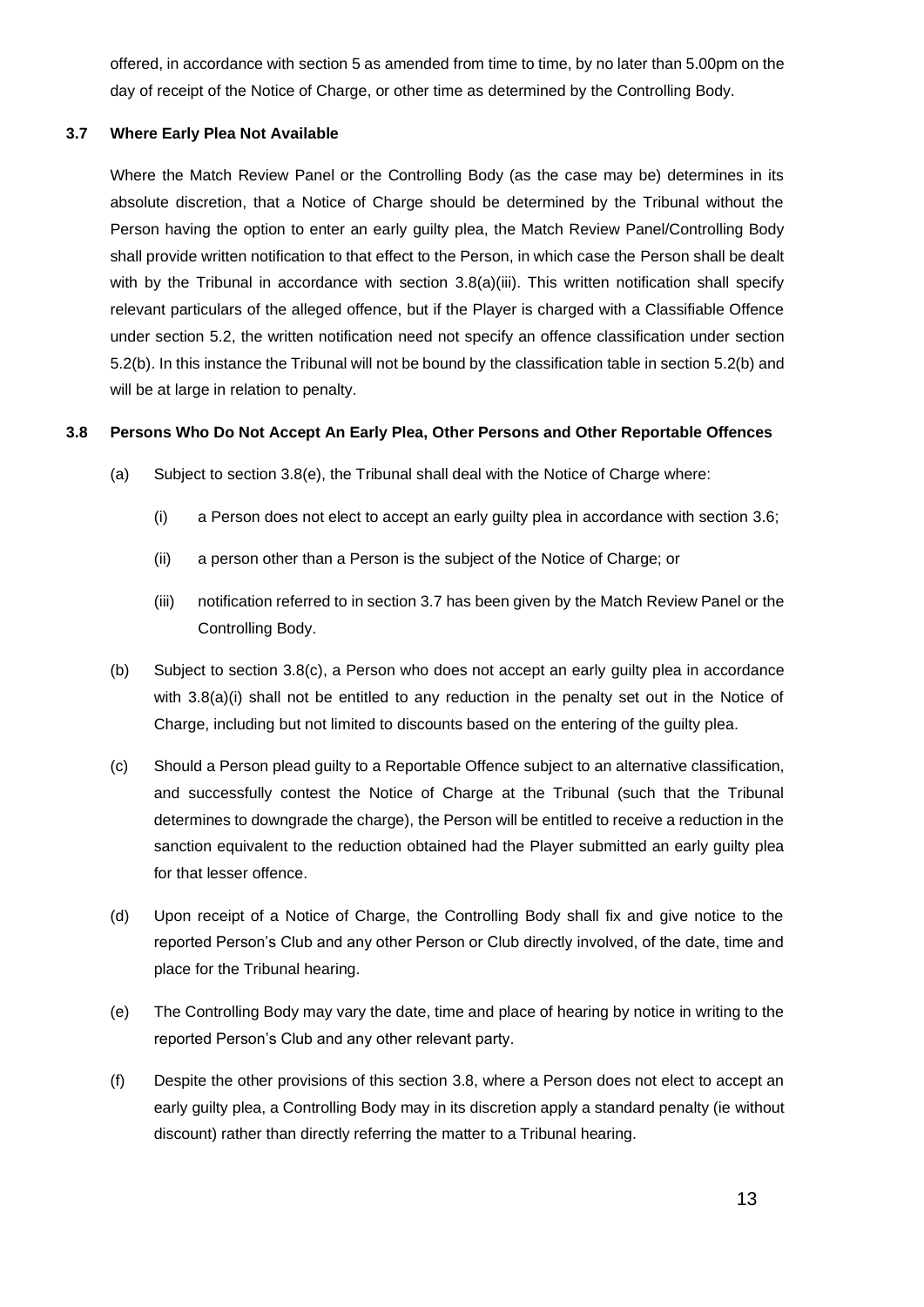(g) Where the notification referred to in section [3.7](#page-12-3) has been given by the Match Review Panel or the Controlling Body, the Person the subject of the Notice of Charge shall be entitled to lodge a plea at the Tribunal hearing which may be considered by the Tribunal in the determination of any penalty.

# **3.9 Withdrawal of Charge**

The Match Review Panel or the Reporting Officer as the case may be, may withdraw any Notice of Charge at any time prior to a Tribunal hearing by lodging a written notice with the Controlling Body.

# **3.10 Relationship to** *Laws of the Game*

These Guidelines shall be read in conjunction with the *Laws of the Game* but to the extent of any inconsistency, these Guidelines shall prevail.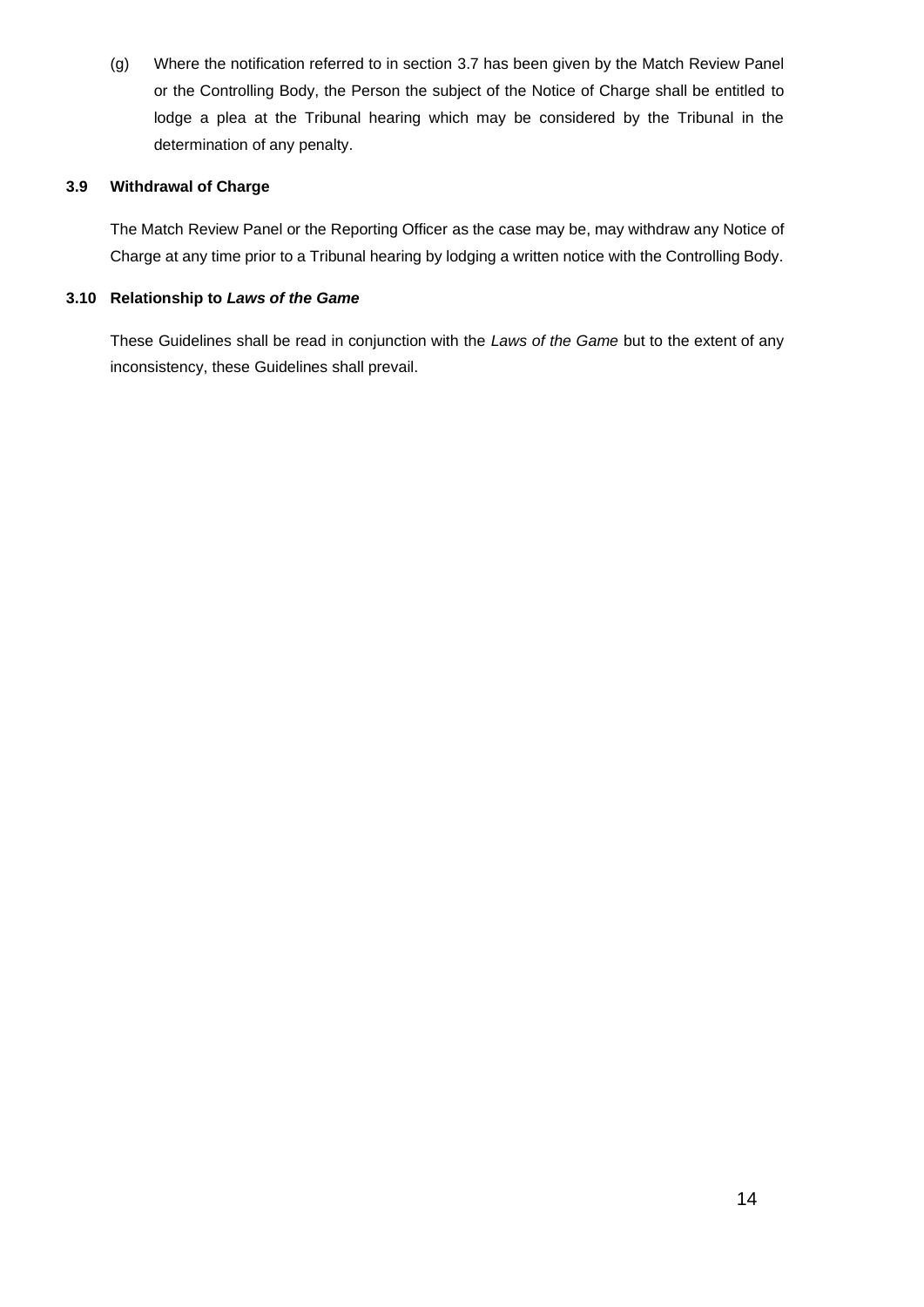# **4. COMPETITION APPEAL RULES**

### **4.1 League Tribunal and Appeal Rules Paramount**

- (a) These Guidelines prescribe the procedures for an appeal commenced by a Controlling Body, Club or Person in respect of a decision made by the Tribunal under these Guidelines.
- (b) To the extent that anything within these Guidelines is inconsistent with any other player rule, regulation or by-law, the provisions of these Guidelines shall prevail.

# **4.2 Appointment**

The Controlling Body may, from time to time, appoint persons to an Appeal Board.

# <span id="page-14-2"></span>**4.3 Grounds for Appeal**

Except where otherwise determined by the Controlling Body, a Person found guilty of a Reportable Offence by the Tribunal, or the Controlling Body may only appeal to the Appeal Board in respect of a decision made by the Tribunal under these Guidelines on one or more of the following grounds:

- (a) that there was an error of law;
- (b) that the decision was so unreasonable that no Tribunal acting reasonably could have come to that decision having regard to the evidence before it;
- (c) the classification of the level of the offence was manifestly excessive or inadequate; or
- (d) that the sanction imposed was manifestly excessive or inadequate,

(each, a **Ground**).

#### **4.4 Appeal Board Members**

- <span id="page-14-1"></span><span id="page-14-0"></span>(a) The Appeal Board shall consist of:
	- (i) a Chairperson (**Chairperson of the Appeal Board**); and
	- (ii) at the discretion of the Controlling Body, a panel of not more than six (6) persons who in the opinion of the Controlling Body possess a sufficient knowledge of Australian Football (**Appeal Board Panel**).
- (b) Persons appointed to the roles in section  $4.4(a)(i)$  and [\(ii\)](#page-14-1) may be rotated from hearing to hearing, as determined by the Controlling Body in its absolute discretion.
- (c) Any Appeal Board member, who has also been appointed a member of a Tribunal Panel and who did not comprise the Tribunal for the matter that is the subject of the appeal, shall be eligible for selection for the appeal hearing.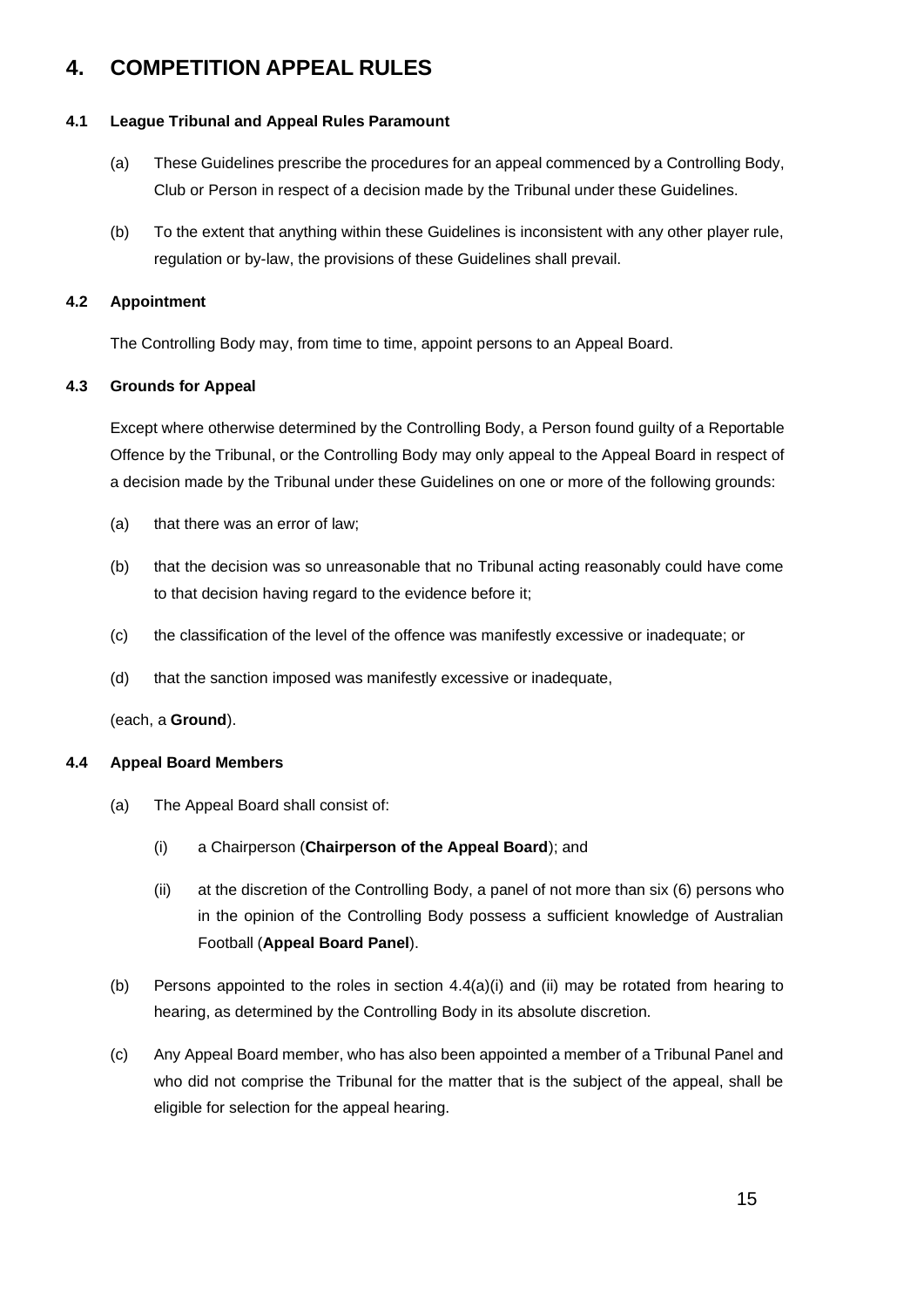#### **4.5 Qualifications of Appeal Board Members**

Except where the Controlling Body otherwise determines, a person shall not be appointed to the Appeal Board if, in the twelve (12) months preceding the appointment, that person:

- (a) has been a member of a Board of Directors of a Club;
- (b) has been a Coach or assistant or specialty Coach of a Club; or
- (c) has been a Player of a Club; or
- (d) has been an employee of the AFL or Club.

# **4.6 Resignation and Removal of Appeal Board Members**

- (a) A member of the Appeal Board may resign by providing notice in writing to the Controlling Body.
- (b) The Controlling Body may remove a person appointed to the Appeal Board at any time in its absolute discretion.

#### **4.7 Representation**

- (a) Subject to section [4.7\(b\),](#page-15-0) at any hearing before the Appeal Board a Person must:
	- (i) appear in person; or
	- (ii) be represented by a barrister, solicitor or Club Officer on such terms, if any, as the Chairperson directs.
- <span id="page-15-0"></span>(b) Where a Person charged with a Reportable Offence is under the age of 16 years at the time of the alleged Reportable Offence:
	- (i) the Person must be represented under section  $4.7(a)(ii)$  (and such representative must not be a parent or guardian of the Person); and
	- (ii) a parent or guardian of the Person may attend any hearing before the Appeal Board in place or in support of the Person.
- (c) Where the Chairperson is of the opinion that a Person or representative of a Person appearing before the Appeal Board has failed to observe directions of the Appeal Board or otherwise acted in a contemptuous, irresponsible or discourteous manner, the Chairperson may dismiss the Person or Person's representative and if appropriate, adjourn the proceedings to enable the Person to obtain fresh representation.

#### **4.8 Composition of Appeal Board**

On any occasion when an appeal is brought before the Appeal Board, the Appeal Board shall comprise, at the discretion of the Controlling Body, up to three (3) Appeal Board members being: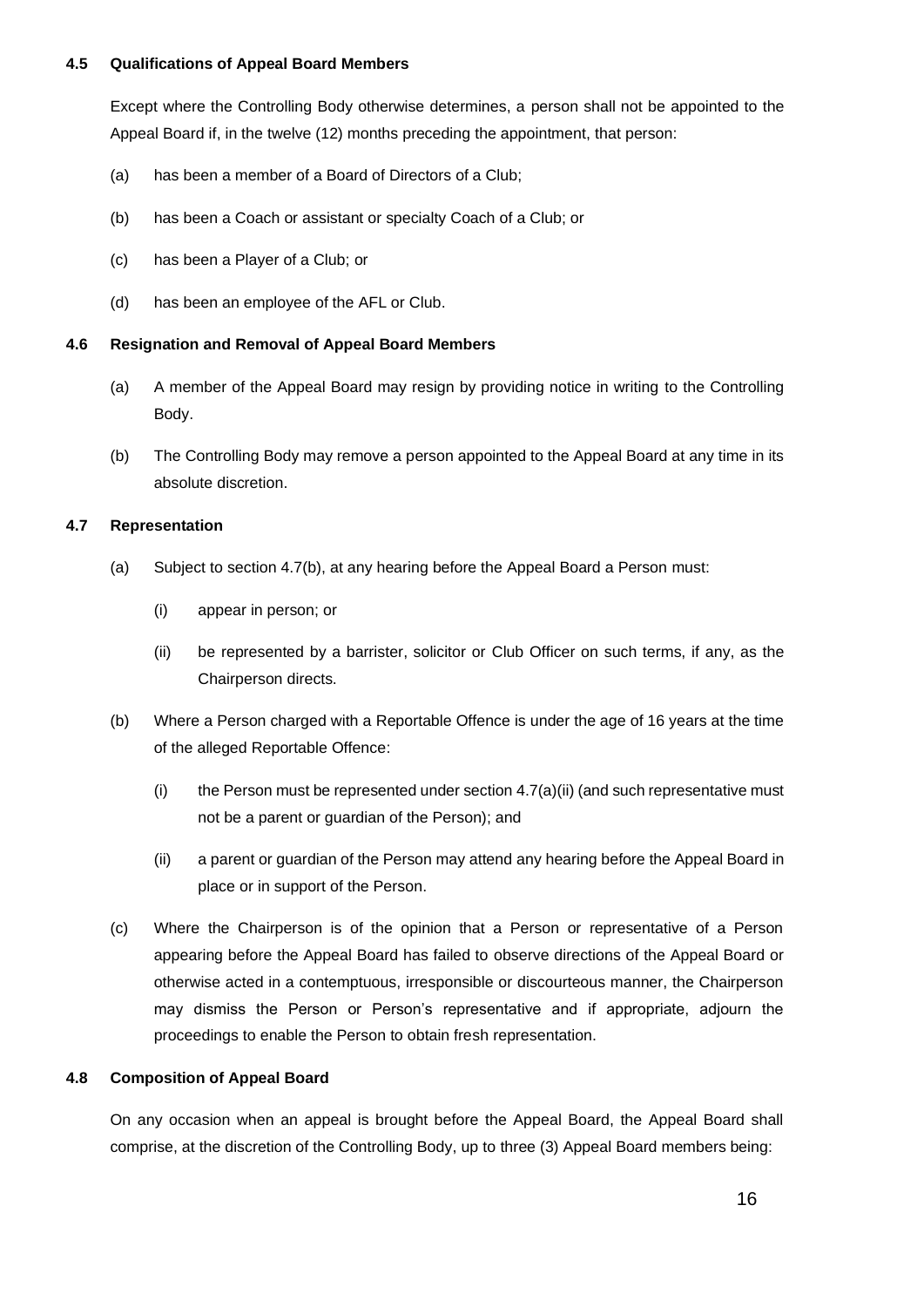- (a) the Chairperson of the Appeal Board or, in the Chairperson's absence, a member of the Appeal Board Panel who shall act as Chairperson; and
- (b) up to two (2) Appeal Board Panel members.

# <span id="page-16-1"></span>**4.9 Notice of Appeal**

- (a) Except where otherwise determined by the Controlling Body, an appeal under these Guidelines shall be brought by lodging with the Controlling Body, by no later than 5.00pm on the day following the decision of the Tribunal, a duly completed Notice of Appeal in the form prescribed by the Controlling Body and, in the case of an appeal under section [4.3,](#page-14-2) shall be accompanied by payment to the Controlling Body of:
	- (i) the sum of 50% of a fixed fee to be determined by the Controlling Body (inclusive of Goods and Services Tax), which sum shall not be refundable in any circumstances; and
	- (ii) the remaining 50% the fixed fee (inclusive of Goods and Services Tax) which shall be dealt with in accordance with sectio[n 4.18](#page-19-0) – [4.21.](#page-19-1)
- <span id="page-16-0"></span>(b) The Controlling Body shall fix a date, time and place for the hearing before the Appeal Board, as soon as practicable after the lodgement of the Notice of Appeal, and shall advise all parties interested in the appeal of those particulars.
- (c) The Appeal Board may, at any time prior to the hearing, vary the date, time or place specified in the Notice of Appeal and upon doing so shall, as soon as practicable, provide all parties interested in the appeal with written notice of such variation.

#### **4.10 Attendance**

- (a) An appellant, or an appellant's representative, shall attend and appear before the Appeal Board at the date, time and in the manner (including by video or telephone conferencing) fixed for the hearing of the appeal. Where an appellant, or an appellant's representative, fails to attend before the Appeal Board, the Appeal Board may hear and determine the appeal in the absence of the appellant or the appellant's representative.
- (b) The Appeal Board hearing will be held in the State or Territory of the appellant's registered Club, unless otherwise advised or approved by the Controlling Body.
- (c) A Person or representative wishing to attend the Appeal Board hearing via video or telephone conferencing must first seek the approval of the Controlling Body.
- (d) A Reporting Officer may attend and appear before the Appeal Board at the date, time and place fixed for the hearing of the appeal. Where a Reporting Officer fails to attend before the Appeal Board, the Appeal Board may hear and determine the appeal in the absence of that Reporting Officer.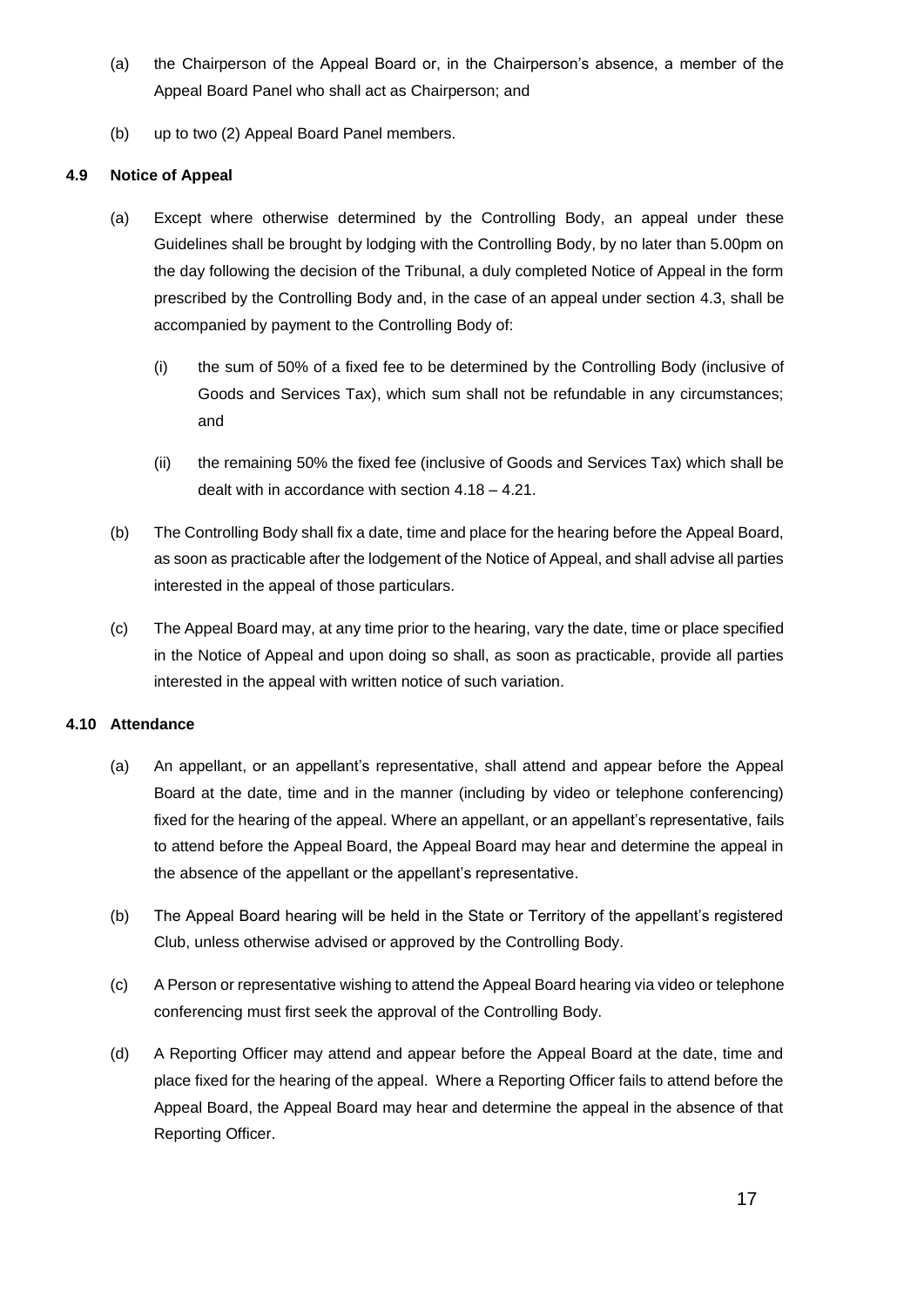#### **4.11 General Conduct of Appeal Hearing**

- (a) Subject to the further matters set out in these Guidelines, the Appeal Board may regulate any proceedings brought before it in such manner as the Chairperson of the Appeal Board thinks fit.
- (b) The Appeal Board is not bound by the rules of evidence or by practices and procedures applicable to Courts of Record, but may inform itself as to any matter in such manner as it thinks fit.
- <span id="page-17-1"></span>(c) Subject to section [4.11\(d\),](#page-17-0) in accordance with natural justice principles the Appeal Board shall:
	- (i) provide any Person whose interest will be directly and adversely affected by its decision a reasonable opportunity to be heard;
	- (ii) hear and determine the matter before it in an unbiased manner; and
	- (iii) make a decision that a reasonable body could honestly arrive at.
- <span id="page-17-0"></span>(d) Whilst the Appeal Board will endeavour to hear and determine any charge or matter referred to it before the appellant's Club is next scheduled to compete, to the extent that the rules of natural justice require that:
	- (i) a Person be given adequate notice of or sufficient time to prepare for an appeal; or
	- (ii) the appeal be scheduled at a time that does not affect the appellant's or the appellant's Club's preparation for the next scheduled Match,

those requirements are expressly excluded from these Guidelines.

#### **4.12 Review**

- (a) The Appeal Board shall hear all appeals by way of a review of the evidence presented before the Tribunal and determine whether one or more of the Grounds have been established.
- (b) Neither the appellant nor Reporting Officer may produce fresh evidence at the hearing of an appeal without leave of the Appeal Board.
- (c) If an appellant or Reporting Officer seek leave to produce fresh evidence, the Appeal Board shall not grant such leave unless:
	- (i) the evidence could not by reasonable diligence have been obtained by the appellant or Reporting Officer prior to the conclusion of the hearing before the Tribunal; and
	- (ii) the evidence is of sufficient probative value that, considered with other evidence which was before the Tribunal, the Tribunal would have reached a different decision.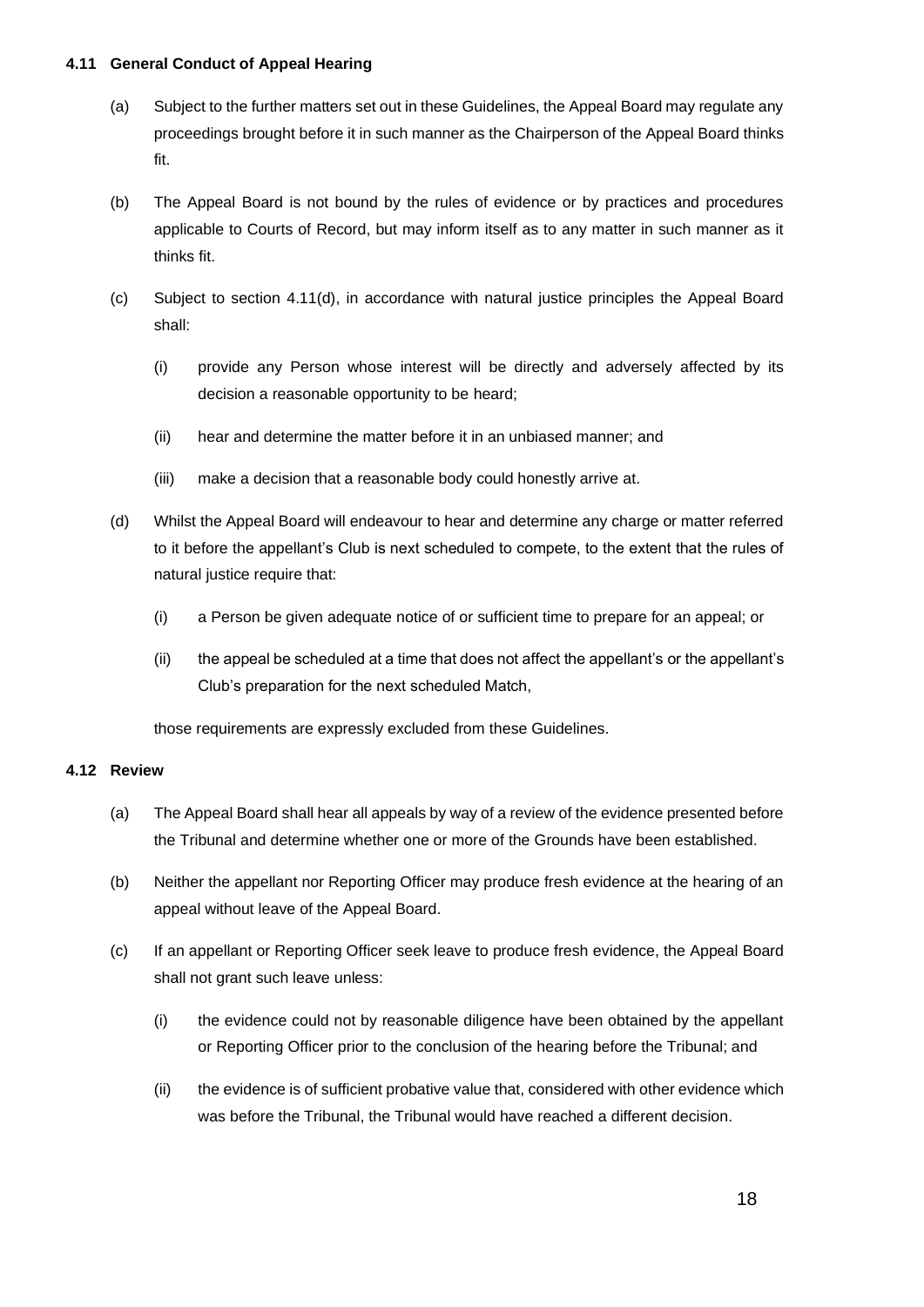#### **4.13 Onus and Standard on Appeal**

On the hearing of an appeal the appellant shall bear the onus of establishing, on the balance of probabilities, one or more Grounds.

#### **4.14 Decision of Appeal Board**

- (a) Any question on appeal before the Appeal Board shall be decided according to the opinion of a majority of those constituting the Appeal Board.
- (b) Where the Appeal Board determines that one or more Grounds have been established, the Appeal Board may confirm, reverse or modify the decision of the Tribunal and make such orders and give such directions in such manner as it thinks fit.
- (c) The Appeal Board is not obliged to give reasons for any decision made by it under these Guidelines.

# **4.15 Person to Serve Sanction**

Subject to section [4.16\(b\),](#page-18-0) where the Tribunal imposes a sanction that prevents the appellant from participating in a Match, the appellant shall serve that sanction pending the determination of the appeal.

# <span id="page-18-2"></span>**4.16 Power to Adjourn**

Subject to section [4.17,](#page-18-1) the Appeal Board may, of its own motion or upon application of any party to the appeal, order:

- (a) that an appeal be adjourned; and/or
- <span id="page-18-0"></span>(b) a stay of the execution of the sanction imposed by the Tribunal pending the determination of the appeal.

#### <span id="page-18-1"></span>**4.17 Exceptional and Compelling Circumstances**

The Appeal Board shall make an order under section [4.16](#page-18-2) only where it is satisfied that there are exceptional and compelling circumstances that make it harsh and unreasonable if an order was not made. In determining that question, the Appeal Board shall without limitation have regard to:

- (a) the merits of the appeal and the appellant's prospects of success;
- (b) the interests of other Clubs and Persons;
- (c) the effect on the results of the Competition; and
- (d) the need to permit the due and proper administration of Australian Football.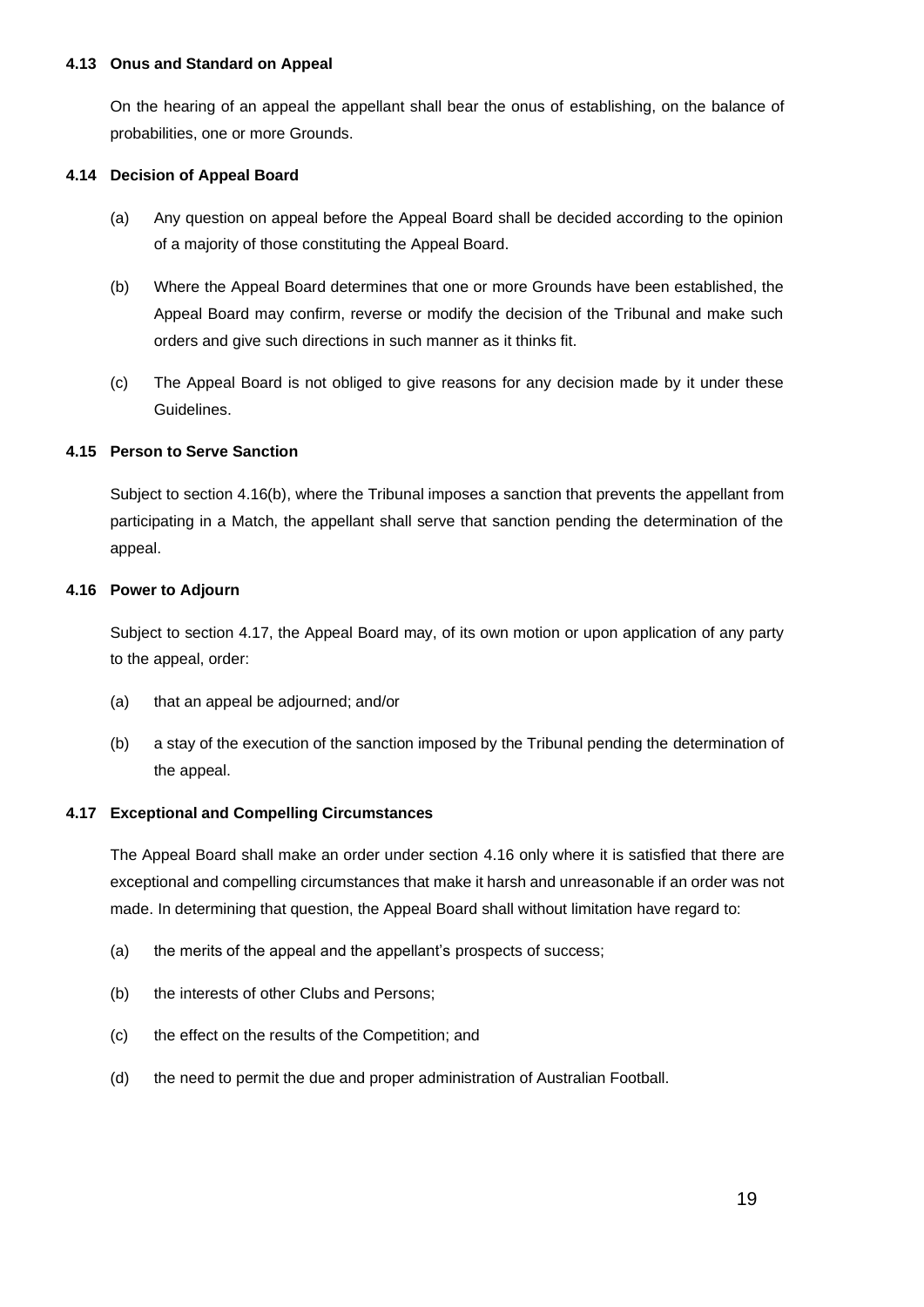#### <span id="page-19-0"></span>**4.18 Successful Appeal**

- (a) For the purposes of this section, an appeal is successful if, and only if the Appeal Board determines that one or more Grounds has been established.
- (b) Where an appeal is successful, any payment made under section [4.9\(a\)\(ii\)](#page-16-0) shall be refunded on receipt by the Controlling Body of an appropriate tax invoice.

#### **4.19 Unsuccessful Appeal**

Where an appeal is not successful, any payment made under section [4.9\(a\)\(ii\)](#page-16-0) shall not be refunded, unless the matter involves a monetary sanction and the Appeal Board determines that it would be manifestly unjust and unfair not to refund the whole or part of such payment in which case, the whole or part may be refunded.

#### **4.20 Costs**

Notwithstanding section [4.9\(a\),](#page-16-1) each party to an appeal shall bear their own costs.

#### <span id="page-19-1"></span>**4.21 Abandon Appeal**

- (a) Subject to sectio[n 4.21\(b\),](#page-19-2) an appellant may abandon an appeal prior to any hearing by giving written notice to the Controlling Body in which case the payment under section [4.9\(a\)\(ii\)](#page-16-0) shall be refunded.
- <span id="page-19-2"></span>(b) Where an appellant abandons the appeal during the conduct of the appeal, the payment made under section [4.9\(a\)\(ii\)](#page-16-0) shall not be refunded.

#### **4.22 Validity of Appeal and Hearings**

- (a) Where there is any procedural irregularity in the manner in which an appeal has been brought, the Appeal Board may still hear and determine the appeal unless it is of the opinion that the irregularity has caused or will cause injustice if the appeal was heard.
- (b) A decision of the Appeal Board is not invalid because of any defect or irregularity in, or in connection with, the appointment of an Appeal Board Member.
- (c) Subject to sections [4.11\(c\)](#page-17-1) and [\(d\),](#page-17-0) any procedure or requirement regulating the function of the Appeal Board is directory in nature and a decision of the Appeal Board is not invalid by reason of that procedure or requirement not being fulfilled.

#### <span id="page-19-3"></span>**4.23 Prohibited Conduct**

- (a) No Club or Person shall publicly comment on the contents of a Notice of Appeal prior to the determination by the Appeal Board or conclusion of the matter, as the case may be.
- (b) Where a Person contravenes section [4.23\(a\),](#page-19-3) the Person's Club may also be liable to a sanction unless the Person establishes, to the reasonable satisfaction of the Controlling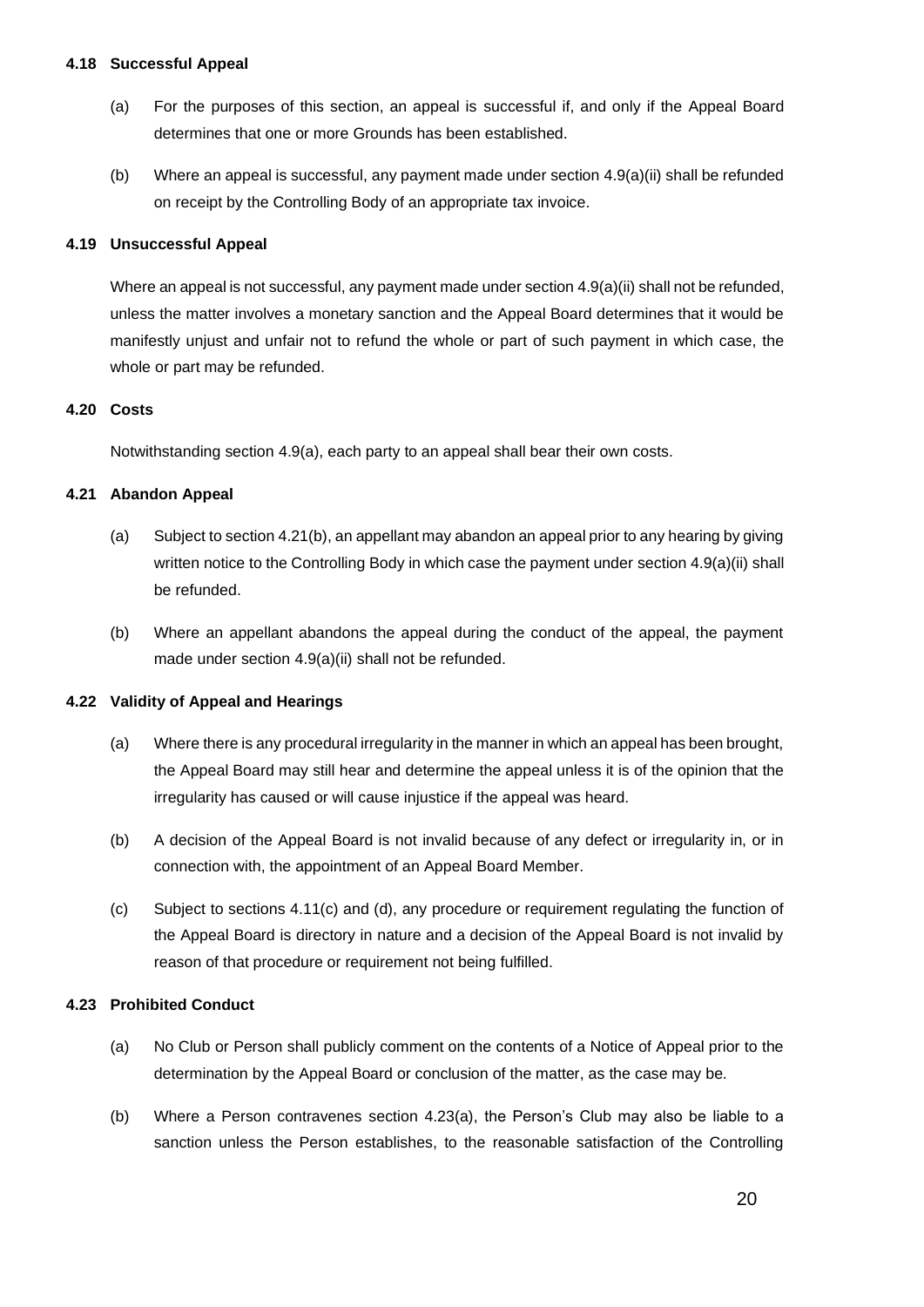Body, that such public comment was not intended to influence or affect the conduct of the Appeal Board hearing.

# <span id="page-20-0"></span>**4.24 Criticism of Appeal Board Decision**

- (a) No Club or Person shall make any unfair, unreasonable or excessive public criticism of a decision of the Appeal Board or of any member of the Appeal Board or any other matter touching or concerning the Appeal Board or a determination made by it.
- (b) The Controlling Body shall determine in its absolute discretion and in any case, whether any public criticism is unfair, unreasonable or excessive.
- (c) Where the Controlling Body determines that any public criticism is unfair, unreasonable or excessive, the Controlling Body may impose a sanction in its absolute discretion.
- (d) Where a Person contravenes section [4.24\(a\),](#page-20-0) the Person's Club may also be liable to a sanction at the discretion of the Controlling Body.

# **4.25 Exhaust Internal Appeal**

A Club or Person shall exercise their right of appeal under these Guidelines and have any appeal heard and determined by the Appeal Board before commencing any relevant proceedings or becoming a party to any relevant proceedings in a court of law.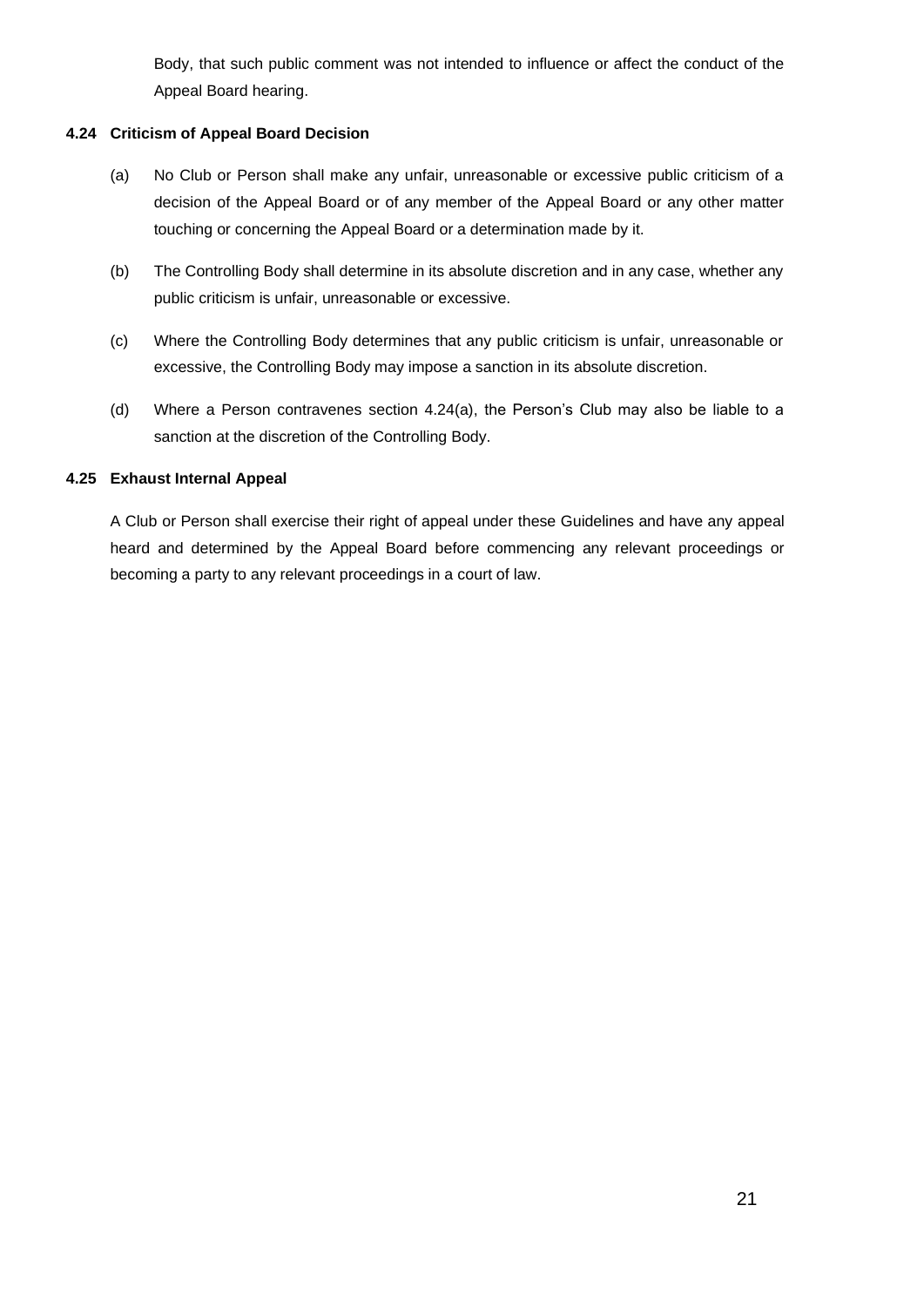# <span id="page-21-0"></span>**5. REPORTABLE OFFENCES**

### **5.1 Application**

This section [5](#page-21-0) (together with the video examples of Reportable Offences referred to in Appendix 1) provides some guidelines as to the different categories of Reportable Offences and the appropriate sanctions and courses of action in respect of such offences.

These guidelines are designed primarily to be used by a Match Review Panel (or some other person or persons responsible for assessing a report or referral to determine the appropriate sanction or course of action prior to any Tribunal involvement) (**Panel**) at the discretion of that Panel.

Where there is no Panel, the Tribunal shall adopt these guidelines in assessing the particular alleged offence and appropriate sanctions for such an offence.

#### <span id="page-21-1"></span>**5.2 Classifiable Offences**

(a) Which Reportable Offences are Classifiable Offences?

Classifiable Offences are those Reportable Offences (specified in the table below) which may be graded by a Panel in order to determine an appropriate base sanction for that offence.

| <b>Classifiable Offences</b>                          |
|-------------------------------------------------------|
| Charging                                              |
| Unreasonable or Unnecessary Contact to the Eye Region |
| Forceful Front-On Contact                             |
| <b>Headbutt or Contact Using Head</b>                 |
| Kicking                                               |
| Kneeing                                               |
| Rough Conduct                                         |
| Striking                                              |
| Tripping                                              |
| Unreasonable or Unnecessary Contact to the Face       |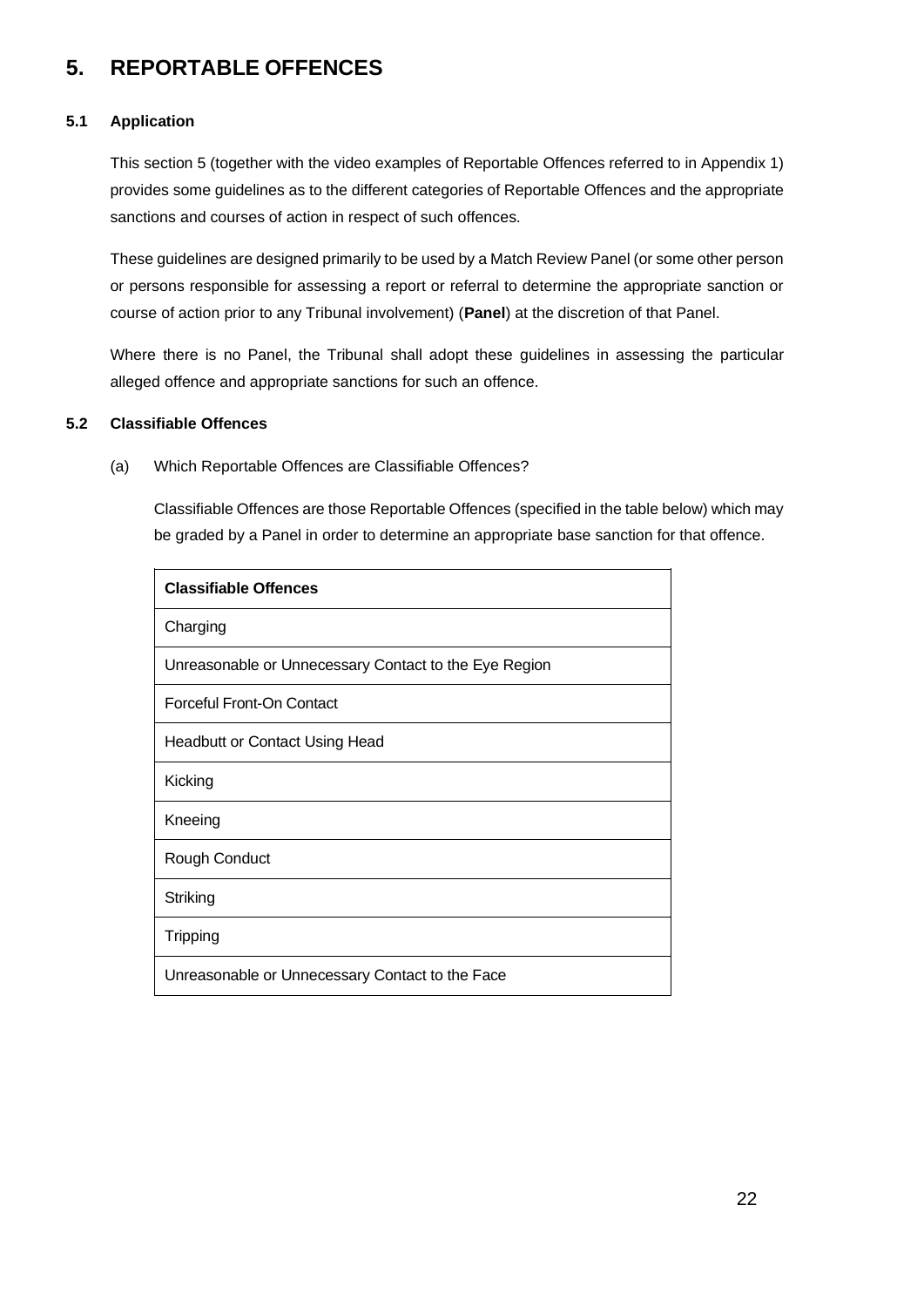#### <span id="page-22-0"></span>(b) Grading Classifiable Offences

A Panel may grade Classifiable Offences in accordance with the following table:

| <b>Conduct</b> | <b>Impact</b> | <b>Contact</b>    | <b>Base Sanction</b>            | <b>Early Guilty Plea</b> |
|----------------|---------------|-------------------|---------------------------------|--------------------------|
| Intentional    | <b>Severe</b> | High/Groin/Chest* | <b>5+ Matches</b><br>(Tribunal) | <b>N/A</b>               |
|                |               | <b>Body</b>       | 4+ Matches<br>(Tribunal)        | N/A                      |
|                | High          | High/Groin/Chest* | <b>4 Matches</b>                | <b>3 Matches</b>         |
|                |               | <b>Body</b>       | <b>3 Matches</b>                | <b>2 Matches</b>         |
|                | Medium        | High/Groin/Chest* | <b>3 Matches</b>                | <b>2 Matches</b>         |
|                |               | <b>Body</b>       | 2 Matches                       | 1 Match                  |
|                | Low           | High/Groin/Chest* | 2 Matches                       | 1 Match                  |
|                |               | <b>Body</b>       | 1 Match                         | Fine & / or<br>Reprimand |
|                | <b>Severe</b> | High/Groin/Chest* | 4+ Matches<br>(Tribunal)        | N/A                      |
| Careless       |               | <b>Body</b>       | 3+ Matches<br>(Tribunal)        | N/A                      |
|                | High          | High/Groin/Chest* | <b>3 Matches</b>                | <b>2 Matches</b>         |
|                |               | <b>Body</b>       | 2 Matches                       | 1 Match                  |
|                | Medium        | High/Groin/Chest* | 2 Matches                       | 1 Match                  |
|                |               | <b>Body</b>       | 1 Match                         | Fine & / or<br>Reprimand |
|                | Low           | High/Groin/Chest* | 1 Match                         | Fine & / or<br>Reprimand |
|                |               | <b>Body</b>       | 1 Match                         | Fine & / or<br>Reprimand |

*\*References to 'Chest' apply to females only.*

A Panel may at its absolute discretion determine that the offence ought to be referred directly to the Tribunal on the basis that it is a Classifiable Offence which attracts a base sanction that the Panel finds inappropriate (see Direct Tribunal Offences in section [5.3\(a\)\)](#page-26-0).

Note: The specific Classification Tables for each Controlling Body are contained in Appendix 2.

# **1. Conduct (Intentional, Careless)**

**Intentional conduct**: A Player intentionally commits a Classifiable Offence if the Player engages in the conduct constituting the Reportable Offence with the intention of committing that offence.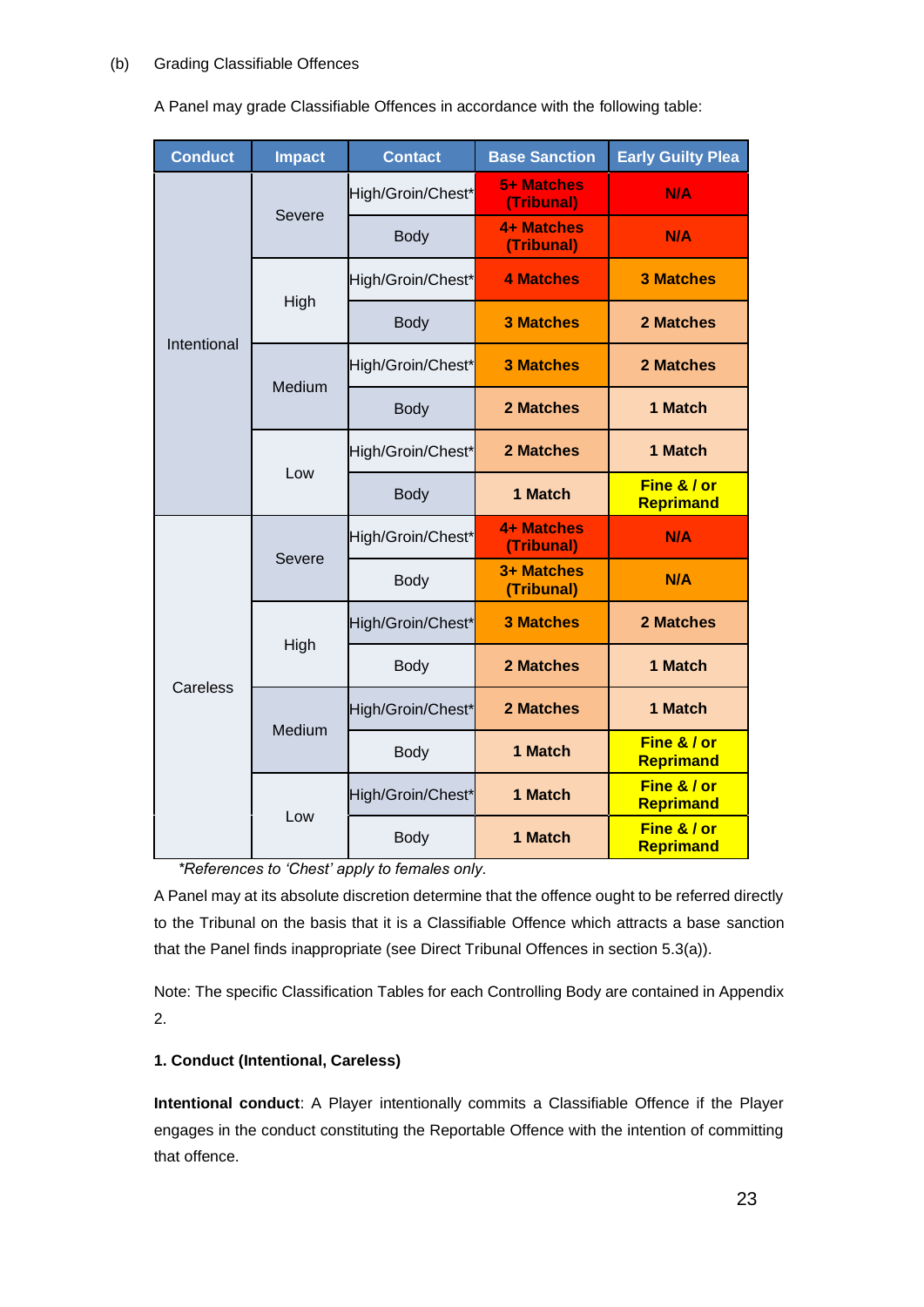An intention is a state of mind. Intention may be formed on the spur of the moment. The issue is whether it existed at the time at which the Player engaged in the conduct.

Whether or not a Player intentionally commits a Reportable Offence depends upon the state of mind of the Player when the Player does the act with which they are charged. What the Player did is often the best evidence of the purpose they had in mind. In some cases, the evidence that the act provides may be so strong as to compel an inference of what their intent was, no matter what they may say about it afterwards. If the immediate consequence of an act is obvious and inevitable, the deliberate doing of the act carries with it evidence of an intention to produce the consequence.

For example, a strike will be regarded as Intentional where a Player delivers a blow to an opponent with the intention of striking them.

The state of a Player's mind is an objective fact and has to be proved in the same way as other objective facts. The whole of the relevant evidence has to be considered. If the matter is heard by the Tribunal, the Tribunal will weigh the evidence of the Player as to what their intentions were along with whatever inference as to their intentions can be drawn from their conduct or other relevant facts. The Player may or may not be believed by the Tribunal. Notwithstanding what the Player says, the Tribunal may be able to conclude from the whole of the evidence that the Player intentionally committed the act constituting the Reportable Offence.

**Careless conduct**: A Player's conduct will be regarded as Careless where it constitutes a breach of the duty of care owed by the Player to all other Players. Each Player owes a duty of care to all other Players, Umpires and other persons (as applicable) not to engage in conduct which will constitute a Reportable Offence being committed against that other Player, Umpire or other person. In order to constitute such a breach of that duty of care, the conduct must be such that a reasonable Player would not regard it as prudent in all the circumstances. Further, a Player will be careless if they breach their duty to take reasonable care to avoid acts which can be reasonably foreseen to result in a Reportable Offence.

#### **2. Impact (Low, Medium, High or Severe)**

Consideration will be given as to whether the impact is Low, Medium, High or Severe. In determining the level of impact, regard will be had to several factors.

Firstly, consideration will be given to the extent of force and in particular, any injury sustained by the Player who was offended against (as set out in the relevant, completed medical report using the template form contained in Appendix 3). The absence of injury does not preclude the classification of impact as Severe.

Secondly, strong consideration will be given to the potential to cause injury, particularly in the following cases:

• intentional strikes, such as those with a swinging clenched fist, raised forearm or elbow;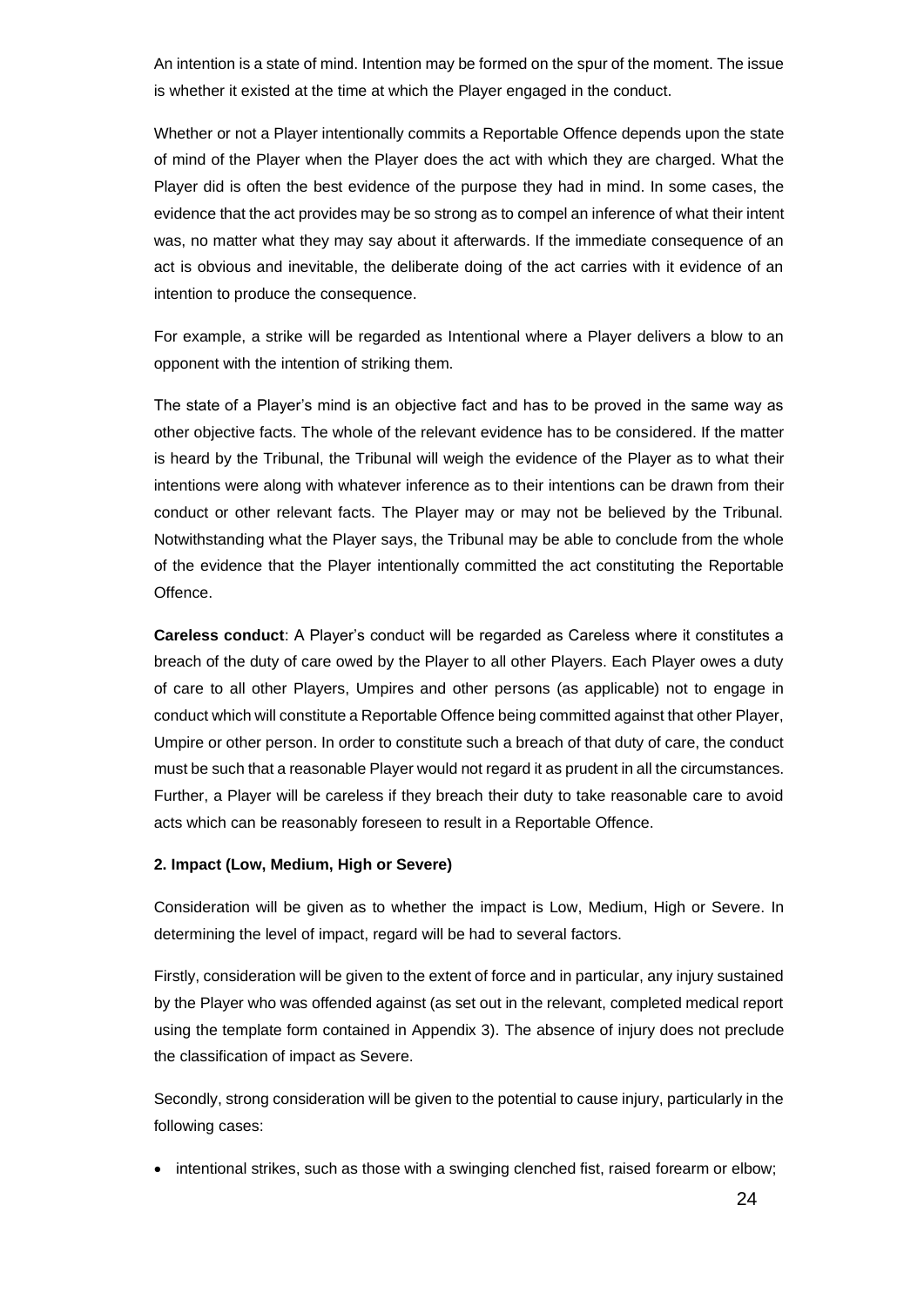- high bumps, particularly with significant head contact and/or Player momentum;
- any head-high contact with a Player who has their head over the ball, particularly when contact is made from an opponent approaching from a front-on position;
- forceful round arm swings that make head-high contact to a Player in a marking contest, ruck contest or when tackling;
- any contact that occurs when the victim Player should not reasonably be expecting or is not reasonably prepared for contact (i.e. contact off the ball); and
- any Dangerous Tackle.

In the case of any intentional strike, strong consideration will be given to the distance the incident occurs from the ball and the expectation of contact of the victim Player.

Thirdly, consideration will be given not only to the impact between the offending Player and the victim Player, but also any other impact to the victim Player as a result of such impact.

In addition, consideration will be given to the body language of the offending Player in terms of flexing, turning, raising or positioning the body to either increase or reduce the force of impact.

It should be noted that Low impact is the minimum impact required for a Classifiable Offence and this requires more than just a negligible impact. The Panel may however consider the potential to cause injury to upgrade the level of impact from negligible to a higher level of impact.

In addition to the above, the following table provides a summary of applicable base level impact guidelines for Low, Medium, High & Severe Impact incidents:

| <b>Impact Guidelines</b> |                                                                                                                                                                                                               |  |
|--------------------------|---------------------------------------------------------------------------------------------------------------------------------------------------------------------------------------------------------------|--|
| Low                      | Minimal or no impact on the match - the Player continued to play the<br>majority of the match and suffered no or minimal ongoing issues.                                                                      |  |
| Medium                   | Clearly some impact on the Player, and / or the Player left the field for a<br>lengthy period of time, and/ or some possible lower level ongoing<br>treatment(s) required.                                    |  |
| High                     | Major impact on the Player, and / or the Player was unable to participate<br>in the remainder of the game, and / or major ongoing issues that require<br>medical intervention and / or may miss some matches. |  |
| Severe                   | Major impact and serious injury to the Player, and / or likely to miss a<br>significant number of matches.                                                                                                    |  |

Note – These are base level impact guidelines. The impact can be raised under the potential to cause serious injury.

# **3. Contact (High/Groin/Chest, Body)**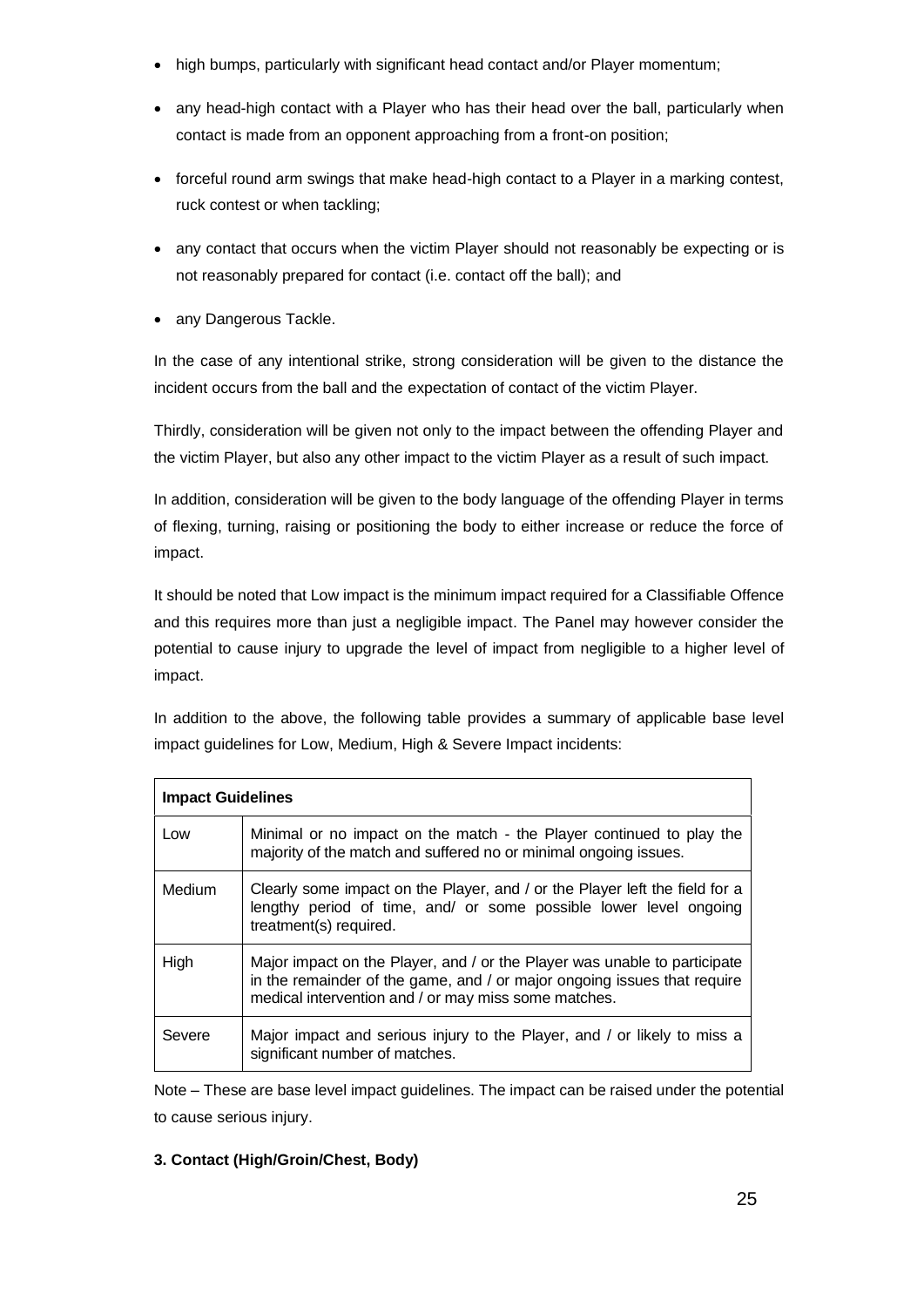High contact is not limited to contact to the head and includes contact above the shoulders.

A classification of High contact may apply for a Careless or Intentional Dangerous Tackle (refer section  $5.6(e)(3)$  $5.6(e)(3)$  below) which has the potential for injury to be caused through dangerous high contact with the ground but where high contact does not actually occur.

Contact to the Groin includes contact to the crease or hollow at the junction of the inner part of each thigh with the trunk together with the adjacent region and including the testicles.

Contact to the Chest means contact to the breast(s) of the victim Player (females only).

Where contact is both High and to the Body, the Panel will classify the contact as High.

Where contact is both to the Chest and to the Body, the contact will be classified as to the Chest (females only).

Contact shall be classified as High, to the Groin or to the Chest (females only) where a Player's head, groin or chest makes contact with another Player or object such as the fence or the ground as a result of the actions of the offending Player. By way of example, should a Player tackle another Player around the waist and as a result of the tackle, the tackled Player's head made forceful contact with the fence or the ground the contact in these circumstances would be classified as High, even though the tackle was to the body.

#### (c) Impact of a Bad Record on Classifiable Offences

The sanction for Classifiable Offences will not usually be automatically increased where a Player has a bad record.

However, where a Player has been found or pleaded guilty to two low-level Classifiable Offences within a 12 month period (those Classifiable Offences with a base sanction of 1 match as per the classification table in section [5.2\(b\)](#page-22-0) above, and equivalent offences in the classification tables contained in Appendix 2), any third or subsequent low-level Classifiable Offence within the same 12 month period (as at the date of the offence) will result in a base sanction of 2 matches, with the Player able to accept 1 match with an early guilty plea. For the avoidance of doubt, the Low-level Offences referred to in section [5.4](#page-27-0) will not be affected by this bad record provision.

A Panel also has the discretion pursuant to section [3.7](#page-12-3) to directly refer a Player to the Tribunal in their absolute discretion, which includes as a result of a bad record. In this instance the Tribunal will not be bound by the classification table in section [5.2\(b\)](#page-22-0) and will be at large in relation to penalty. Evidence in relation to the record of a Player can be tendered to the Tribunal without the leave of the Chair.

#### (d) Reductions in Base Sanction for an Early Guilty Plea

The base sanction for Classifiable Offences will be subsequently decreased where a Player submits an early guilty plea. As per the classification table in section [5.2\(b\)](#page-22-0) above: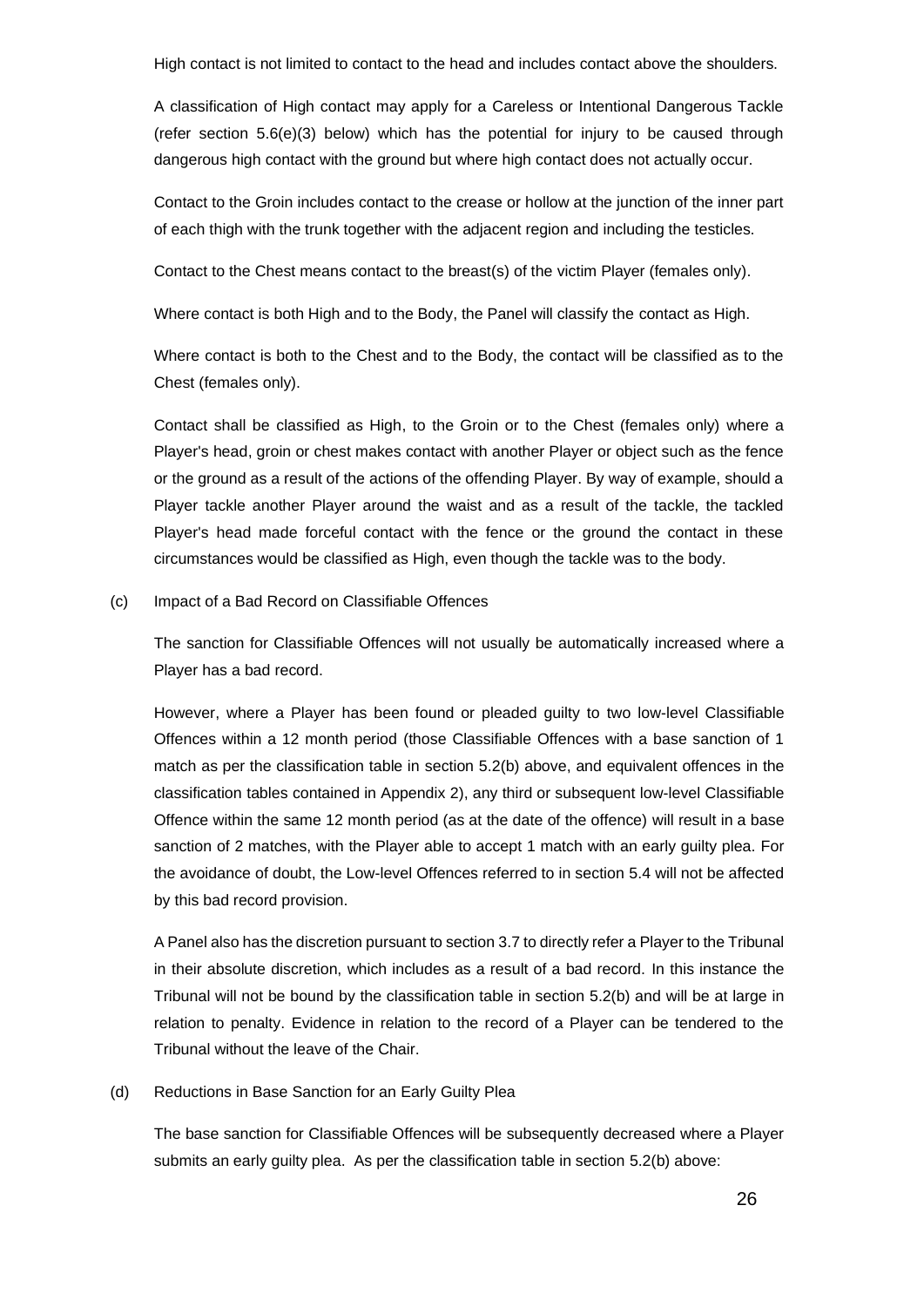- an early guilty plea in respect of a Classifiable Offence with a fixed base sanction of two, three or four matches will result in a one match reduction in the suspension; and
- an early guilty plea in respect of a Classifiable Offence with a base sanction of one match will result in a reprimand and/or fine (at the discretion of the Controlling Body – refer to the classification tables in Appendix 2).
- (e) No Automatic Reduction for Good Record

Players do not receive an automatic reduced base sanction for a good record. However, if a Classifiable Offence is contested or referred to the Tribunal, a Player with a verifiable exemplary record could argue it constitutes exceptional and compelling circumstances under section [2.14\(d\)\(i\)](#page-6-2) (which would make it inappropriate to apply the sanctions in section [5](#page-21-0) to the determined classification). In such circumstances, the Tribunal would determine the appropriate sanction in its absolute discretion.

(f) Multiple Offences in a Single Match

Where a Player is found guilty of multiple Reportable Offences from a single match, the individual penalties are added together to form the final penalty to the Player.

# <span id="page-26-0"></span>**5.3 Direct Tribunal Offences**

(a) Which Reportable Offences are Direct Tribunal Offences?

Direct Tribunal Offences are those Reportable Offences (specified in the table below) which are referred by a Panel (or otherwise) directly to the Tribunal for determination without grading (ie without an assessment of the offence using the Classification Table):

| <b>Direct Tribunal Offences</b>                                                                         |
|---------------------------------------------------------------------------------------------------------|
| Attempting to Strike an Umpire                                                                          |
| Behaving in an Abusive, Insulting, Threatening or Obscene Manner<br>Towards or in Relation to an Umpire |
| Eye Gouging                                                                                             |
| Intentional Contact with an Umpire                                                                      |
| Spitting on Another Person                                                                              |
| Spitting on or at an Umpire                                                                             |
| Stomping                                                                                                |
| Striking an Umpire                                                                                      |
| Serious Misconduct                                                                                      |

(b) Determination of Direct Tribunal Offences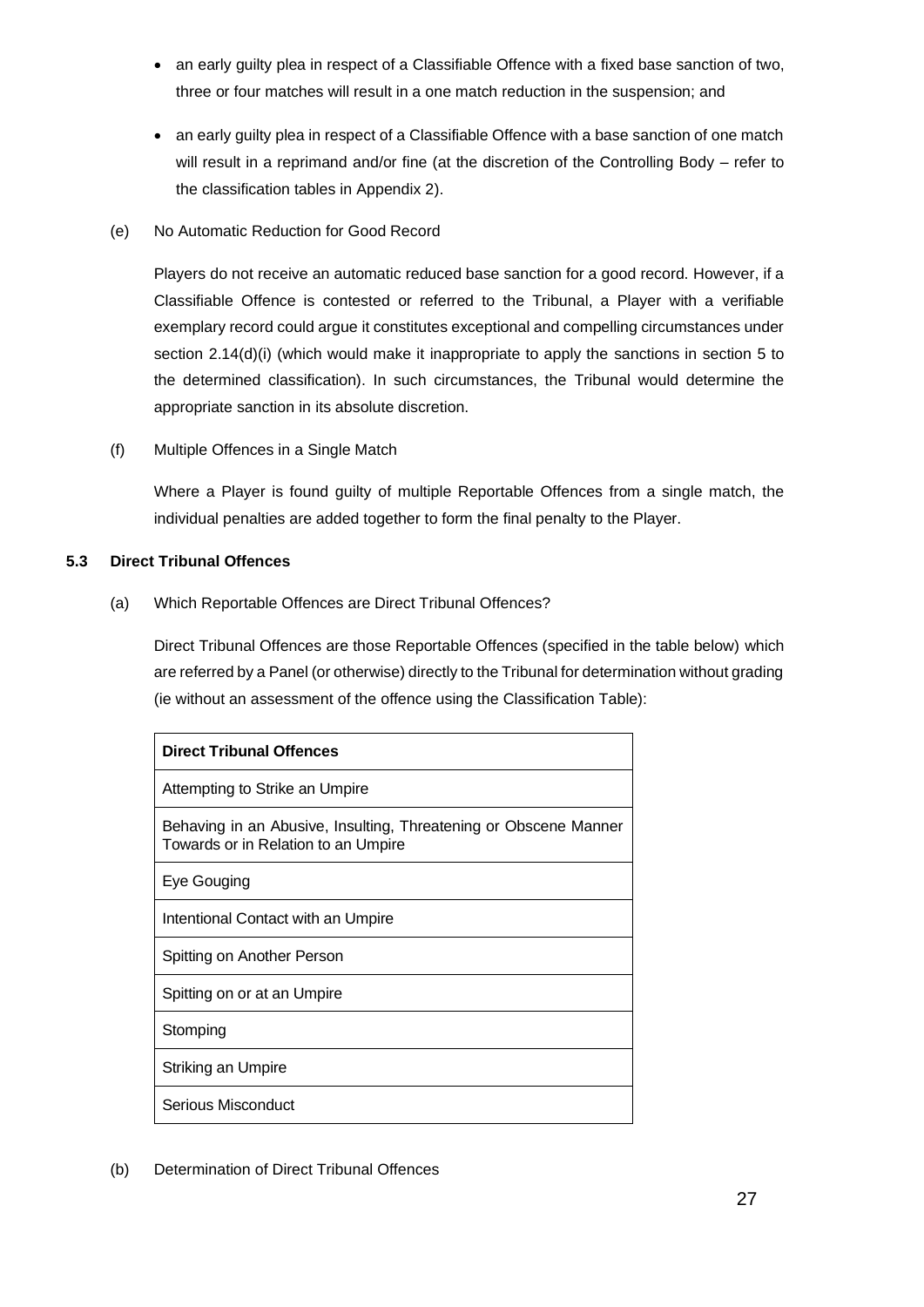The Tribunal will determine Direct Tribunal Offences (as with any other Reportable Offence) in accordance with section [2.](#page-2-2)

# <span id="page-27-0"></span>**5.4 Low-Level Offences**

(a) Which Reportable Offences are Low-Level Offences?

Low-Level Offences are the following low-level Reportable Offences which do not require classification:

| <b>Low-Level Offences</b>                                                                  |
|--------------------------------------------------------------------------------------------|
| Attempt to Strike / Kick / Trip                                                            |
| Careless Contact with an Umpire                                                            |
| <b>Disputing Decision</b>                                                                  |
| Instigator of a Melee                                                                      |
| Interfering with a Player Kicking for Goal                                                 |
| Unreasonable or Unnecessary Contact with an Injured Player                                 |
| Unreasonable or Unnecessary Contact with an Umpire                                         |
| Engaging in a Melee                                                                        |
| Not Leaving the Playing Surface                                                            |
| Obscene Gesture                                                                            |
| Pinching                                                                                   |
| Prohibited Boots, Jewellery or Equipment                                                   |
| Scratching                                                                                 |
| <b>Shaking Goal Post</b>                                                                   |
| Spitting at Another Player                                                                 |
| Staging                                                                                    |
| Striking                                                                                   |
| <b>Time Wasting</b>                                                                        |
| Tripping                                                                                   |
| Using Abusive, Insulting or Obscene Language Towards or in<br><b>Relation to an Umpire</b> |
| Using Abusive, Insulting or Obscene Language                                               |
| Wrestling                                                                                  |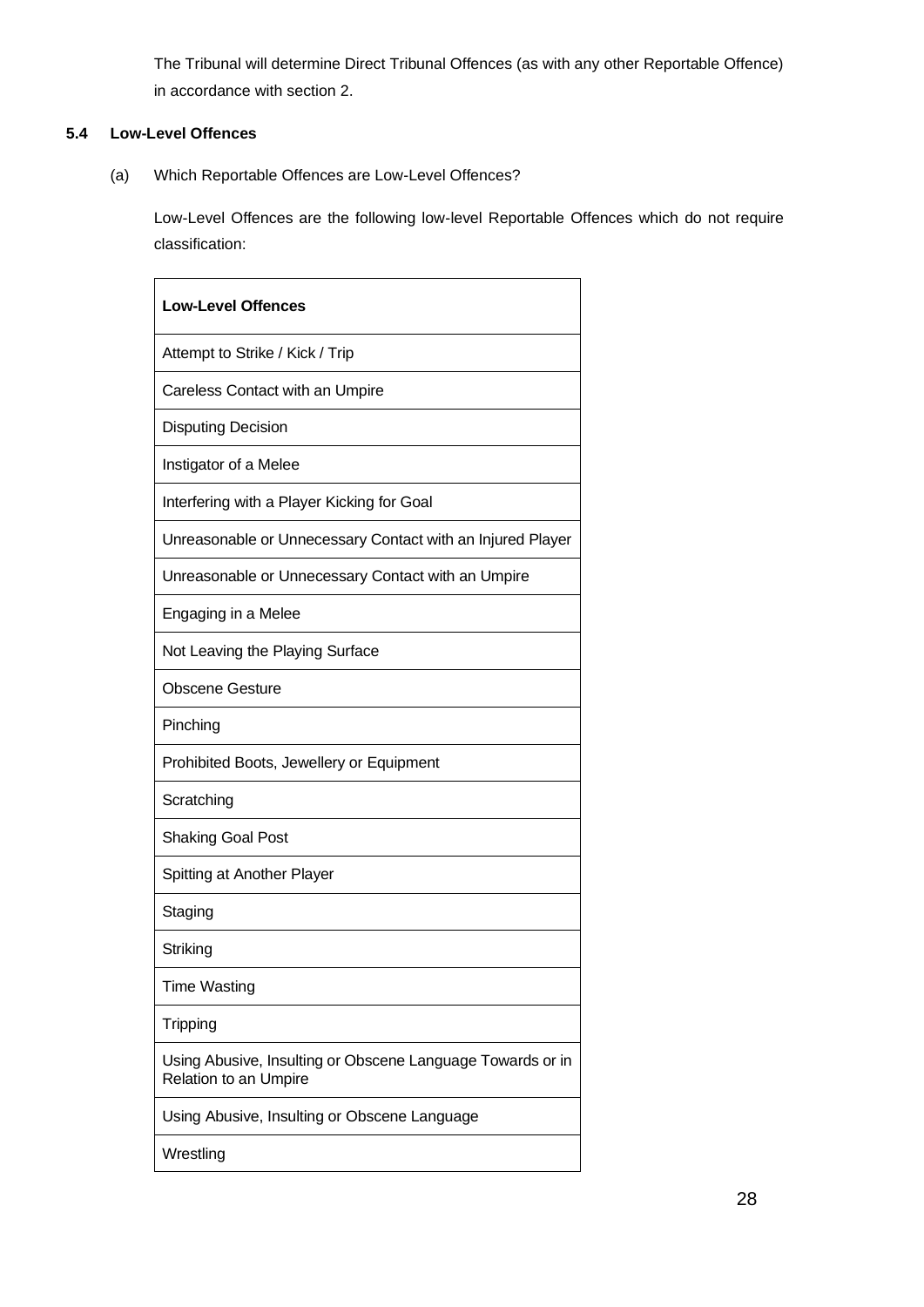Any Other Act of Low-Level Misconduct which is not a Classifiable Offence or Direct Tribunal Offence

(b) Sanctions for Low-Level Offences?

Low-Level Offences attract the base sanctions (with a reduced sanction for an early guilty plea) of the applicable State League (or associated Controlling Body) as set out in Appendix 2.

A reference to second, third and subsequent Low-Level Offences is a reference to a second, third or subsequent Low-Level Offence occurring at any time in the previous 12 months (as at the date of the current offence). The second, third or subsequent Low-Level Offence need not be the same offence as the first Low-Level Offence. For the avoidance of doubt, a prior offence other than a Low-Level Offence will not count as a first offence for the purposes of the above table.

#### **5.5 Grand Final**

The Panel or Tribunal (as applicable) has the right to apply (at its absolute discretion) a loading of up to 100% for any Reportable Offence committed during a Grand Final.

#### **5.6 Reportable Offences**

The *Laws of the Game* sets out a non-exhaustive list of specific Reportable Offences in Law 22.2.2 as well as providing for various categories of permitted contact which shall not constitute a Reportable Offence (for example legally using a hip, shoulder, chest, arms or open arms, providing the football is no more than five metres away, and contact which is incidental to a marking contest where a Player is legitimately marking or attempting to mark the football).

The Laws define certain offences such as Charging and Engaging in a Melee, however they provide that in interpreting Reportable Offences, words, terms or phrases which are not defined in the Laws shall be given their ordinary meaning. The following provides some further guidance in relation to what constitutes particular Reportable Offences.

(a) Striking, Kicking

Striking and kicking are interpreted in accordance with their commonly understood meaning. A strike would usually be by hand, arm or elbow and would generally not apply to other contact using the body. A kick is generally applied to contact by foot or leg.

Under the Classifiable Offences, a strike or kick requires more than negligible impact. Where a strike, for example, does not have more than negligible impact, it is still open to a Panel to charge a Player with Striking under the Low-Level Offences table where it is satisfied that notwithstanding the result, the intention was to commit a Reportable Offence. Where no contact is made, a Panel can charge a Player with an Attempt to Strike or Kick, which are also Low-Level Offences.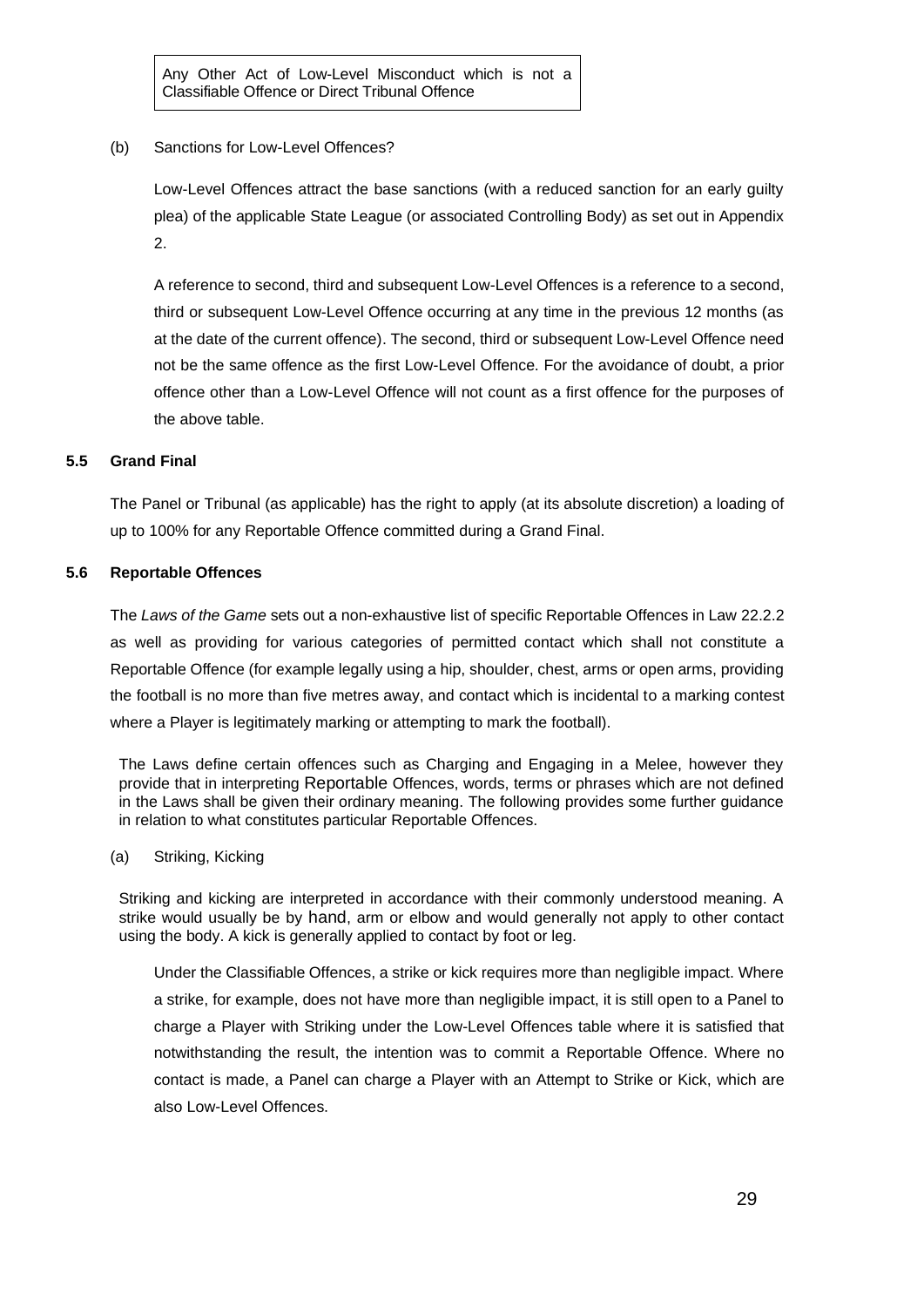#### (b) Classification of Certain Strikes

For the purpose of these Guidelines all Persons should note that the following factors are considered when determining the classification of a Striking offence:

- **Intent**: Notwithstanding any other part of these Guidelines, the fact that an act of striking occurred behind the play or off the ball or during a break in play or with a raised forearm or elbow is usually consistent with the strike being intentional.
- **Impact**: Notwithstanding any other part of these Guidelines, any Careless or Intentional strike which is of an inherently dangerous kind and/or where there is a potential to cause serious injury (such as a strike with a raised elbow or forearm) will usually not be classified as Low Impact even though the extent of the actual physical impact may be low. Such strikes will usually be classified at a higher level commensurate with the nature and extent of the risk of serious injury involved. Strong consideration will also be given to the distance the incident occurs from the ball and the expectation of contact of the victim Player.

#### (c) Misconduct

Misconduct has a wide meaning and generally is any conduct which would be reasonably regarded as unacceptable or unsportsmanlike or where it has the effect or potential to prejudice the reputation of any person, club or the Controlling Body or to bring the game of football into disrepute.

Acts of Serious Misconduct will be referred directly to the Tribunal. However any other act of Misconduct will be subject to a Low-Level Offence to be determined by the Panel in its absolute discretion.

#### (d) Forceful Front-On Contact

Bumping or making forceful contact to an opponent from front-on when that opponent has their head down over the ball is a Reportable Offence. Unless Intentional, such actions will be deemed to be Careless, unless:

- the Player was contesting the ball and it was reasonable for the Player to contest the ball in that way; or
- the bump or forceful contact was caused by circumstances outside the control of the Player which could not reasonably be foreseen.

Note: A Player can bump an opponent's body from side-on but any contact forward of sideon will be deemed to be front-on. A Player with their head down in anticipation of winning possession of the ball or after contesting the ball will be deemed to have their head down over the ball for the purposes of this section.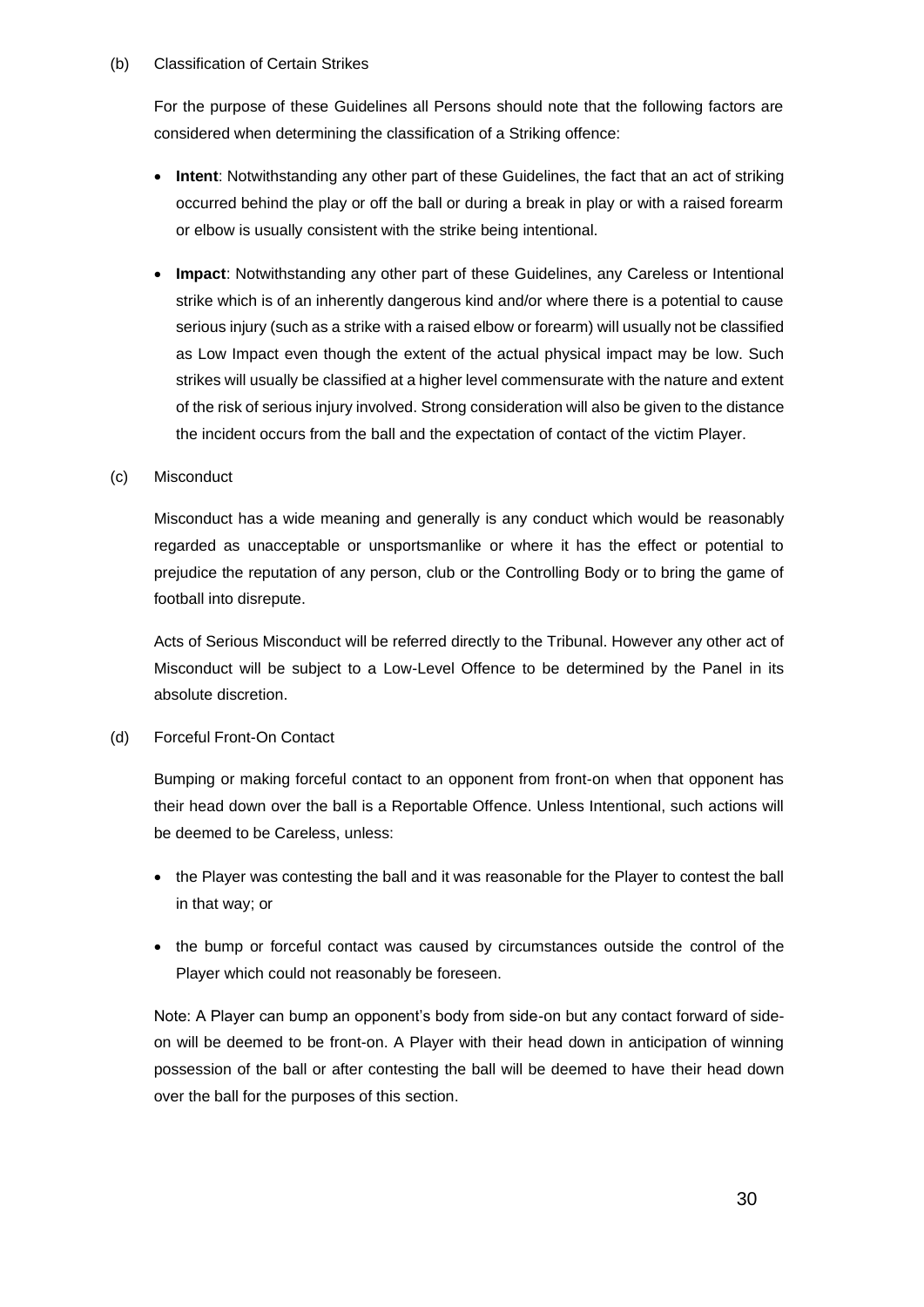#### <span id="page-30-0"></span>(e) Rough Conduct

Rough Conduct is interpreted widely in relation to any contact which is unreasonable in the circumstances. It is a Reportable Offence to intentionally or carelessly engage in Rough Conduct against an opponent which in the circumstances is unreasonable.

Without limiting the wide interpretation of Rough Conduct, particular regard shall be had to the following officially recognised forms of Rough Conduct.

# **1. Rough Conduct (High Bumps)**

A Player will be guilty of Rough Conduct where in the bumping of an opponent (whether reasonably or unreasonably) the Player causes forceful contact to be made with any part of their body to an opponent's head or neck. Unless Intentional, such conduct will be deemed to be Careless, unless:

- the Player was contesting the ball and it was reasonable for the Player to contest the ball in that way; or
- the forceful contact to the opponent's head or neck was caused by circumstances outside the control of the Player which could not be reasonably foreseen.

In the interests of Player safety, the purpose of the rule dealing with high bumps is to reduce, as far as practicable, the risk of head injuries to Players and this purpose needs to be kept firmly in mind by all Players and will guide the application of the rule.

For the purpose of these Guidelines, head clashes that result when a Player has elected to bump are circumstances that can reasonably be foreseen. Players will ordinarily be liable if they elect to bump if not contesting the ball.

# **2. Rough Conduct (Bumps to the Body)**

It should be noted that even if the rule relating to high bumps does not apply (for example in the case of a bump to the body), a Player may still be guilty of Rough Conduct if their conduct was unreasonable in the circumstances. In determining whether any bump was unreasonable in the circumstances, without limitation, regard may be had to whether:

- the degree of force applied by the person bumping was excessive for the situation;
- the Player being bumped was in a vulnerable position; and
- the Player could reasonably expect the contact having regard to their involvement in play or ability to influence the contest.

# **3. Rough Conduct (Dangerous Tackles)**

The application of a tackle may be considered Rough Conduct which is unreasonable in the circumstances. In determining whether the application of a tackle constitutes a Reportable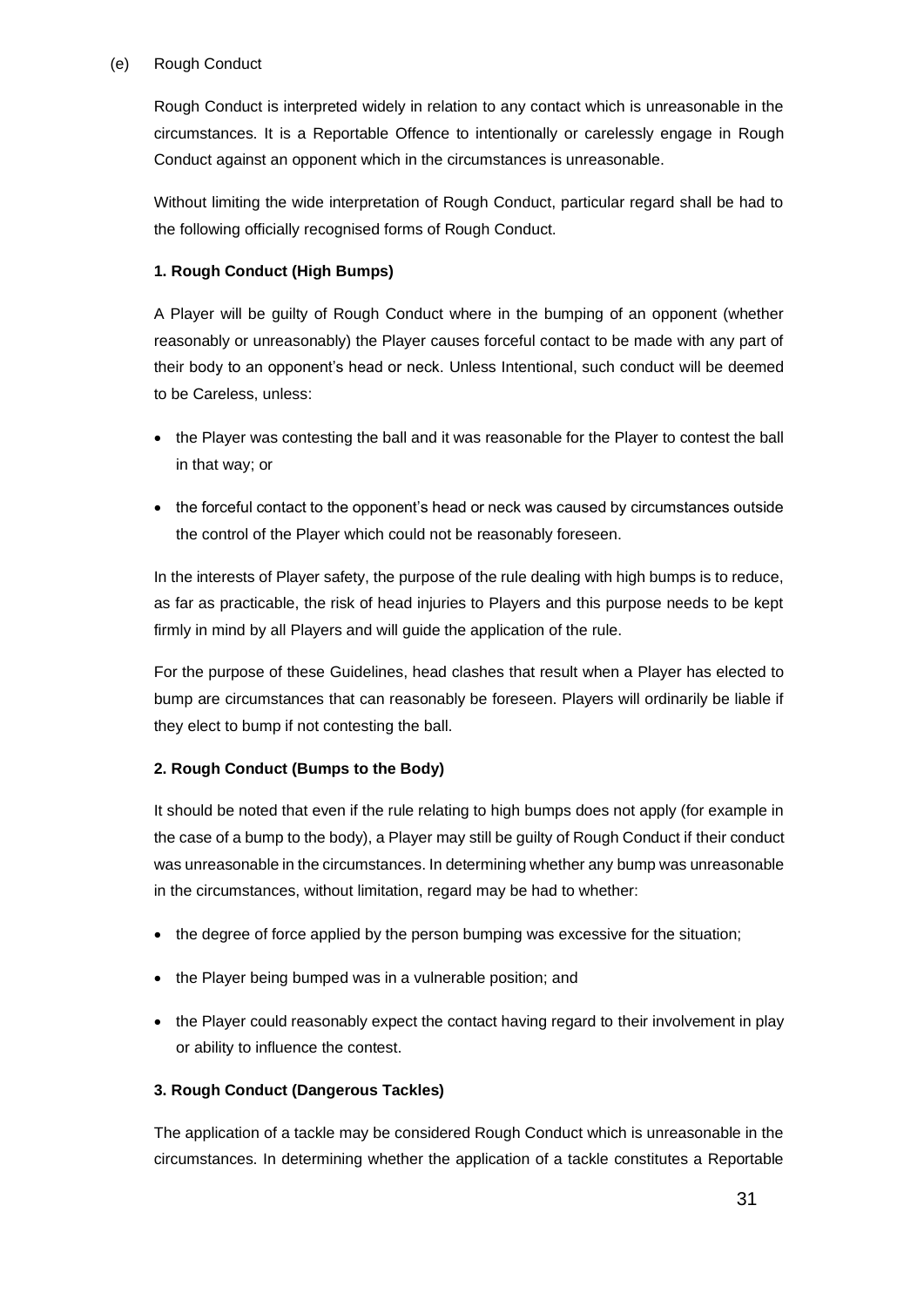Offence and whether the offence is Careless or Intentional, without limitation, regard may be had to the following factors, whether:

- the tackle consists of more than one action, regardless of whether the Player being tackled is in possession of the ball;
- the tackle is of an inherently dangerous kind, such as a spear tackle or a tackle where a Player is lifted off the ground:
- the Player being tackled is in a vulnerable position (for example, arm(s) pinned) with little opportunity to protect himself; or
- an opponent is slung, driven or rotated into the ground with excessive force.

# **4. Rough Conduct (Contact Below the Knees)**

Under the *Laws of The Game*, it is prohibited to make contact with an opponent below the knees. Players who keep their feet are vulnerable to serious injury from opponents who lunge, dive or slide toward them and make contact below the knees. It is the purpose of these guidelines to protect such Players from the risk of foreseeable injury. A Player may be guilty of Rough Conduct if the Player makes contact below the knees of an opponent and does so in a manner which is unreasonable in the circumstances. It is not a defence that the Player who made the prohibited contact was contesting the ball or was first to the ball. The primary responsibility of Players with respect to contact below the knees is to avoid the risk of foreseeable injury. In determining whether any contact below the knees is unreasonable in the circumstances, regard may be had to:

- the degree of momentum and/or force involved in the contact;
- whether the Player causes contact below the knees by sliding with their foot, feet, knee or knees in front of him;
- whether the opposition Player was in a position that was vulnerable to contact below the knees (for example, standing over the ball or approaching from the opposite direction); and
- whether the Player making contact had any realistic alternative ways of approaching the contest or situation.

It should be noted that even where the contact is not made below the knees of the opposition Player but to another part of an opponent's body, a Player may still be guilty under the general definition of Rough Conduct for making unreasonable contact by sliding or dropping in to an opponent with their knees or feet first.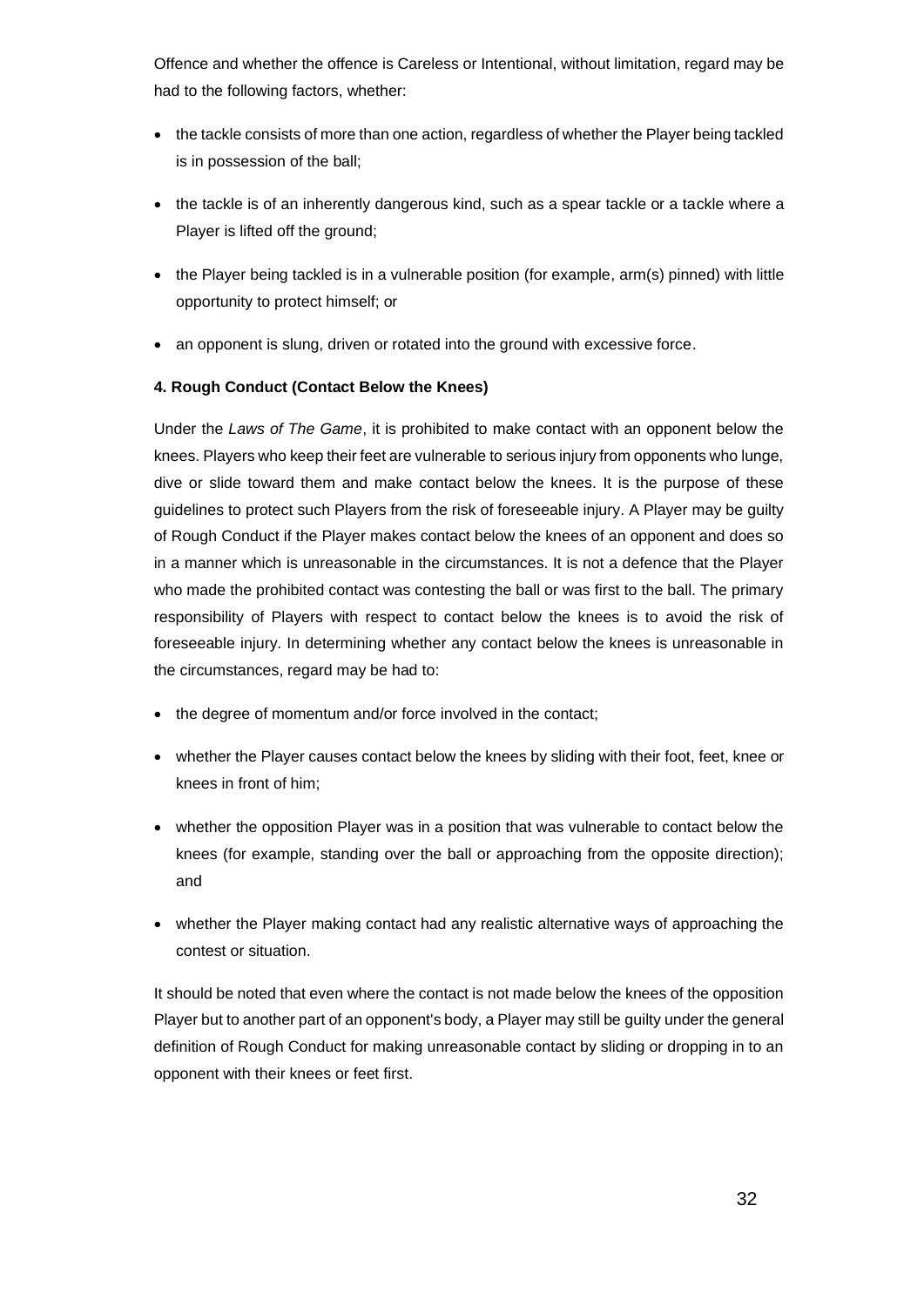#### (f) Contact with an Umpire

# **1. Intentional Contact with an Umpire**

Contact with an Umpire that is aggressive, forceful, demonstrative or disrespectful will be deemed intentional and the Player will be directly referred to the Tribunal.

### **2. Unreasonable or Unnecessary Contact with an Umpire**

Where contact with an Umpire is not aggressive, forceful, demonstrative or disrespectful but could otherwise be regarded as intentional, it will be classified as Unreasonable or Unnecessary Contact with an Umpire which is a Low-Level Offence.

# **3. Careless Contact with an Umpire**

Contact with an Umpire by a Player will be regarded as careless when it constitutes a breach of the duty of care owed by the Player to the Umpire. Regard will be had to the following factors when determining if the contact is careless:

- Whether contact occurs at a centre bounce or ball up;
- Whether the Player has set up behind the Umpire;
- Whether the Player has taken a path that intersects the Umpire's exit line from a stoppage;
- The force of the contact;
- Whether the Umpire's decision making is impeded;
- Whether the Umpire goes to ground as a result of the contact;
- Any mitigating factors (effort to avoid contact, offline bounce or throw, pushed by opponent into Umpire's path etc).

A Player may also be charged with the offence of Careless Contact with an Umpire by directly pushing an opponent into an Umpire or their direct path.

A charge of Careless Contact with an Umpire is a Low-Level Offence.

(g) Melee

# **1. Engaging in a Melee**

A Melee is defined as an incident involving three or more Players and/or Officials who are grappling or otherwise struggling with one another and which is likely to bring the game of Australian Football into disrepute or prejudice the interests or reputation of the Controlling Body. The offence of Engaging in a Melee is a Low-Level Offence. Regard will be given to the following factors when determining if a Player is charged with Engaging in a Melee:

The duration the Player is involved in the Melee;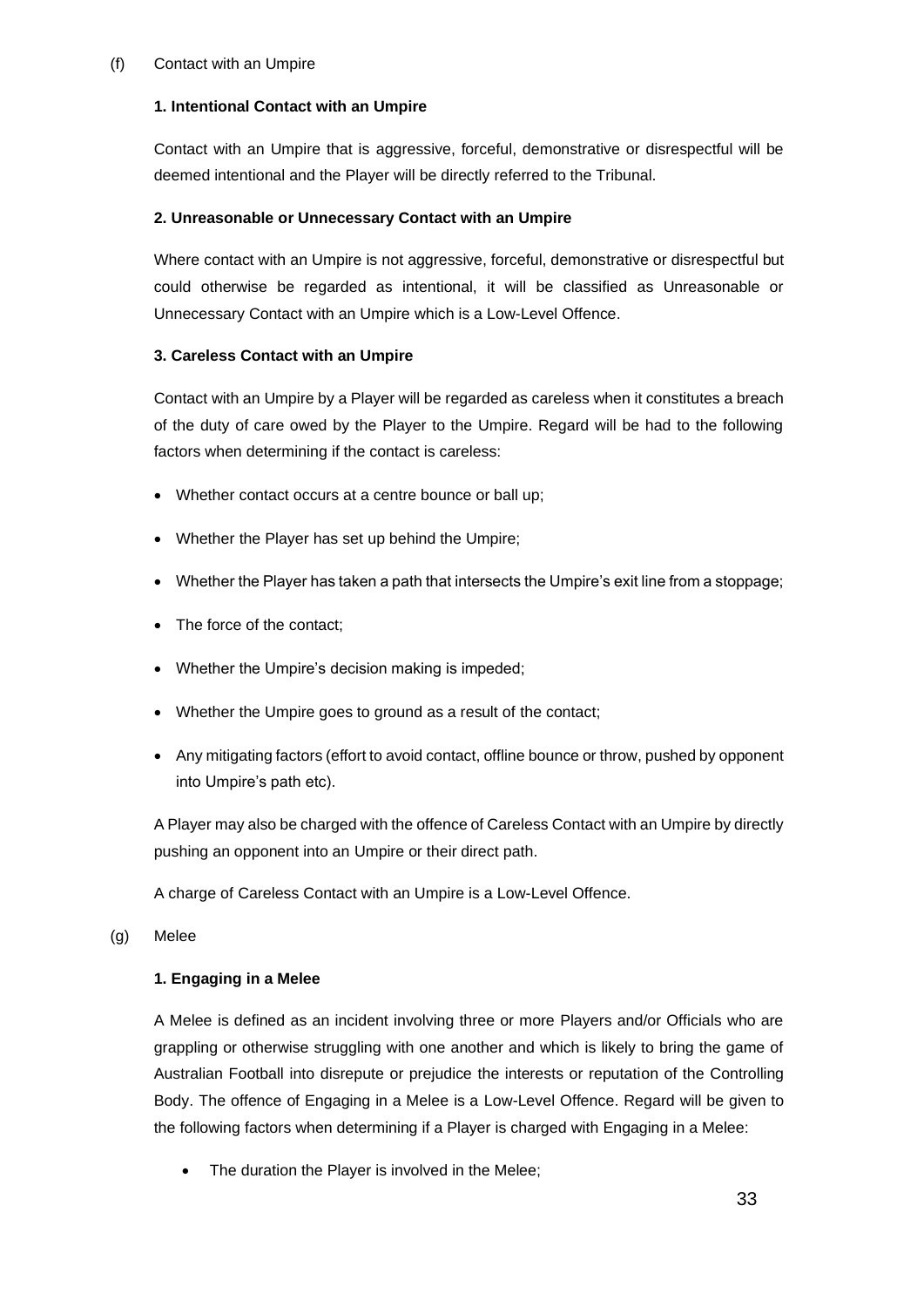- The vigour applied by the Player;
- Whether the Melee occurs at a break in play, particularly at quarter breaks and half time; and
- Whether the Player contributed to an escalation of the Melee.

### **2. Instigator of a Melee**

Instigator of a Melee is defined as where the Player's conduct results in retaliatory action which leads to a melee. The offence of Instigator of Melee is in addition to the offence of Engaging in a Melee which may have the effect of a Player being found guilty of both offences.

# (h) Staging

Staging can include, but is not limited to excessive exaggeration of contact in an unsportsmanlike manner. Staging is a Reportable Offence as it may:

- affect umpires' decision-making;
- incite a melee; and/or
- not be in the spirit of the game (unsportsmanlike).

#### (i) Tripping

In determining whether a trip constitutes a Reportable Offence, regard will be had to how fast the opponent was moving, whether the trip was by hand or by foot/leg and whether contact was made with a swinging motion.

To constitute a Classifiable Offence, Tripping requires more than negligible impact. Where a trip does not have more than negligible impact, it is still open to the Panel to charge a Player with Tripping under the Low-Level Offences table where it is satisfied that notwithstanding the result, the intention was to commit an act constituting a Reportable Offence. Where no contact is made, the Panel can charge a Player with Attempt to Trip, which is a Low-Level Offence.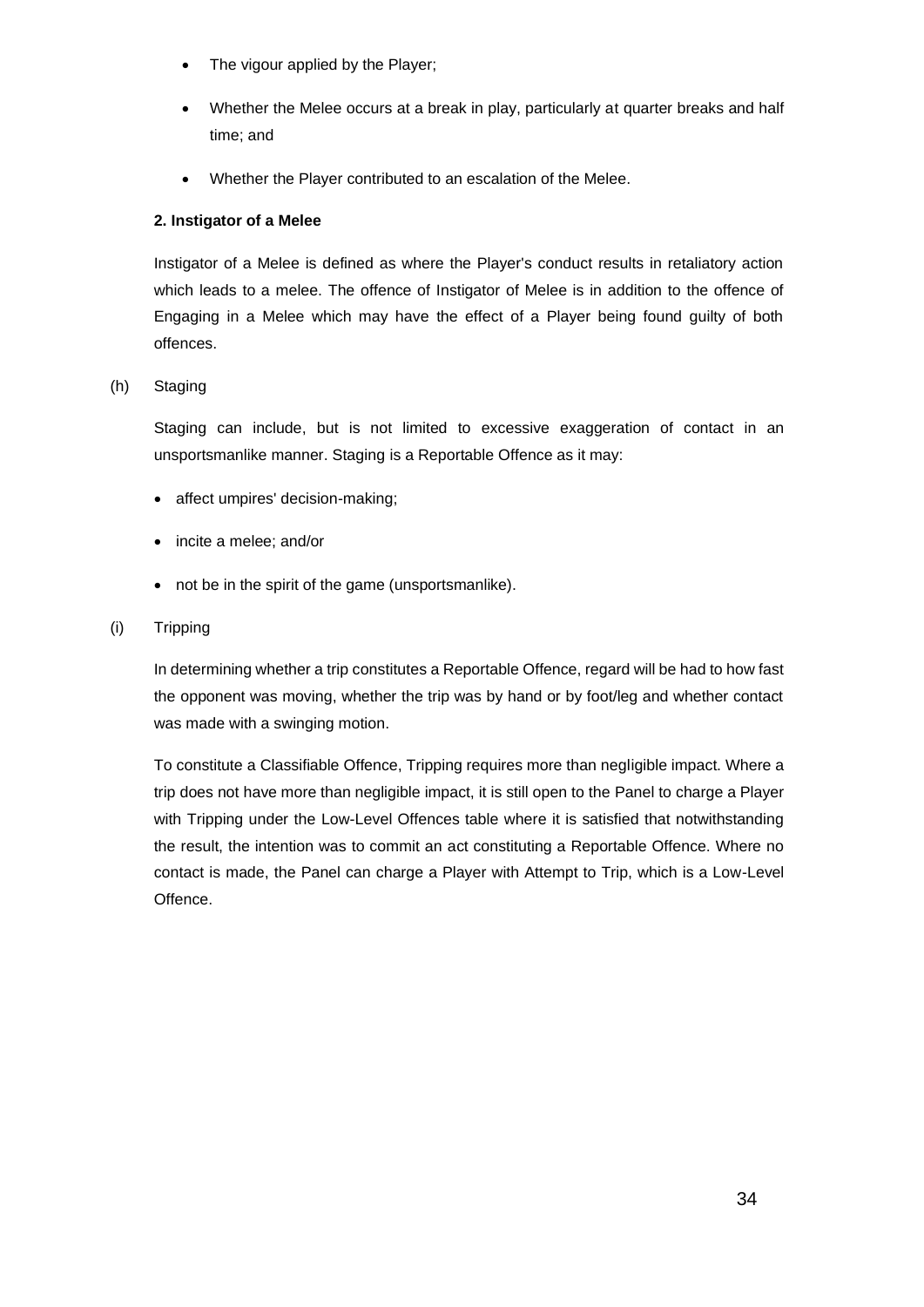# **DEFINITIONS**

**AFL** means the Australian Football League ACN 004 155 211 or any State Body or individual engaged to operate on behalf of the AFL.

**Club** means a club fielding a team in the Competition.

**Competition** means any Australian Football competition, conducted by the Controlling Body.

**Controlling Body** has the meaning given to it in the *Laws of the Game*.

**Laws of the Game** or **Laws** means the *Laws of Australian Football* as administered and controlled by the AFL, as amended from time to time.

**Match** means any Australian football Match played between or directly or indirectly involving any Club.

**Notice of Charge** means the formal notice provided to a Person informing them that they are being charged with a Reportable Offence or other breach of the *Rules and Regulations* and/or *Laws of the Game*.

**Officer** means, as defined in the Corporations Law and without limitation, the Club president, chairperson, vice president, vice chairperson, general manager, chief executive, football manager, coach, any board or committee member and any servant or agent who makes or participates in the making of decisions that affect the whole, or a substantial part, of the business of the Club.

**Person** means a servant or agent of a Club, Player, coach, assistant coach, trainer, runner, Officer, medical officer, employee, independent contractor or volunteer of a Club or any other Person within the purview of these Guidelines.

**Reportable Offence** means any reportable offence identified in the *Laws of the Game* or any offence under the *Rules and Regulations* of the Controlling Body, as amended from time to time, including without limitation the reportable offences contained in section 5 as well as a breach of the *National Anti-Doping Code,* the *National Vilification & Discrimination Policy* or the *National Member Protection Policy*.

**Reporting Officer** means a person appointed by the Controlling Body to present evidence in support of the charge or matter, respond to matters put in defence and address the Tribunal at any hearing.

**State League** means the Victorian Football League, North-East Football League, Tasmanian State League, West Australian Football League or South Australian National Football League (as applicable).

**Umpire** includes a field, boundary, goal and emergency umpire.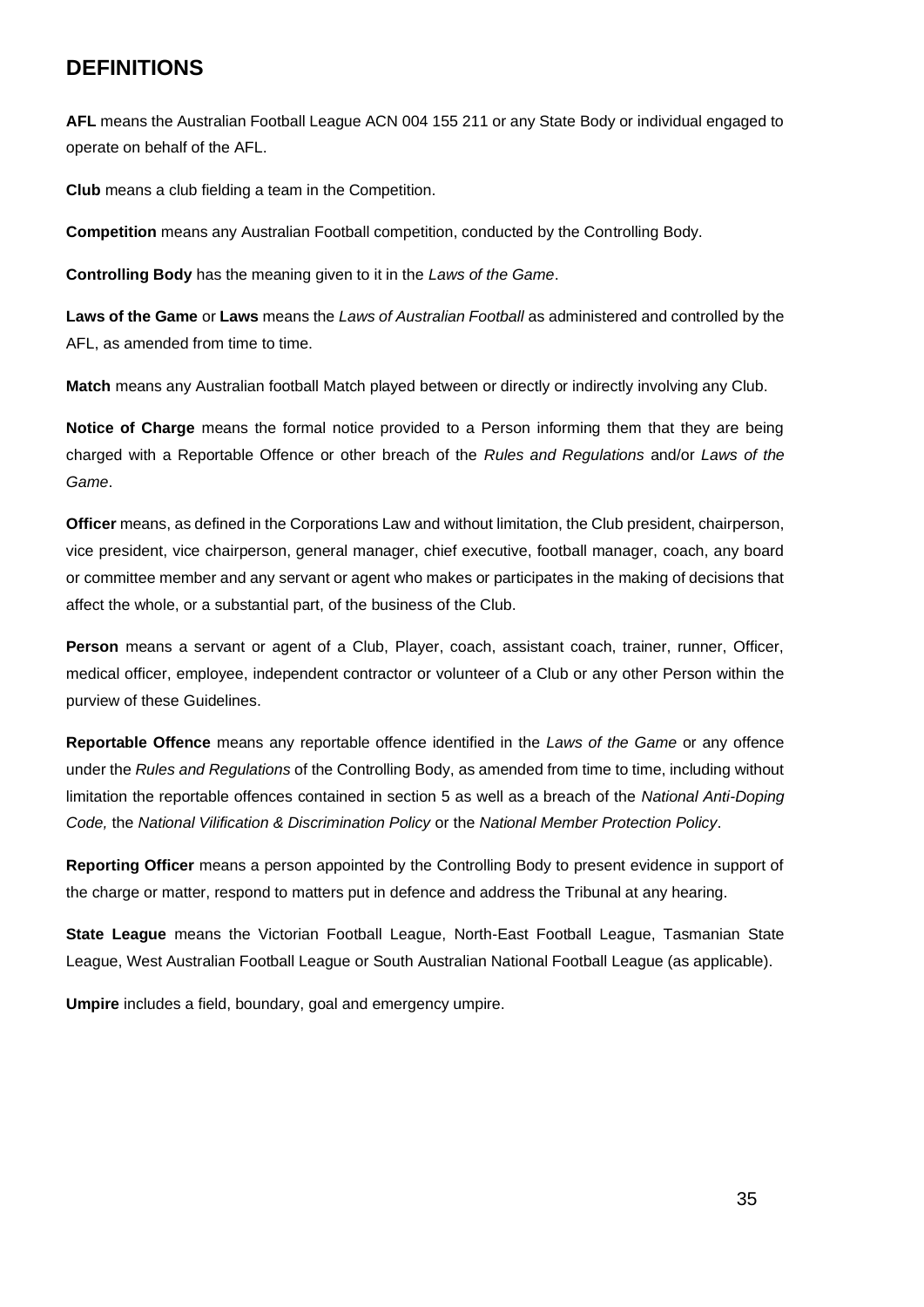# **APPENDIX 1 – EXAMPLES OF REPORTABLE OFFENCES (INDEX)**

The following incidents are examples of Reportable Offences which were processed in accordance with these Guidelines. Vision of these incidents is available on request to the AFL.

| <b>CLASSIFIABLE OFFENCES</b> |                                                                       |
|------------------------------|-----------------------------------------------------------------------|
| Striking                     | <b>Example 1 - Luke McDonald on Michael Barlow (Round 6, 2017)</b>    |
|                              | Careless Conduct, Low Impact, Body Contact                            |
|                              | <b>Example 2 – Jack Riewoldt on James Sicily (Round 3, 2020)</b>      |
|                              | Careless Conduct, Low Impact, Body Contact                            |
|                              | <b>Example 3 – Tom Bellchambers on Dayne Zorko (Round 4, 2019)</b>    |
|                              | Careless Conduct, Low Impact, High Contact                            |
|                              | <b>Example 4</b> – Harry Perryman on Ollie Wines (Round 6, 2020)      |
|                              | Careless Conduct, Low Impact, High Contact                            |
|                              | <b>Example 5 – Josh Caddy on David Mackay (Round 2, 2018)</b>         |
|                              | Careless Conduct, Medium Impact, High Contact                         |
|                              | <b>Example 6</b> – Tim Membrey on Dylan Grimes (Round 16, 2017)       |
|                              | Careless Conduct, High Impact, High Contact                           |
|                              | <b>Example 7</b> – Sam Frost on Gary Ablett (Round 2, 2020)           |
|                              | Intentional Conduct, Low Impact, Body Contact                         |
|                              | <b>Example 8</b> – Dom Sheed on Taylor Adams (Round 8, 2020)          |
|                              | Intentional Conduct, Low Impact, Body Contact                         |
|                              | <b>Example 9</b> – Ben Cunnington on Jade Gresham (Round 16, 2019)    |
|                              | Intentional Conduct, Low Impact, Body Contact                         |
|                              | <b>Example 10</b> – Michael Walters on Jake Kelly (Round 12, 2018)    |
|                              | Intentional Conduct, Medium Impact, Body Contact                      |
|                              | <b>Example 11</b> – David Swallow on Justin Westhoff (Round 1, 2020)  |
|                              | Intentional Conduct, Low Impact, High Contact                         |
|                              | <b>Example 12</b> – Jeremy McGovern on Alex Sexton (Round 2, 2020)    |
|                              | Intentional Conduct, Low Impact, High Contact                         |
|                              | <b>Example 13</b> – Ivan Soldo on James Worpel (Round 9, 2019)        |
|                              | Intentional Conduct, Low Impact, High Contact                         |
|                              | <b>Example 14</b> – Sam Day on Neville Jetta (Round 8, 2018)          |
|                              | Intentional Conduct, Low Impact, Groin Contact                        |
|                              | <b>Example 15</b> – Daniel Howe on Patrick Cripps (Round 18, 2018)    |
|                              | Intentional Conduct, Medium Impact, High Contact                      |
|                              | <b>Example 16</b> - James Parsons on Luke Hodge (Round 4, 2017)       |
|                              | Intentional Conduct, Medium Impact, High Contact                      |
|                              | <b>Example 17</b> – Bachar Houli on Jed Lamb (Round 14, 2017)         |
|                              | Intentional Conduct, High Impact, High Contact                        |
|                              | <b>Example 18</b> – Jeremy Cameron on Harris Andrews (Round 14, 2018) |
|                              | Intentional Conduct, Severe Impact, High Contact                      |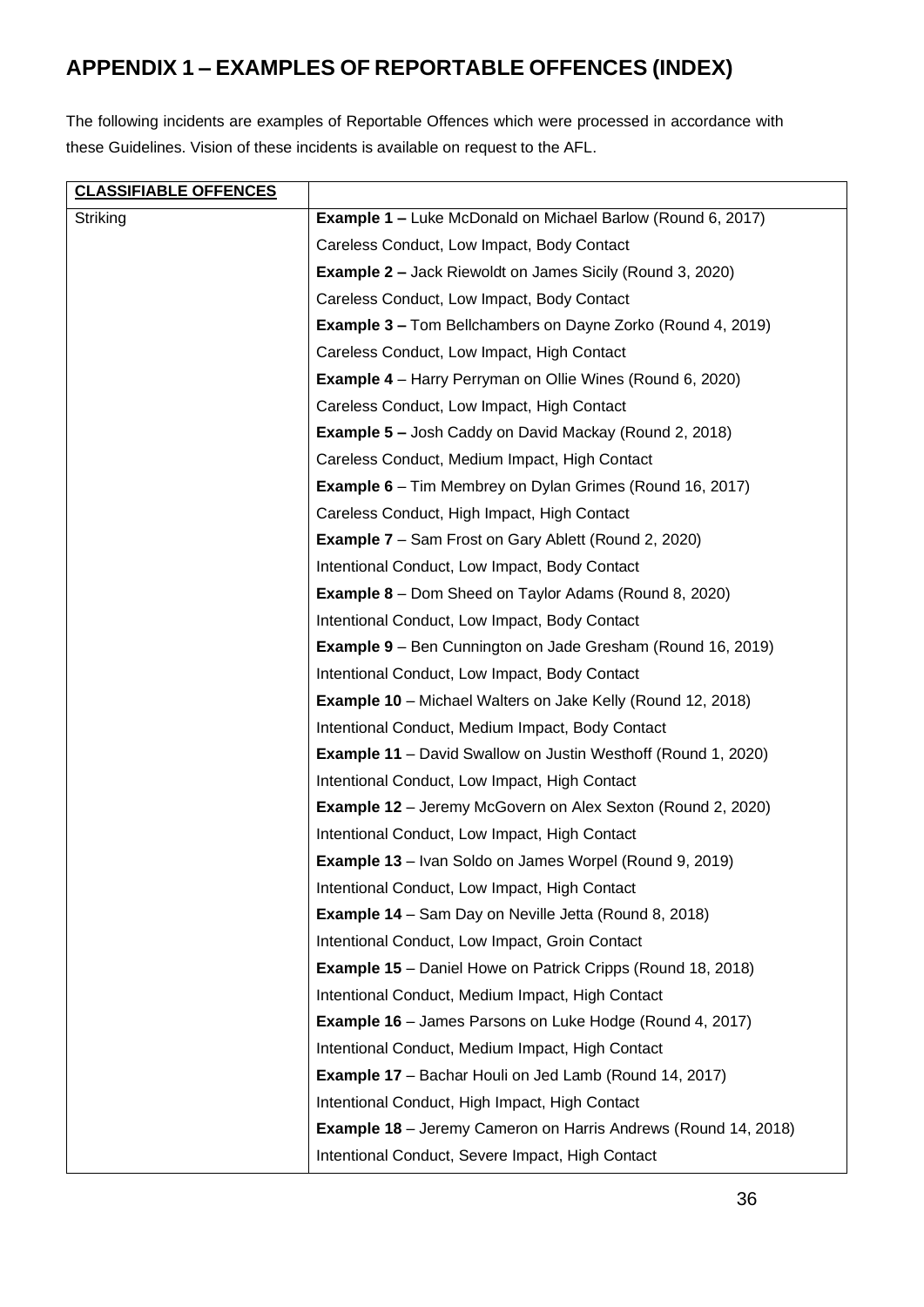| Kneeing                    | Example 19 - Jack Madgen on Bayley Fritsch (Round 21, 2019)            |
|----------------------------|------------------------------------------------------------------------|
|                            | Careless Conduct, Low Impact, Body Contact                             |
|                            | <b>Example 20</b> – Luke Shuey on Bailey Banfield (Round 6, 2018)      |
|                            | Intentional Conduct, Low Impact, Body Contact                          |
|                            | <b>Example 21</b> – Josh Bruce on Clayton Oliver (Round 19, 2019)      |
|                            | Intentional Conduct, Low Impact, Body Contact                          |
|                            |                                                                        |
| Kicking                    | <b>Example 22</b> - Mason Redman on Oscar Allen (Round 14, 2019)       |
|                            | Intentional Conduct, Low Impact, Body Contact                          |
|                            |                                                                        |
| Rough Conduct              | <b>Example 23</b> – Charlie Ballard on James Aish (Round 4, 2020)      |
|                            | Careless Conduct, Low Impact, Body Contact                             |
|                            | <b>Example 24</b> – Dougal Howard on Josh J. Kennedy (Round 7, 2018)   |
|                            | Careless Conduct, Low Impact, Body Contact                             |
|                            | <b>Example 25</b> – James Frawley on Jeremy Cameron (Round 8, 2019)    |
|                            | Careless Conduct, Low Impact, Body Contact                             |
|                            | <b>Example 26</b> – Braydon Preuss on Jackson Thurlow (Round 2, 2017)  |
|                            | Careless Conduct, Medium Impact, Body Contact                          |
|                            | <b>Example 27</b> – Ben Cunnington on Taylor Duryea (JLT Week 2, 2017) |
|                            | Careless Conduct, Medium Impact, High Contact                          |
|                            | <b>Example 28</b> – Harley Bennell on Lachlan Murphy (Round 10, 2020)  |
|                            | Intentional Conduct, Low Impact, Body Contact                          |
|                            | <b>Example 29 - Jeremy McGovern on Alex Sexton (Round 2, 2020)</b>     |
|                            | Intentional Conduct, Low Impact, Body Contact                          |
|                            |                                                                        |
| Rough Conduct (High Bumps) | <b>Example 30 - Zak Butters on Patrick Ryder (Round 8, 2020)</b>       |
|                            | Careless Conduct, Low Impact, High Contact                             |
|                            | <b>Example 31</b> - Tom Sparrow on Luke Brown (Round 10, 2020)         |
|                            | Careless Conduct, Low Impact, High Contact                             |
|                            | <b>Example 32</b> – Sam Mayes on Josh Dunkley (Round 10, 2020)         |
|                            | Careless Conduct, Medium Impact, High Contact                          |
|                            | <b>Example 33</b> – Lachlan Murphy on Jack Viney (Round 10, 2020)      |
|                            | Careless Conduct, Medium Impact, High Contact                          |
|                            | <b>Example 34</b> – Zak Butters on Jy Simpkin (Round 16, 2020)         |
|                            | Careless Conduct, High Impact, High Contact                            |
|                            | <b>Example 35</b> – Ben Long on Sean Darcy (Round 6, 2020)             |
|                            | Careless Conduct, Severe Impact, High Contact                          |
|                            | <b>Example 36</b> – Nathan Brown on Adam Saad (Round 21, 2018)         |
|                            | Intentional Conduct, High Impact, High Contact                         |
|                            |                                                                        |
|                            | <b>EXCEPTION: CONTESTING THE BALL</b>                                  |
|                            | <b>Example 37</b> – Jack Ziebell on Hunter Clark (Round 16, 2019)      |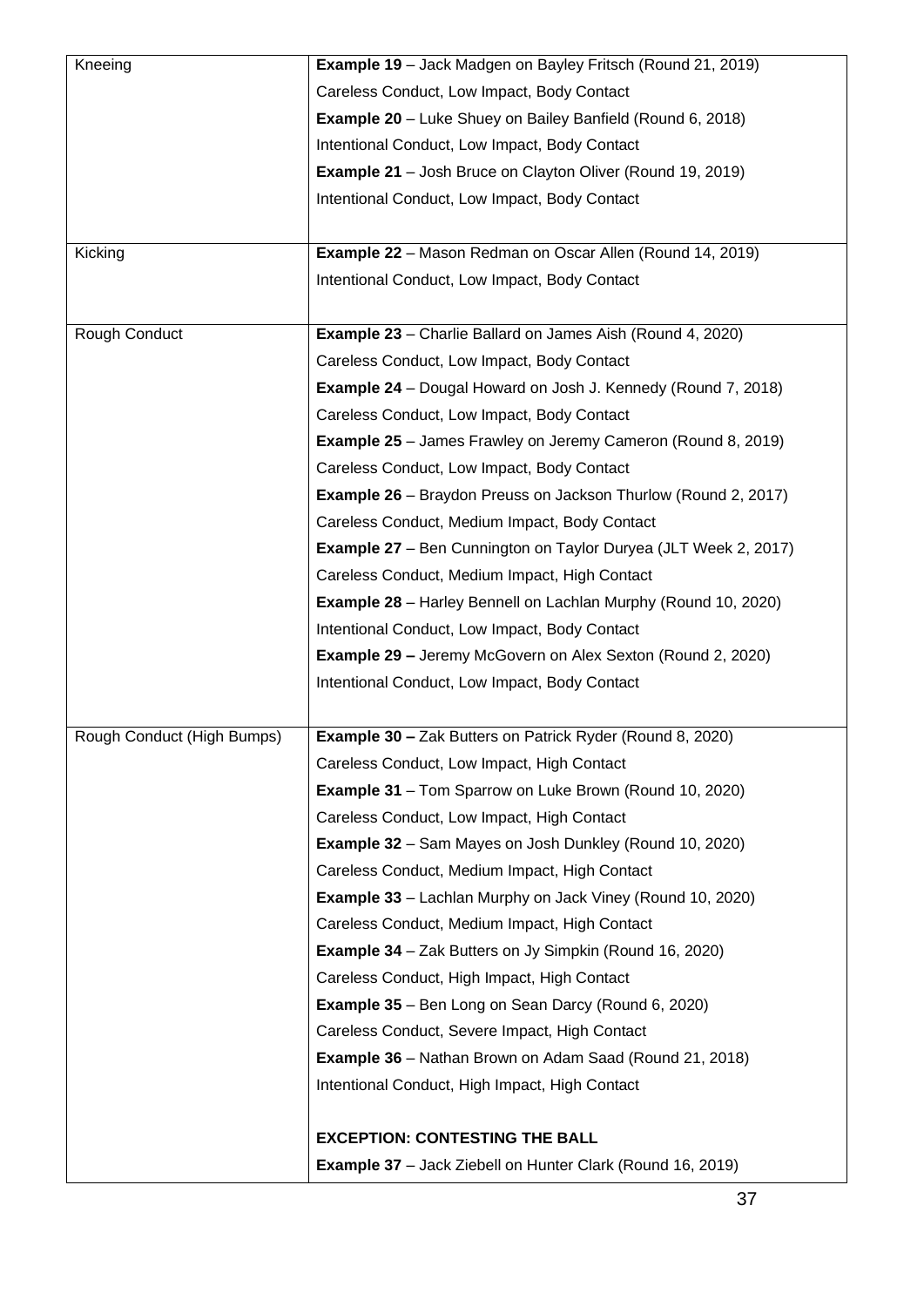|                           | <b>Example 38</b> - Aaron vandenBerg on Brody Mihocek (Round 12, 2020)     |
|---------------------------|----------------------------------------------------------------------------|
|                           | <b>Example 39</b> – Shannon Hurn on Joshua Corbett (Round 7, 2019)         |
|                           |                                                                            |
|                           | <b>EXCEPTION: CIRCUMSTANCES OUTSIDE CONTROL</b>                            |
|                           | <b>Example 40</b> – Lance Franklin on Tim Taranto (JLT Week 3, 2017)       |
|                           | <b>Example 41</b> – Tim O'Brien on Tom Jonas (Round 13, 2020)              |
|                           |                                                                            |
| Rough Conduct (Dangerous  | <b>Example 42 - Cameron Guthrie on Lachlan Hosie (Round 10, 2020)</b>      |
| Tackles)                  | Careless Conduct, Low Impact, High Contact                                 |
|                           | <b>Example 43 – Ed Langdon on Laitham Vandermeer (Round 13, 2020)</b>      |
|                           | Careless Conduct, Low Impact, High Contact                                 |
|                           | <b>Example 44</b> - Taylor Walker on Riley Bonner (JLT Week 1, 2019)       |
|                           | Careless Conduct, Low Impact, High Contact                                 |
|                           | <b>Example 45</b> – Daniel Rich on Edward Richards (Round 11, 2020)        |
|                           | Careless Conduct, Medium Impact, High Contact                              |
|                           | <b>Example 46</b> – Lachlan Murphy on Adam Cerra (Round 5, 2020)           |
|                           | Careless Conduct, Medium Impact, High Contact                              |
|                           | <b>Example 47</b> – Hayden Crozier on Jack Mahony (Round 5, 2020)          |
|                           | Careless Conduct, Medium Impact, High Contact                              |
|                           | <b>Example 48</b> – Taylor Walker on Josh Kelly (Round 21, 2018)           |
|                           | Careless Conduct, High Impact, High Contact                                |
|                           | <b>Example 49</b> – Will Setterfield on Wil Powell (Round 4, 2019)         |
|                           | Careless Conduct, High Impact, High Contact                                |
|                           | <b>Example 50</b> - Alex Neal-Bullen on William Hamill (Round 10, 2020)    |
|                           | Careless Conduct, Severe Impact, High Contact                              |
|                           | <b>Example 51</b> – Kade Stewart on Andrew Mackie (JLT Week 1, 2017)       |
|                           | Intentional Conduct, Low Impact, Body Contact                              |
|                           |                                                                            |
| Forceful Front-On Contact | <b>Example 52</b> – Matthew Suckling on Joshua Kelly (Finals Week 1, 2019) |
|                           | Careless Conduct, Low Impact, High Contact                                 |
|                           | <b>Example 53</b> – Marlion Pickett on Sam Powell-Pepper (Round 11, 2020)  |
|                           | Careless Conduct, Low Impact, High Contact                                 |
|                           | <b>Example 54</b> – Kyle Langford on Shane McAdam (Round 8, 2020)          |
|                           | Careless Conduct, Medium Impact, High Contact                              |
|                           | <b>Example 55</b> – David Mackay on Matthew De Boer (Round 16, 2020)       |
|                           | Careless Conduct, Medium Impact, High Contact                              |
|                           | <b>Example 56</b> – Daniel McStay on Neville Jetta (Round 8, 2020)         |
|                           | Careless Conduct, High Impact, High Contact                                |
|                           |                                                                            |
|                           | <b>EXCEPTION: CONTESTING THE BALL</b>                                      |
|                           | <b>Example 57</b> – Thomas Cole on Brandon Parfitt (Round 9, 2020)         |
|                           |                                                                            |
|                           | <b>Example 58</b> – Touk Miller on Martin Gleeson (Round 11, 2020)         |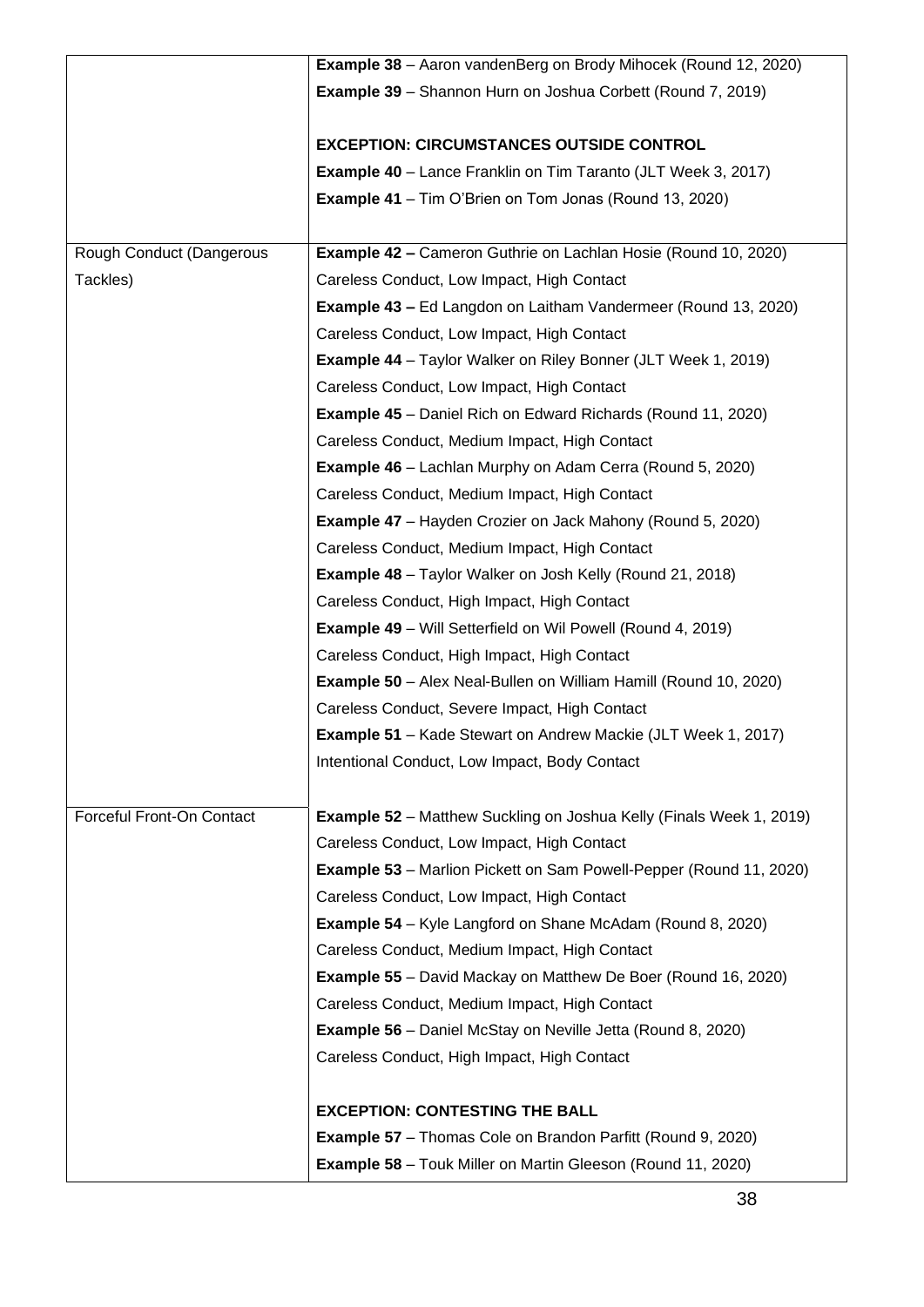| Head-Butt or Contact Using  | <b>Example 59</b> – Nick Robertson on Trent Cotchin (Round 7, 2017) |  |
|-----------------------------|---------------------------------------------------------------------|--|
| Head                        | Intentional Conduct, Low Impact, High Contact                       |  |
|                             |                                                                     |  |
| Unreasonable or Unnecessary | <b>Example 60</b> – Dayne Zorko on Marc Murphy (Round 16, 2018)     |  |
| Contact to the Eye Region   | Careless Conduct, Low Impact, High Contact                          |  |
|                             | <b>Example 61</b> – Jed Lamb on Jade Gresham (Round 17, 2018)       |  |
|                             | Intentional Conduct, Low Impact, High Contact                       |  |
|                             |                                                                     |  |
| Unreasonable or Unnecessary | <b>Example 62</b> – Lance Franklin on Luke Hodge (Round 9, 2017)    |  |
| Contact to the Face         | Careless Conduct, Low Impact, High Contact                          |  |
|                             |                                                                     |  |
| <b>Tripping</b>             | <b>Example 63</b> – David Swallow on Gary Ablett (Round 11, 2018)   |  |
|                             | Careless Conduct, Low Impact, Body Contact                          |  |
|                             | <b>Example 64</b> – Daniel Howe on Zac Fisher (Round 18, 2018)      |  |
|                             | Careless Conduct, Severe Impact, Body Contact                       |  |
|                             | <b>Example 65 – Luke Shuey on Edward Curnow (Round 11, 2020)</b>    |  |
|                             | Intentional Conduct, Low Impact, Body Contact                       |  |
|                             |                                                                     |  |
|                             |                                                                     |  |

| <b>DIRECT TRIBUNAL</b>                |                                                                      |
|---------------------------------------|----------------------------------------------------------------------|
| <b>OFFENCES</b>                       |                                                                      |
| Any Other Act of Serious              | <b>Example 66</b> – Conor McKenna on Tory Dickson (Round 3, 2018)    |
| Misconduct which the MRO              | <b>Example 67</b> - James Sicily on Shaun Atley (Round 5, 2018)      |
| <b>Considers Appropriate to Refer</b> | <b>Example 68</b> – Ben Stratton on Orazio Fantasia (Round 13, 2019) |
| to the Tribunal                       |                                                                      |
| Eye Gouging                           | <b>Example 69</b> – Jimmy Webster on Nick Suban (Round 15, 2017)     |
|                                       |                                                                      |

| <b>LOW-LEVEL OFFENCES</b> |                                                                           |
|---------------------------|---------------------------------------------------------------------------|
| Instigator of a Melee     | <b>Example 70 – Brayden Maynard (Round 15, 2020)</b>                      |
|                           | <b>Example 71</b> – Sam Rowe (Round 14, 2018)                             |
| Careless Contact with an  | <b>Example 72</b> – Alex Keath (Round 6, 2019)                            |
| Umpire                    | <b>Example 73 - Jack Ziebell (Round 17, 2020)</b>                         |
|                           | <b>Example 74 - Harry Schoenberg (Round 12, 2020)</b>                     |
|                           | <b>Example 75 – Jackson Macrae (Round 16, 2020)</b>                       |
|                           | <b>Example 76</b> – Jade Gresham (Round 15, 2019)                         |
| Engaging in a Melee       | <b>Example 77 - Gold Coast Suns v Fremantle (Luke Ryan, Caleb Serong,</b> |
|                           | Matthew Taberner, Pearce Hanley, Touk Miller) (Round 4, 2020)             |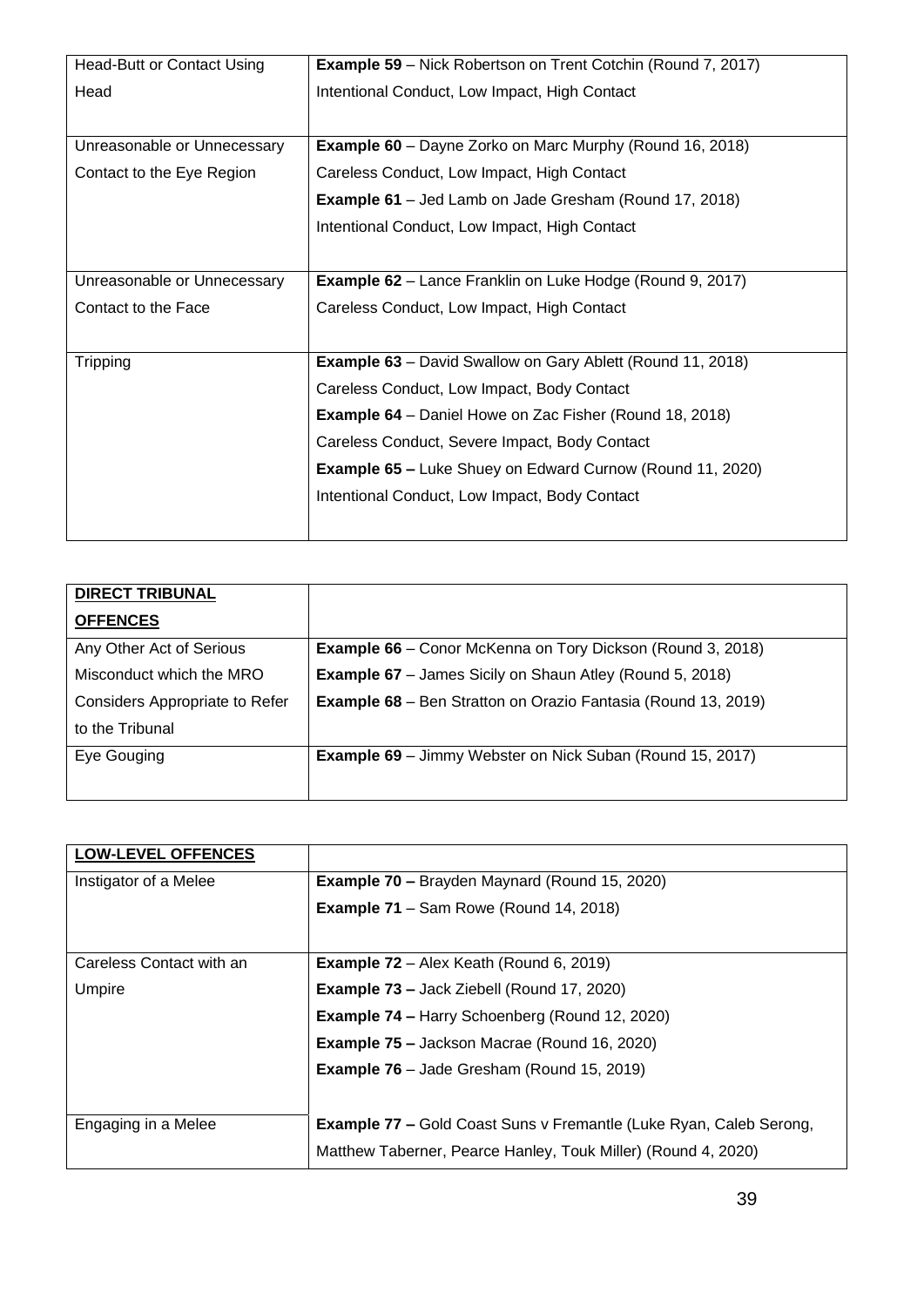|                                   | <b>Example 78</b> - Port Adelaide v Hawthorn (Zak Butters, Charlie Dixon, Blake |
|-----------------------------------|---------------------------------------------------------------------------------|
|                                   | Hardwick, Liam Shiels, James Worpel) (Round 13, 2020)                           |
| Unreasonable or Unnecessary       | <b>Example 79</b> - Brayden Fiorini on Dayne Zorko (Round 22, 2018)             |
| Contact with an Injured Player    | <b>Example 80</b> - Bailey Banfield on Aaron Hall (Round 3, 2018)               |
|                                   |                                                                                 |
|                                   | <b>Example 81 - Jed Anderson and Patrick Cripps (Round 8, 2020)</b>             |
| Wrestling                         | <b>Example 82</b> – Matthew Taberner and Lachlan Keeffe (Round 14, 2020)        |
|                                   |                                                                                 |
| Staging                           | <b>Example 83</b> - Thomas Papley (Round 10, 2020)                              |
|                                   | <b>Example 84</b> - Josh Green (JLT Week 3, 2018)                               |
|                                   | <b>Example 85</b> - Dylan Grimes (Finals Week 1, 2019)                          |
|                                   | <b>Example 86</b> – Mark Blicavs (Round 19, 2019)                               |
|                                   |                                                                                 |
| <b>Other Misconduct</b>           | <b>Example 87</b> – Thomas Cole on Gryan Miers (Round 6, 2019)                  |
|                                   | <b>Example 88</b> – David Mundy on Robbie Gray (Round 13, 2019)                 |
|                                   | <b>Example 89 - Jayden Short on Isaac Heeney (Round 6, 2020)</b>                |
|                                   | <b>Example 90</b> – Kamdyn McIntosh on Ollie Wines (Round 4, 2019)              |
|                                   | <b>Example 91</b> – Charlie Dixon on Ben Stratton (Round 13, 2020)              |
|                                   | <b>Example 92 - Brad Crouch on Nicholas Naitanui (Round 6, 2020)</b>            |
|                                   |                                                                                 |
| <b>Striking (Fixed Financial)</b> | Example 93 - Joel Selwood on Liam Shiels (Round 2, 2020)                        |
|                                   | <b>Example 94 - Jay Lockhart on Ben Crocker (Round 10, 2020)</b>                |
|                                   | <b>Example 95 - Harley Bennell on Jaegar O'Meara (Round 7, 2020)</b>            |
|                                   |                                                                                 |
| Tripping (Fixed Financial)        | <b>Example 96 - Steele Sidebottom on Matthew De Boer (Round 4, 2020)</b>        |
|                                   | <b>Example 97 - Devon Smith on Jack Gunston (Round 14, 2020)</b>                |
|                                   | <b>Example 98 - Josh J. Kennedy on Luke McDonald (Round 18, 2020)</b>           |
|                                   |                                                                                 |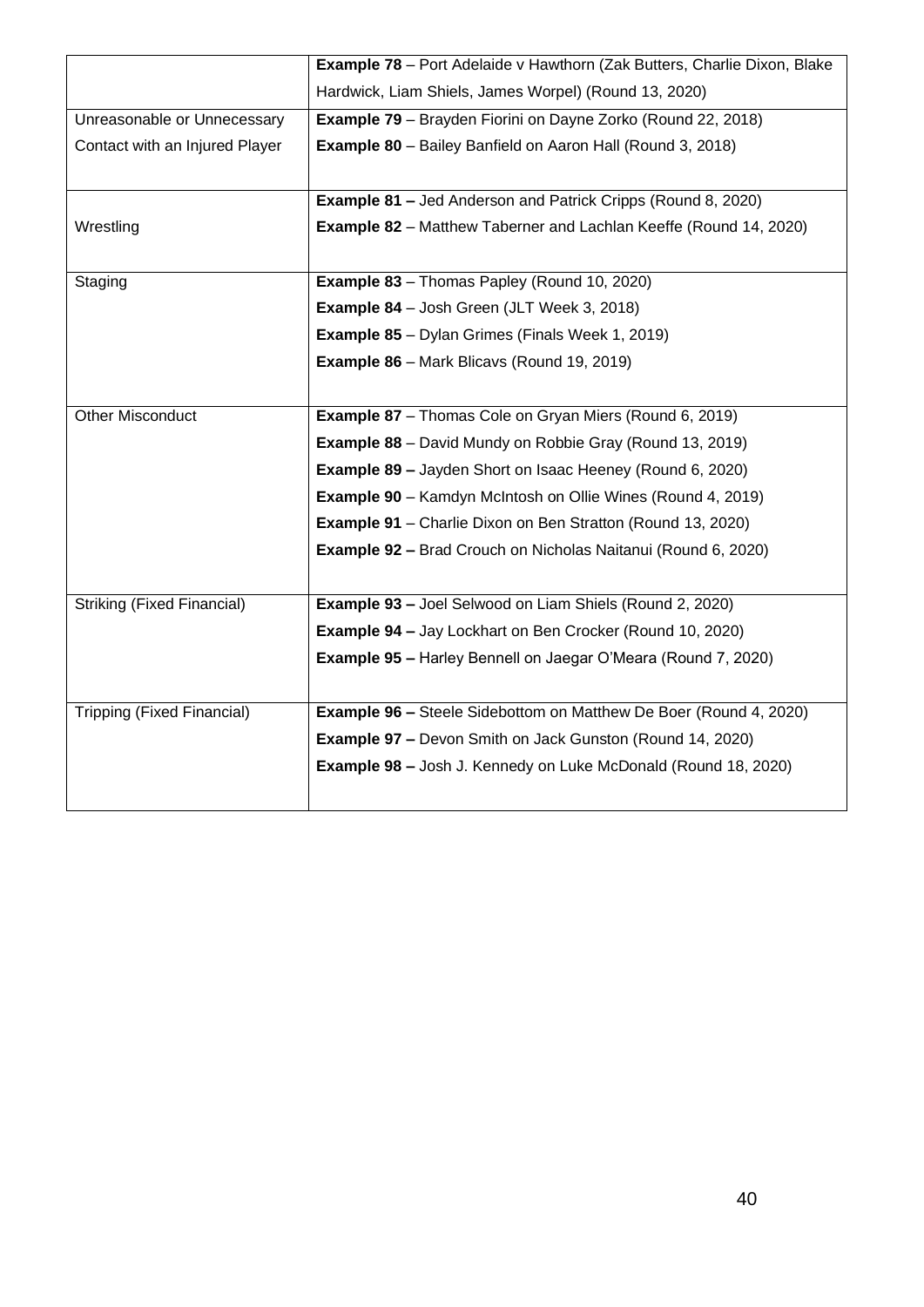# **APPENDIX 2 – CLASSIFIABLE AND LOW-LEVEL OFFENCES: STATE LEAGUE SANCTIONS**

The following sanctions for Classifiable and Low-Level Offences apply to the applicable State Leagues (and any additional leagues where determined by the relevant Controlling Body).

# **Tasmanian State League, AFL (Queensland), AFL NSW/ACT Leagues, AFL (Northern Territory)**

Classifiable Offences (refer section [5.2\)](#page-21-1)

| <b>Conduct</b> | <b>Impact</b> | <b>Contact</b>    | <b>Base Sanction</b>            | <b>Early Guilty Plea</b> |
|----------------|---------------|-------------------|---------------------------------|--------------------------|
|                | Severe        | High/Groin/Chest* | 5+ Matches<br>(Tribunal)        | N/A                      |
|                |               | <b>Body</b>       | 4+ Matches<br>(Tribunal)        | N/A                      |
|                |               | High/Groin/Chest* | <b>4 Matches</b>                | <b>3 Matches</b>         |
| Intentional    | High          | <b>Body</b>       | <b>3 Matches</b>                | 2 Matches                |
|                | Medium        | High/Groin/Chest* | <b>3 Matches</b>                | 2 Matches                |
|                |               | <b>Body</b>       | 2 Matches                       | 1 Match                  |
|                | Low           | High/Groin/Chest* | 2 Matches                       | 1 Match                  |
|                |               | <b>Body</b>       | 1 Match                         | Reprimand                |
|                | Severe        | High/Groin/Chest* | <b>4+ Matches</b><br>(Tribunal) | <b>N/A</b>               |
|                |               | <b>Body</b>       | 3+ Matches<br>(Tribunal)        | N/A                      |
|                |               | High/Groin/Chest* | <b>3 Matches</b>                | 2 Matches                |
| Careless       | High          | <b>Body</b>       | 2 Matches                       | 1 Match                  |
|                | Medium        | High/Groin/Chest* | 2 Matches                       | 1 Match                  |
|                |               | Body              | 1 Match                         | Reprimand                |
|                |               | High/Groin/Chest* | 1 Match                         | Reprimand                |
|                | Low           | <b>Body</b>       | 1 Match                         | Reprimand                |

*\*References to 'Chest' apply to females only.*

Low-Level Offences (refer section [5.4\)](#page-27-0)

| <b>First &amp; Second Low-Level</b><br><b>Offences</b> |                             |                      | <b>Third &amp; Subsequent Low-Level Offences</b> |
|--------------------------------------------------------|-----------------------------|----------------------|--------------------------------------------------|
| <b>Base Sanction</b>                                   | <b>Early Guilty</b><br>Plea | <b>Base Sanction</b> | <b>Early Guilty Plea</b>                         |
| 1 Match                                                | Reprimand                   | 2 Matches            | 1 Match                                          |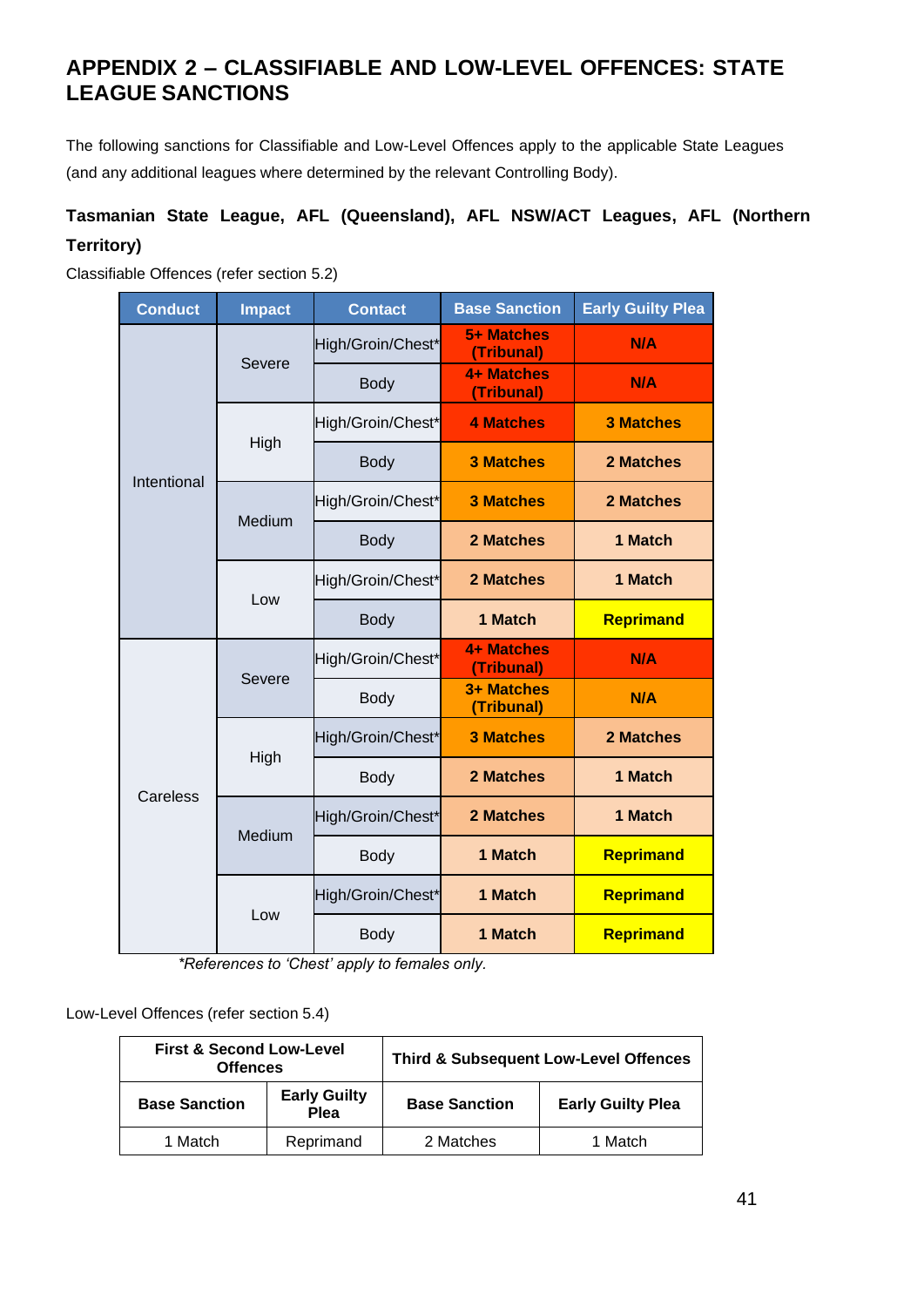# **Victorian Football League**

Classifiable Offences (refer section [5.2\)](#page-21-1)

| <b>Conduct</b> | <b>Impact</b> | <b>Contact</b>    | <b>Base Sanction</b>            | <b>Early Guilty Plea</b>    |
|----------------|---------------|-------------------|---------------------------------|-----------------------------|
|                |               | High/Groin/Chest* | 5+ Matches<br>(Tribunal)        | N/A                         |
|                | Severe        | <b>Body</b>       | <b>4+ Matches</b><br>(Tribunal) | N/A                         |
|                |               | High/Groin/Chest* | <b>4 Matches</b>                | <b>3 Matches</b>            |
| Intentional    | High          | <b>Body</b>       | <b>3 Matches</b>                | 2 Matches                   |
|                | Medium        | High/Groin/Chest* | <b>3 Matches</b>                | 2 Matches                   |
|                |               | <b>Body</b>       | 2 Matches                       | 1 Match                     |
|                | Low           | High/Groin/Chest* | 2 Matches                       | 1 Match                     |
|                |               | <b>Body</b>       | 1 Match                         | <b>Fine &amp; Reprimand</b> |
|                | Severe        | High/Groin/Chest* | 4+ Matches<br>(Tribunal)        | N/A                         |
|                |               | Body              | 3+ Matches<br>(Tribunal)        | N/A                         |
|                | High          | High/Groin/Chest* | <b>3 Matches</b>                | 2 Matches                   |
| Careless       |               | Body              | 2 Matches                       | 1 Match                     |
|                | Medium        | High/Groin/Chest* | 2 Matches                       | 1 Match                     |
|                |               | Body              | 1 Match                         | <b>Fine &amp; Reprimand</b> |
|                | Low           | High/Groin/Chest* | 1 Match                         | <b>Fine &amp; Reprimand</b> |
|                |               | <b>Body</b>       | Fine &<br>Reprimand             | Reprimand                   |

*\*References to 'Chest' apply to females only.*

Fine schedule in relation to Classifiable Offences (refer section [5.2\)](#page-21-1) above:

| Grading                                  | <b>AFL</b><br><b>Listed</b> | <b>AFL Rookie</b><br><b>Listed</b> | <b>VFL Listed</b> |
|------------------------------------------|-----------------------------|------------------------------------|-------------------|
| Intentional/Low/Body (Early Guilty Plea) | \$600                       | \$400                              | \$250             |
| Careless/Medium/Body (Early Guilty Plea) | \$500                       | \$300                              | \$150             |
| Careless/Low/High (Early Guilty Plea)    | \$500                       | \$300                              | \$150             |
| Careless/Low/Body (Base Sanction)        | \$600                       | \$400                              | \$250             |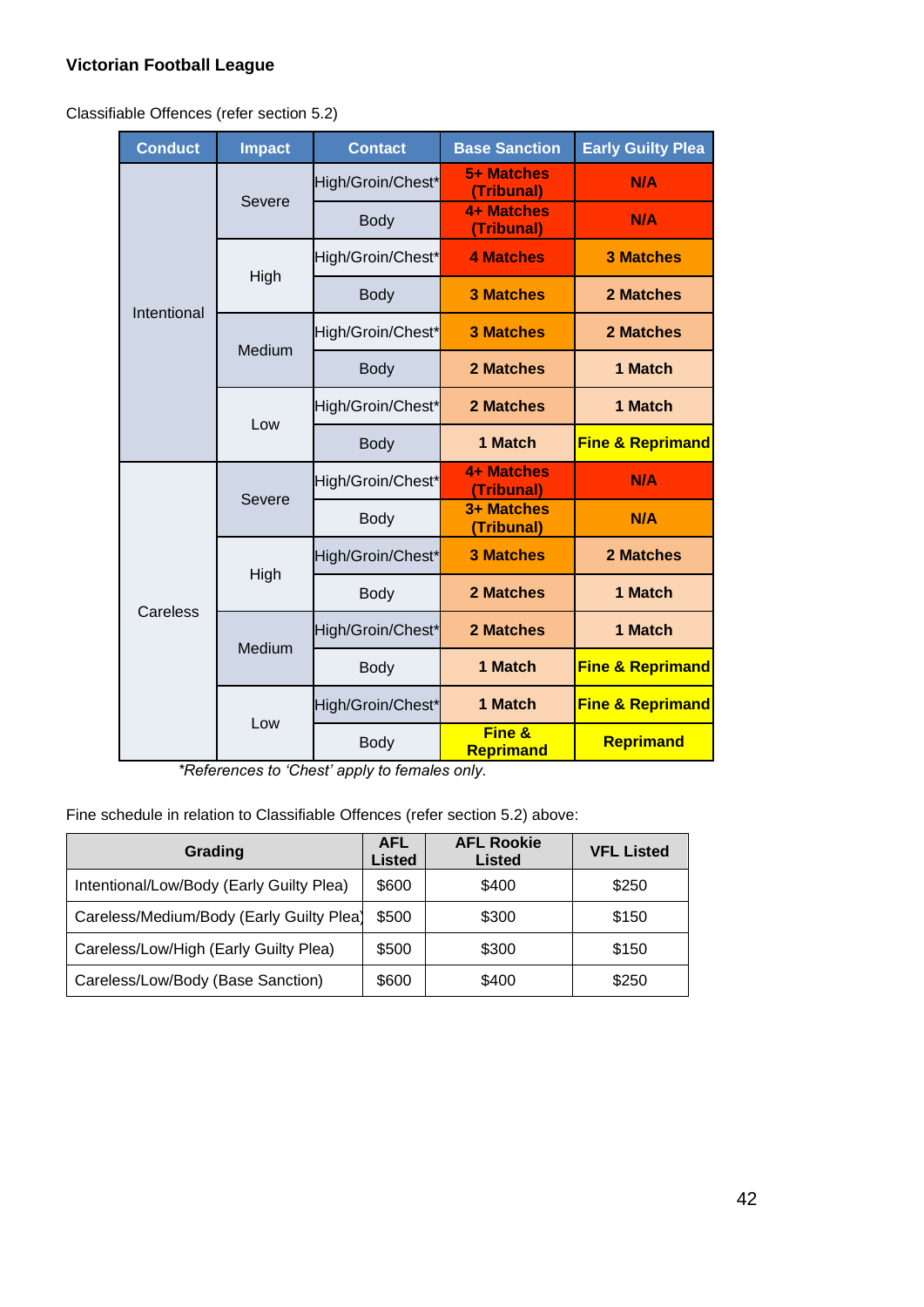| <b>First Low-Level Offence</b> |                             |                      | <b>Second Low-Level Offences</b> | <b>Third &amp; Subsequent Low-</b><br><b>Level Offences</b> |                             |
|--------------------------------|-----------------------------|----------------------|----------------------------------|-------------------------------------------------------------|-----------------------------|
| <b>Base Sanction</b>           | <b>Early Guilty</b><br>Plea | <b>Base Sanction</b> | <b>Early Guilty Plea</b>         | <b>Base</b><br><b>Sanction</b>                              | <b>Early Guilty</b><br>Plea |
| Fine &<br>Reprimand            | Reprimand                   | 1 Match              | Fine &<br>Reprimand              | 2 Matches                                                   | 1 Match                     |

The Low-Level Offences in section [5.4](#page-27-0) will be dealt with a Fixed Financial Sanction shown in the table below. The VFL may, in its absolute discretion, elect to impose the match and reprimand sanctions for these offences if it deems appropriate.

\*If a Person commits a fourth low-level offence they will receive an automatic 3 match penalty with no discount for an early guilty plea.

| <b>Offence</b>                              |   | 1 <sup>st</sup> Offence | 2 <sup>nd</sup> Offence | 3 <sup>rd</sup> Offence |
|---------------------------------------------|---|-------------------------|-------------------------|-------------------------|
|                                             |   | \$300                   | \$400                   | \$500                   |
| Any Low-Level Offence as per<br>section 5.4 | 2 | \$200                   | \$300                   | \$400                   |
|                                             | 3 | \$150                   | \$200                   | \$250                   |

| <b>Key</b>              |                                  |   |                           |
|-------------------------|----------------------------------|---|---------------------------|
|                         | <b>AFL Listed Player</b>         | 3 | <b>VFL Senior Players</b> |
| $\overline{\mathbf{2}}$ | <b>AFL Rookie Listed Players</b> |   |                           |

*Note – Fines will not be issued in the U18 (Boys & Girls) Competition and the VFL Women's Competitions. Reprimands only will be handed down for offences where 'Fine and Reprimand' is the prescribed penalty on the Classifiable Offences table.*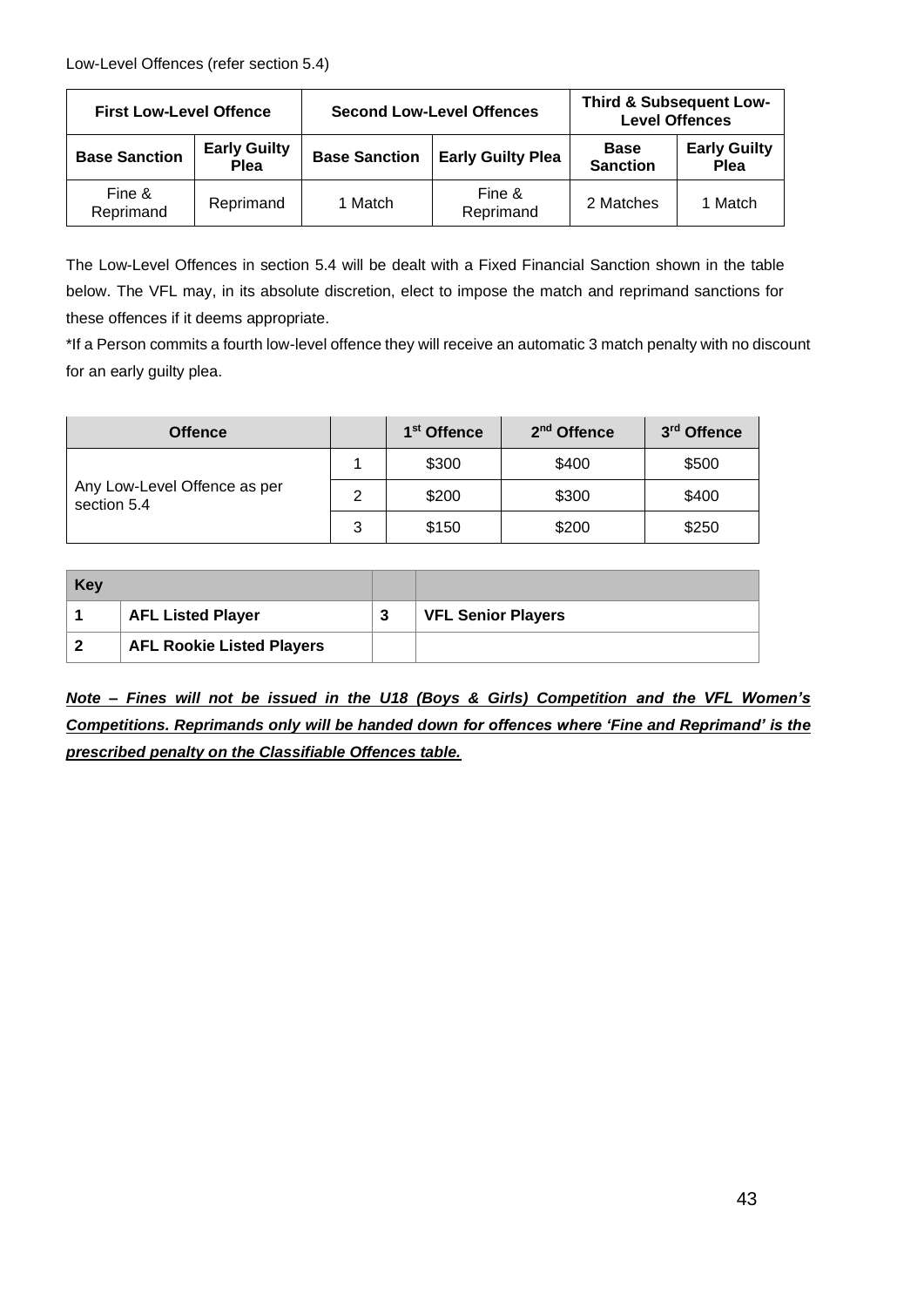# **South Australian National Football League**

Classifiable Offences (refer section [5.2\)](#page-21-1)

| <b>Conduct</b> | <b>Impact</b> | <b>Contact</b>    | <b>Base Sanction</b>     | <b>Early Guilty Plea</b>    |
|----------------|---------------|-------------------|--------------------------|-----------------------------|
|                |               | High/Groin/Chest* | 5+ Matches<br>(Tribunal) | N/A                         |
|                | Severe        | <b>Body</b>       | 4+ Matches<br>(Tribunal) | N/A                         |
|                |               | High/Groin/Chest* | <b>4 Matches</b>         | <b>3 Matches</b>            |
| Intentional    | High          | <b>Body</b>       | <b>3 Matches</b>         | 2 Matches                   |
|                | Medium        | High/Groin/Chest* | <b>3 Matches</b>         | 2 Matches                   |
|                |               | <b>Body</b>       | 2 Matches                | 1 Match                     |
|                |               | High/Groin/Chest* | 2 Matches                | 1 Match                     |
|                | Low           | <b>Body</b>       | 1 Match                  | <b>Fine &amp; Reprimand</b> |
|                | Severe        | High/Groin/Chest* | 4+ Matches<br>(Tribunal) | N/A                         |
|                |               | <b>Body</b>       | 3+ Matches<br>(Tribunal) | N/A                         |
|                | High          | High/Groin/Chest* | <b>3 Matches</b>         | 2 Matches                   |
| Careless       |               | <b>Body</b>       | 2 Matches                | 1 Match                     |
|                | Medium        | High/Groin/Chest* | 2 Matches                | 1 Match                     |
|                |               | <b>Body</b>       | 1 Match                  | <b>Fine &amp; Reprimand</b> |
|                | Low           | High/Groin/Chest* | 1 Match                  | <b>Fine &amp; Reprimand</b> |
|                |               | <b>Body</b>       | Fine &<br>Reprimand      | Reprimand                   |

*\*References to 'Chest' apply to females only.*

Low-level Offences (refer section [5.4\)](#page-27-0)

| <b>First Low-Level Offence</b> |                             |                                | <b>Second Low-Level Offence</b>    |                                | Third and Subsequent* Low-<br><b>Level Offences</b> |  |
|--------------------------------|-----------------------------|--------------------------------|------------------------------------|--------------------------------|-----------------------------------------------------|--|
| <b>Base</b><br><b>Sanction</b> | <b>Early Guilty</b><br>Plea | <b>Base</b><br><b>Sanction</b> | <b>Early Guilty</b><br><b>Plea</b> | <b>Base</b><br><b>Sanction</b> | <b>Early Guilty</b><br>Plea                         |  |
| Fine &<br>Reprimand            | Reprimand                   | 1 Match                        | Fine &<br>Reprimand                | 2 Matches                      | 1 Match                                             |  |

\*If a Person commits a fourth Low-Level Offence they will receive an automatic 3 match penalty with no discount for an early guilty plea.

Note: The amount of any fine contemplated above will be determined by the South Australian National Football League.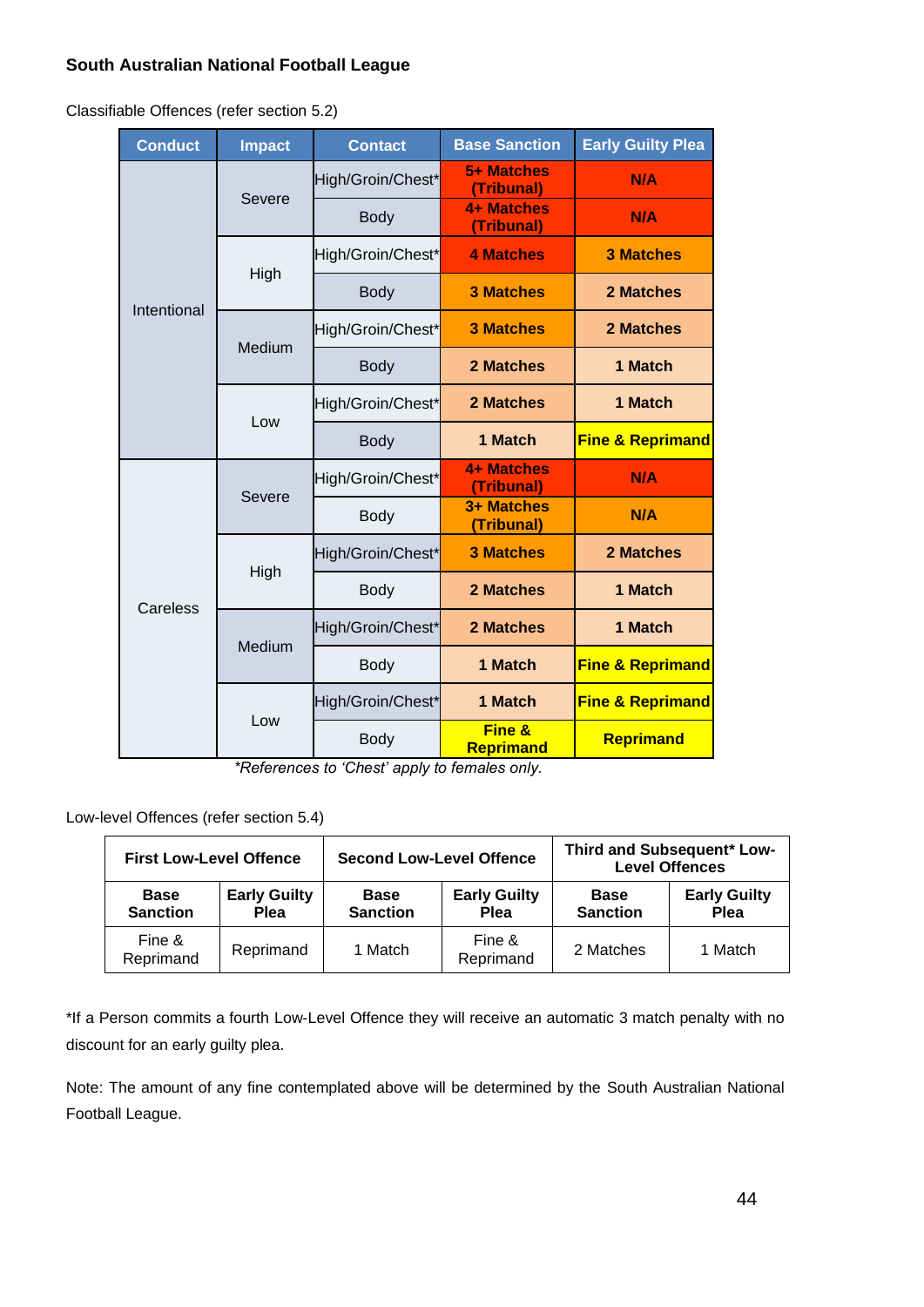# **West Australian Football League**

Classifiable Offences (refer section [5.2\)](#page-21-1)

| <b>Conduct</b> | <b>Impact</b> | <b>Contact</b>    | <b>Base Sanction</b>                | <b>Early Guilty Plea</b>            |
|----------------|---------------|-------------------|-------------------------------------|-------------------------------------|
|                |               | High/Groin/Chest* | 5+ Matches<br>(Tribunal)            | N/A                                 |
|                | Severe        | <b>Body</b>       | <b>4+ Matches</b><br>(Tribunal)     | N/A                                 |
|                |               | High/Groin/Chest* | <b>4 Matches</b>                    | <b>3 Matches</b>                    |
| Intentional    | High          | <b>Body</b>       | <b>3 Matches</b>                    | 2 Matches                           |
|                | Medium        | High/Groin/Chest* | <b>3 Matches</b>                    | 2 Matches                           |
|                |               | <b>Body</b>       | 2 Matches                           | 1 Match                             |
|                |               | High/Groin/Chest* | 2 Matches                           | 1 Match                             |
|                | Low           | <b>Body</b>       | 1 Match                             | Reprimand                           |
|                | Severe        | High/Groin/Chest* | <b>4+ Matches</b><br>(Tribunal)     | <b>N/A</b>                          |
|                |               | <b>Body</b>       | 3+ Matches<br>(Tribunal)            | N/A                                 |
|                | High          | High/Groin/Chest* | <b>3 Matches</b>                    | 2 Matches                           |
|                |               | <b>Body</b>       | <b>2 Matches</b>                    | 1 Match                             |
| Careless       | Medium        | High/Groin/Chest* | <b>2 Matches</b>                    | 1 Match                             |
|                |               | <b>Body</b>       | 1 Match                             | Reprimand                           |
|                |               | High/Groin/Chest* | 1 Match                             | Reprimand                           |
|                | Low           | <b>Body</b>       | <b>Fine or</b><br><b>Reprimand*</b> | <b>Fine or</b><br><b>Reprimand*</b> |

*\*References to 'Chest' apply to females only.*

Low-level Offences (refer section [5.4\)](#page-27-0)

|                                | <b>Second Low-Level Offence</b><br><b>First Low-Level Offence</b> |                                |                                    |                                | <b>Third and Subsequent Low-</b><br><b>Level Offences</b> |
|--------------------------------|-------------------------------------------------------------------|--------------------------------|------------------------------------|--------------------------------|-----------------------------------------------------------|
| <b>Base</b><br><b>Sanction</b> | <b>Early Guilty</b><br><b>Plea</b>                                | <b>Base</b><br><b>Sanction</b> | <b>Early Guilty</b><br><b>Plea</b> | <b>Base</b><br><b>Sanction</b> | <b>Early Guilty</b><br><b>Plea</b>                        |
| Fine                           | Fine                                                              | Reprimand                      | Fine                               | 1 Match                        | Reprimand                                                 |

Note: The amount of any fine contemplated above will be determined by the West Australian Football League.

\* If a Person commits a third or subsequent Careless-Low-Body Classifiable Offence they will receive an automatic Reprimand with no discount for an early guilty plea